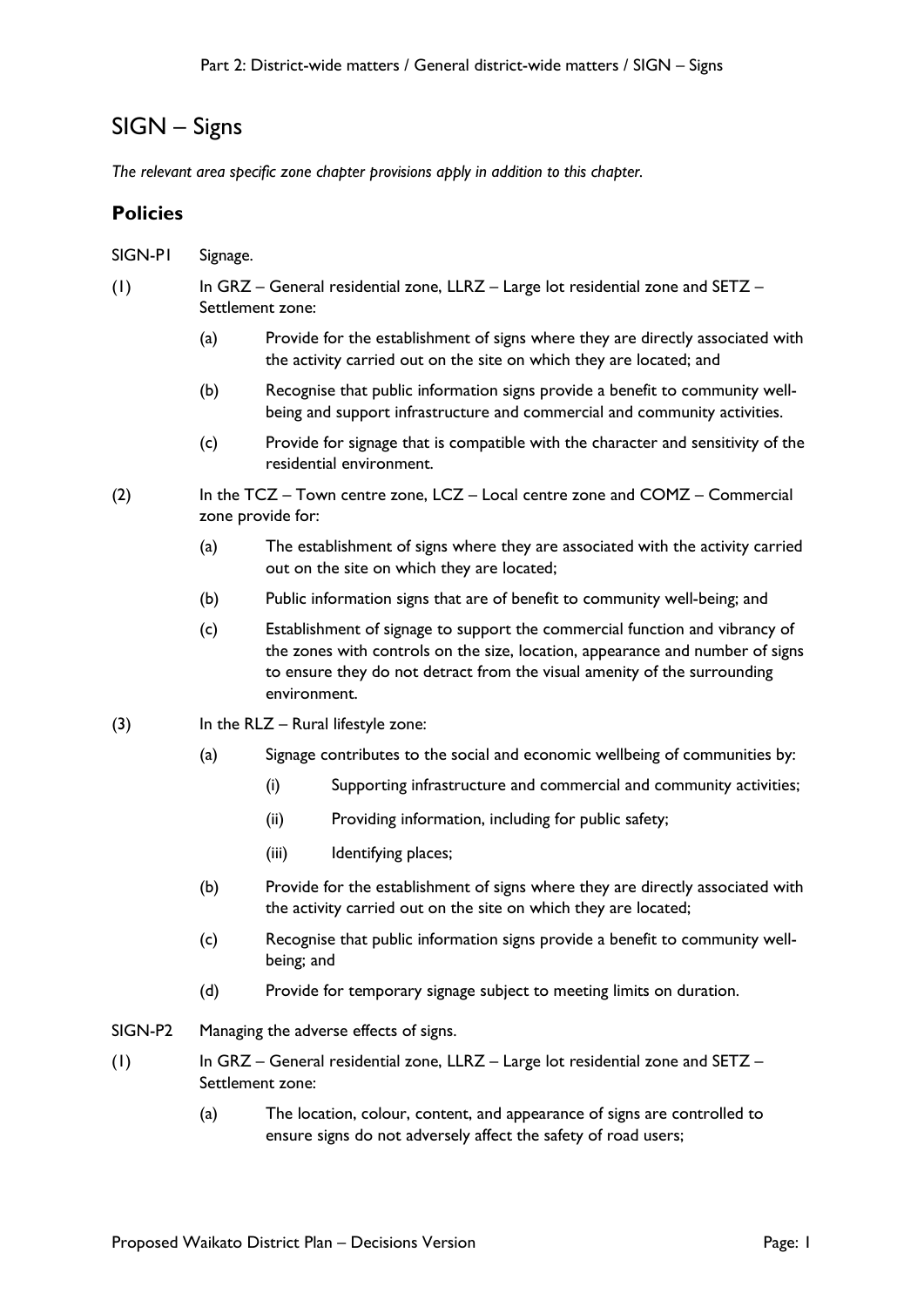- (b) Discourage signs that generate adverse effects from illumination, light spill, flashing, moving or reflection.
- (2) In the TCZ Town centre zone, LCZ Local centre zone and COMZ Commercial zone ensure that:
	- (a) The location, colour, content, and appearance of signs are controlled to ensure signs do not adversely affect the safety of road users;
	- (b) Signs that generate adverse effects from illumination, light spill, flashing, movement or reflection are avoided; and
	- (c) The placement of signs do not obstruct the free movement of:
		- (i) Pedestrians along the footpath; and
		- (ii) Vehicle use of the road carriageway.
- (3) In the GRUZ General rural zone:
	- (a) Manage the scale, location, appearance and number of signs to ensure they do not compromise visual amenity.
	- (b) Ensure that signs directed at or visible to road or rail users do not adversely affect the safety of land transport users.
	- (c) Limit the duration of temporary signage.
	- (d) Recognise that public information signs provide value to the wider community.
	- (e) Provide for appropriate signage on historic heritage items, notable trees and Sites and areas of significance to Maaori for the purpose of identification or interpretation.
- $(4)$  In the RLZ Rural lifestyle zone:
	- (a) The location, colour, content, and appearance of signs are controlled to ensure signs do not adversely affect the safety of road users.
	- (b) Maintain the visual amenity and character of the RLZ Rural lifestyle zone through controls on the size, location, appearance and number of signs.
	- (c) Avoid signs that generate adverse effects from illumination, light spill, flashing or reflection.
- SIGN-P3 Signs in the BTZ Business Tamahere zone.
- (1) Provide for the establishment of signs where they are directly associated with the activity carried out on the site on which they are located;
- (2) Recognise that public information signs provide a benefit to community well-being; and
- (3) Enable the establishment of signage to support the commercial function of the BTZ Business Tamahere zone with controls on the size, location, appearance and number of signs to ensure they do not detract from the visual amenity and character of the neighbourhood centre.
- SIGN-P4 Managing the adverse effects of signs in the BTZ Business Tamahere zone.
- (1) The location, colour, content, and appearance of signs are controlled to ensure signs do not adversely affect the safety of road users.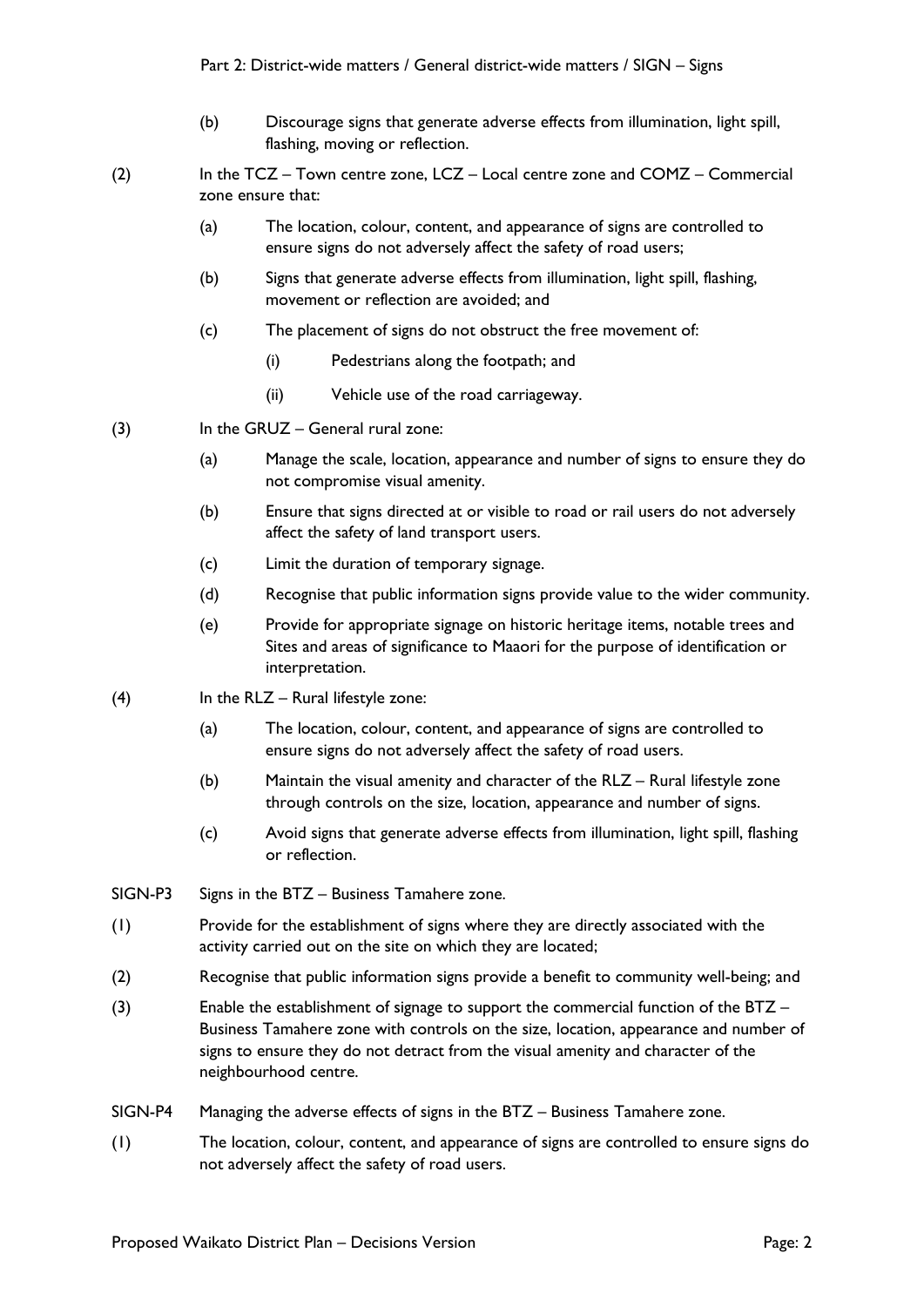- (2) Enable signs in the BTZ Business Tamahere zone that contribute to an efficient, attractive and vibrant neighbourhood centre.
- (3) Avoid signs that generate adverse effects from illumination, light spill, flashing or reflection.
- (4) Ensure that the placement of signs do not obstruct the free movement of:
	- (a) Pedestrians along the footpath; and
	- (b) Vehicle use of the road carriageway.
- SIGN-P5 Managing the adverse effects of signs in the OSZ Open space zone.

Ensure that signs do not adversely affect amenity, traffic safety, heritage or Maaori cultural values.

### **Rules**

*Land use – activities (zones specified in the first column)*

| <b>SIGN-RI</b> | Signs - general                                                                                           |                              |
|----------------|-----------------------------------------------------------------------------------------------------------|------------------------------|
| All zones      | (1) Activity status: PER                                                                                  | (2) Activity status where    |
|                | <b>Where:</b>                                                                                             | compliance not achieved: n/a |
|                | (a) A public information sign<br>erected by a government<br>agency;<br>(b) Official sign; or              |                              |
|                | (c) Signs that are located within a<br>building or that are not visible<br>from a road or adjoining site. |                              |

*LLRZ – Large lot residential zone*

| SIGN-R2         | Signs – general                                         |                                                                           |
|-----------------|---------------------------------------------------------|---------------------------------------------------------------------------|
| LLRZ - Large    | (1) Activity status: PER                                | (2) Activity status where                                                 |
| lot residential | <b>Where:</b>                                           | compliance not achieved: RDIS                                             |
| zone            | (a) A sign must comply with the<br>following standards: | <b>Council's discretion is restricted</b><br>to the following matters:    |
|                 | (i) It is the only sign on the site;                    | (a) Amenity values;                                                       |
|                 | (ii) The sign is wholly contained                       | (b) Character of the locality;                                            |
|                 | on the site;                                            | (c) Effects on traffic safety;                                            |
|                 | (iii) The sign does not exceed                          | (d) Glare and artificial light spill;                                     |
|                 | 0.25m <sup>2</sup>                                      | (e) Content, colour and location of                                       |
|                 | (iv) The sign height does not                           | the sign; and                                                             |
|                 | exceed 2m;                                              | (f) Effects on notable trees;                                             |
|                 | (v) The sign is not illuminated;                        | (g) Effects on the heritage values of                                     |
|                 | (vi) The sign does not contain                          | any heritage item due to the                                              |
|                 | any moving parts,                                       | size, location, design and                                                |
|                 | fluorescent, flashing or                                | appearance of the sign;                                                   |
|                 | revolving lights or reflective<br>materials;            | (h) Effects on cultural values of any<br>Maaori site of significance; and |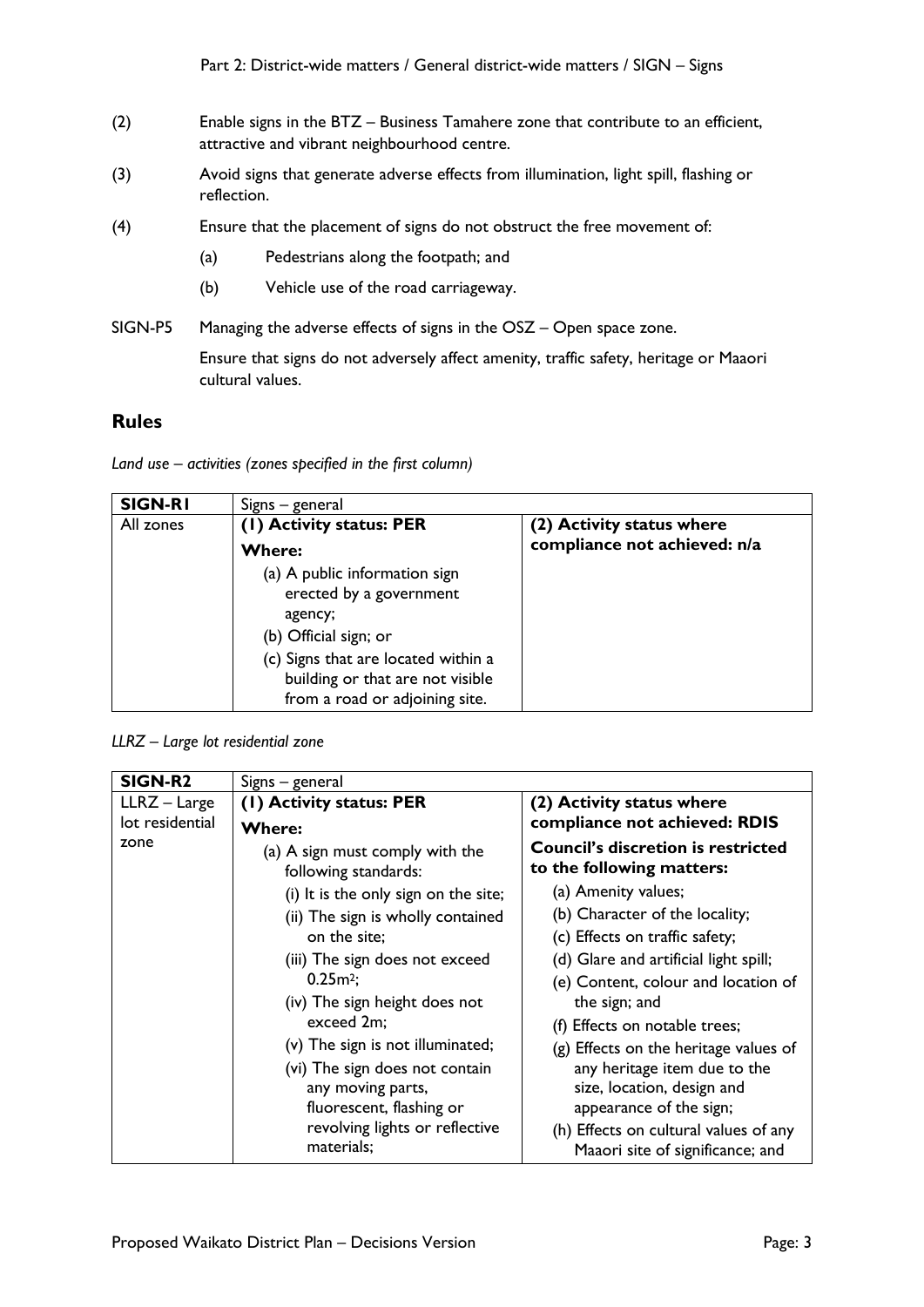| <b>SIGN-R3</b>          | (vii) The sign is set back at least<br>50m from a state highway<br>and the Waikato Expressway;<br>(viii) The sign is not attached to<br>a tree identified in SCHED2 -<br>Notable trees, except for the<br>purpose of identification; and<br>(ix) The sign is not attached to a<br>heritage item listed in<br>SCHED I - Historic heritage<br>items except for the purpose<br>of identification and<br>interpretation;<br>(x) The sign is not attached to a<br>site and area of significance<br>to Maaori listed in SCHED3 -<br>Sites and areas of significance<br>to Maaori except for the<br>purpose of identification and<br>interpretation; and<br>(xi) The sign relates to:<br>(1) Goods or services<br>available on the site; or<br>(2) A property name sign.<br>Signs – general | (i) Effects on notable architectural<br>features of the building.                                                                                                                                                                                                                                                                                                                                                                                    |
|-------------------------|--------------------------------------------------------------------------------------------------------------------------------------------------------------------------------------------------------------------------------------------------------------------------------------------------------------------------------------------------------------------------------------------------------------------------------------------------------------------------------------------------------------------------------------------------------------------------------------------------------------------------------------------------------------------------------------------------------------------------------------------------------------------------------------|------------------------------------------------------------------------------------------------------------------------------------------------------------------------------------------------------------------------------------------------------------------------------------------------------------------------------------------------------------------------------------------------------------------------------------------------------|
| LLRZ - Large            | (1) Activity status: PER                                                                                                                                                                                                                                                                                                                                                                                                                                                                                                                                                                                                                                                                                                                                                             | (2) Activity status where                                                                                                                                                                                                                                                                                                                                                                                                                            |
| lot residential<br>zone | <b>Where:</b>                                                                                                                                                                                                                                                                                                                                                                                                                                                                                                                                                                                                                                                                                                                                                                        | compliance not achieved: RDIS<br><b>Council's discretion is restricted</b>                                                                                                                                                                                                                                                                                                                                                                           |
|                         | (a) A real estate sign relating to the<br>site on which it is located must<br>comply with all of the following<br>standards:<br>(i) There is no more than 3 signs                                                                                                                                                                                                                                                                                                                                                                                                                                                                                                                                                                                                                    | to the following matters:<br>(a) Amenity values;<br>(b) Character of the locality;                                                                                                                                                                                                                                                                                                                                                                   |
|                         | per site of which;<br>(1) There is no more than I<br>sign per agency measuring<br>600mm x 900mm;<br>(2) There is no more than I<br>sign measuring 1800mm x<br>1200mm; and<br>(3) There is no more than I<br>real estate header sign<br>measuring 1800mm x<br>1200mm.<br>(ii) The sign is not illuminated;<br>and<br>(iii) The sign does not contain<br>any moving parts,<br>fluorescent, flashing or                                                                                                                                                                                                                                                                                                                                                                                 | (c) Effects on traffic safety;<br>(d) Glare and artificial light spill;<br>(e) Content, colour and location of<br>the sign; and<br>(f) Effects on notable trees;<br>(g) Effects on the heritage values of<br>any heritage item due to the<br>size, location, design and<br>appearance of the sign;<br>(h) Effects on cultural values of any<br>Maaori site of significance; and<br>(i) Effects on notable architectural<br>features of the building. |
|                         | revolving lights or reflective<br>materials.                                                                                                                                                                                                                                                                                                                                                                                                                                                                                                                                                                                                                                                                                                                                         |                                                                                                                                                                                                                                                                                                                                                                                                                                                      |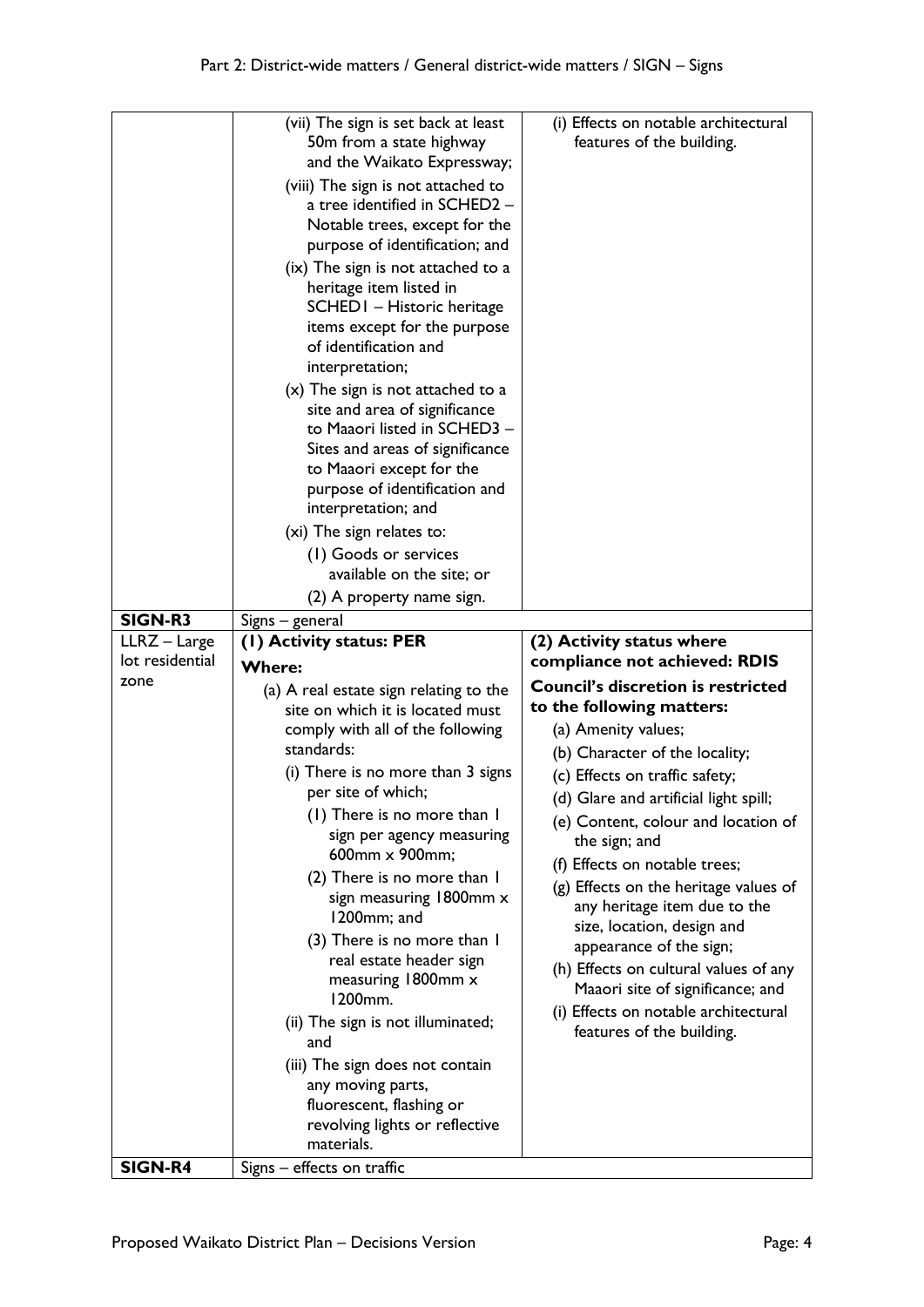| LLRZ - Large    | (1) Activity status: PER                                                                                                                                                                                                                                                                                                                                                                                                                                                                                            | (2) Activity status where    |
|-----------------|---------------------------------------------------------------------------------------------------------------------------------------------------------------------------------------------------------------------------------------------------------------------------------------------------------------------------------------------------------------------------------------------------------------------------------------------------------------------------------------------------------------------|------------------------------|
| lot residential | <b>Where:</b>                                                                                                                                                                                                                                                                                                                                                                                                                                                                                                       | compliance not achieved: DIS |
| zone            | (a) Any sign directed at road or rail<br>users must comply with the<br>following standards:<br>(i) Not imitate the content,<br>colour or appearance of any<br>traffic control sign;                                                                                                                                                                                                                                                                                                                                 |                              |
|                 | (ii) Be located at least 60m from<br>controlled intersections,<br>pedestrian crossings and any<br>other sign;<br>(iii) Not obstruct sight lines of<br>drivers turning into or out of<br>a site entrance and<br>intersections or at a level rail<br>crossing;<br>(iv) Contain no more than 40<br>characters and no more than<br>6 symbols;<br>(v) Have lettering that is at least<br>150mm high; and<br>(vi) Be located at least 130m<br>from a site entrance, where<br>the sign directs traffic to the<br>entrance. |                              |

*GRZ – General residential zone*

| <b>SIGN-R5</b>      | Signs – general                                                                                                                                                                                                                                                                                                                                                                                                                                                                                                                        |                                                                                                                                                                                                                                                                                                                                                                                                                                                                                                                                                                                                            |
|---------------------|----------------------------------------------------------------------------------------------------------------------------------------------------------------------------------------------------------------------------------------------------------------------------------------------------------------------------------------------------------------------------------------------------------------------------------------------------------------------------------------------------------------------------------------|------------------------------------------------------------------------------------------------------------------------------------------------------------------------------------------------------------------------------------------------------------------------------------------------------------------------------------------------------------------------------------------------------------------------------------------------------------------------------------------------------------------------------------------------------------------------------------------------------------|
| $GRZ -$<br>General  | (1) Activity status: PER<br><b>Where:</b>                                                                                                                                                                                                                                                                                                                                                                                                                                                                                              | (2) Activity status where<br>compliance not achieved: RDIS                                                                                                                                                                                                                                                                                                                                                                                                                                                                                                                                                 |
| residential<br>zone | (a) A sign must comply with all of<br>the following standards:<br>(i) It is the only sign on the site;<br>(ii) The sign is wholly contained<br>within the site;<br>(iii) The sign does not exceed<br>$0.25m^2$ ;<br>(iv) The sign height does not<br>exceed 2m in height above<br>the ground;<br>(v) The sign is not illuminated;<br>(vi) The sign does not contain<br>any moving parts,<br>fluorescent, flashing or<br>revolving lights or reflective<br>materials;<br>(vii) The sign is set back at least<br>50m from the designated | <b>Council's discretion is restricted</b><br>to the following matters:<br>(b) Amenity values;<br>(c) Character of the locality;<br>(d) Effects on traffic safety;<br>(e) Glare and artificial light spill;<br>(f) Content, colour and location of<br>the sign;<br>(g) Effects on a notable tree;<br>(h) Effects on the heritage values of<br>any heritage item due to the<br>size, location, design and<br>appearance of the sign;<br>(i) Effects on cultural values of any<br>SASM - Sites and areas of<br>significance to Maaori; and<br>(j) Effects on notable architectural<br>features of a building. |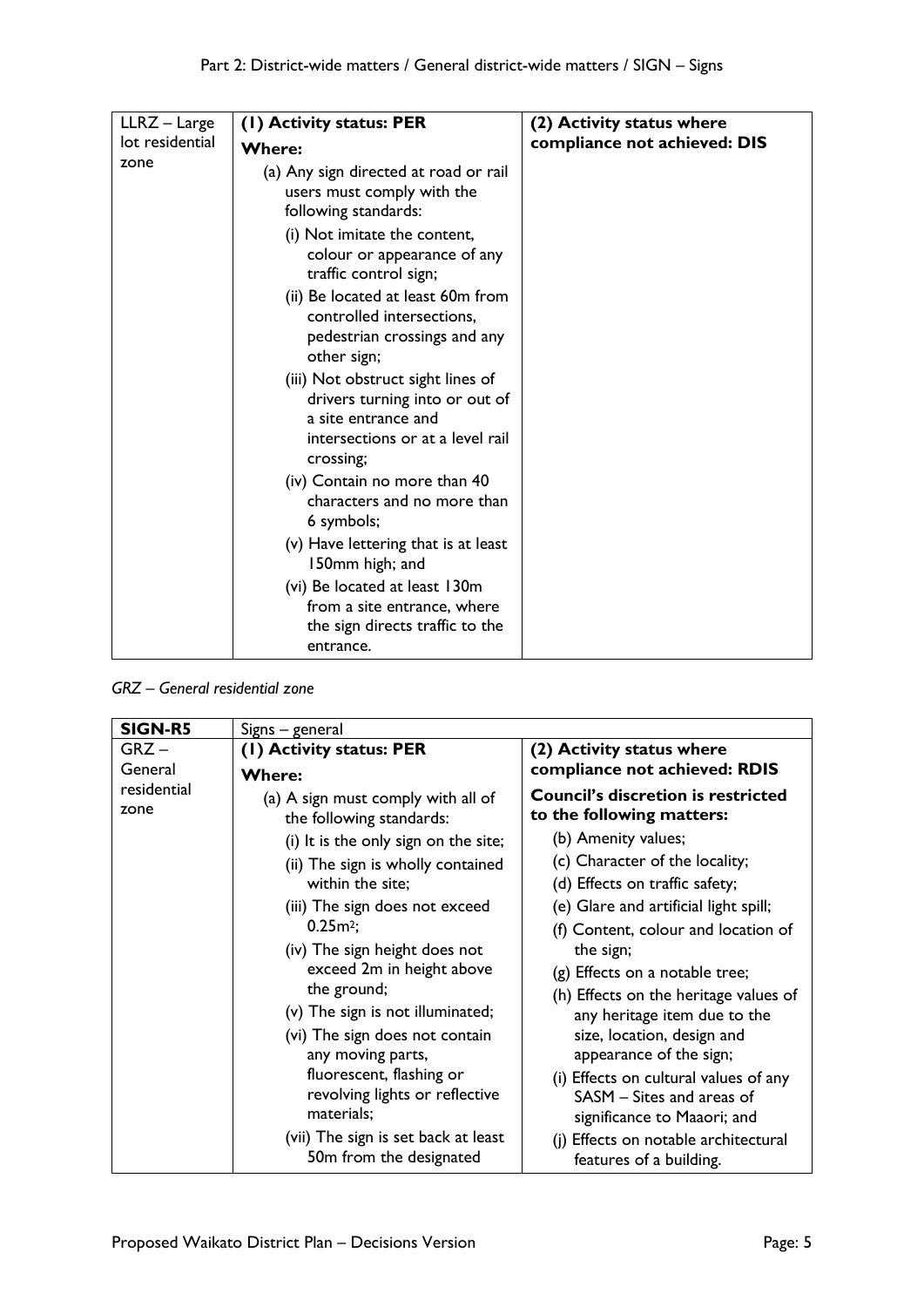|                        | boundary of a state highway<br>and the Waikato Expressway;                                                                                                                                                                                                                                                                                                                                                                                                                               |                                                                                                                                                                                                                                                                                                                                                                                                                                                                                                                                                               |
|------------------------|------------------------------------------------------------------------------------------------------------------------------------------------------------------------------------------------------------------------------------------------------------------------------------------------------------------------------------------------------------------------------------------------------------------------------------------------------------------------------------------|---------------------------------------------------------------------------------------------------------------------------------------------------------------------------------------------------------------------------------------------------------------------------------------------------------------------------------------------------------------------------------------------------------------------------------------------------------------------------------------------------------------------------------------------------------------|
|                        | (viii) The sign is not attached to<br>a tree identified in SCHED2 -<br>Notable trees, except for the<br>purpose of identification and<br>interpretation;                                                                                                                                                                                                                                                                                                                                 |                                                                                                                                                                                                                                                                                                                                                                                                                                                                                                                                                               |
|                        | (ix) The sign is not attached to a<br>heritage item listed in<br>SCHED I - Historic heritage<br>items, except for the purpose<br>of identification and<br>interpretation;<br>$(x)$ The sign is not attached to a<br>site and area of significance<br>to Maaori listed in SCHED3 -<br>Sites and areas of significance<br>to Maaori, except for the<br>purpose of identification and<br>interpretation;<br>(xi) The sign relates to:<br>(1) Goods or services<br>available on the site; or |                                                                                                                                                                                                                                                                                                                                                                                                                                                                                                                                                               |
|                        | (2) A property name sign.                                                                                                                                                                                                                                                                                                                                                                                                                                                                |                                                                                                                                                                                                                                                                                                                                                                                                                                                                                                                                                               |
| <b>SIGN-R6</b>         | Signs - general                                                                                                                                                                                                                                                                                                                                                                                                                                                                          |                                                                                                                                                                                                                                                                                                                                                                                                                                                                                                                                                               |
| $GRZ -$<br>General     | (1) Activity status: PER                                                                                                                                                                                                                                                                                                                                                                                                                                                                 | (2) Activity status where<br>compliance not achieved: RDIS                                                                                                                                                                                                                                                                                                                                                                                                                                                                                                    |
| residential            | <b>Where:</b><br>(a) A real estate 'for sale' sign                                                                                                                                                                                                                                                                                                                                                                                                                                       | <b>Council's discretion is restricted</b>                                                                                                                                                                                                                                                                                                                                                                                                                                                                                                                     |
| zone                   | relating to the site on which it is<br>located must comply with all of<br>the following standards:<br>(i) There is no more than I sign<br>per agency;<br>(ii) The sign is not illuminated;<br>and<br>(b) The sign does not contain any<br>moving parts, fluorescent,<br>flashing or revolving lights or<br>reflective materials.                                                                                                                                                         | to the following matters:<br>(a) Amenity values;<br>(b) Character of the locality;<br>(c) Effects on traffic safety;<br>(d) Glare and artificial light spill;<br>(e) Content, colour and location of<br>the sign;<br>(f) Effects on a notable tree;<br>(g) Effects on the heritage values of<br>any heritage item due to the<br>size, location, design and<br>appearance of the sign;<br>(h) Effects on cultural values of any<br>SASM - Sites and areas of<br>significance to Maaori; and<br>(i) Effects on notable architectural<br>features of a building. |
|                        |                                                                                                                                                                                                                                                                                                                                                                                                                                                                                          |                                                                                                                                                                                                                                                                                                                                                                                                                                                                                                                                                               |
| SIGN-R7                | Signs - effects on traffic                                                                                                                                                                                                                                                                                                                                                                                                                                                               |                                                                                                                                                                                                                                                                                                                                                                                                                                                                                                                                                               |
| $GRZ -$                | (1) Activity status: PER                                                                                                                                                                                                                                                                                                                                                                                                                                                                 | (2) Activity status where                                                                                                                                                                                                                                                                                                                                                                                                                                                                                                                                     |
| General<br>residential | <b>Where:</b><br>(a) Any sign directed at land                                                                                                                                                                                                                                                                                                                                                                                                                                           | compliance not achieved: RDIS<br><b>Council's discretion is restricted</b>                                                                                                                                                                                                                                                                                                                                                                                                                                                                                    |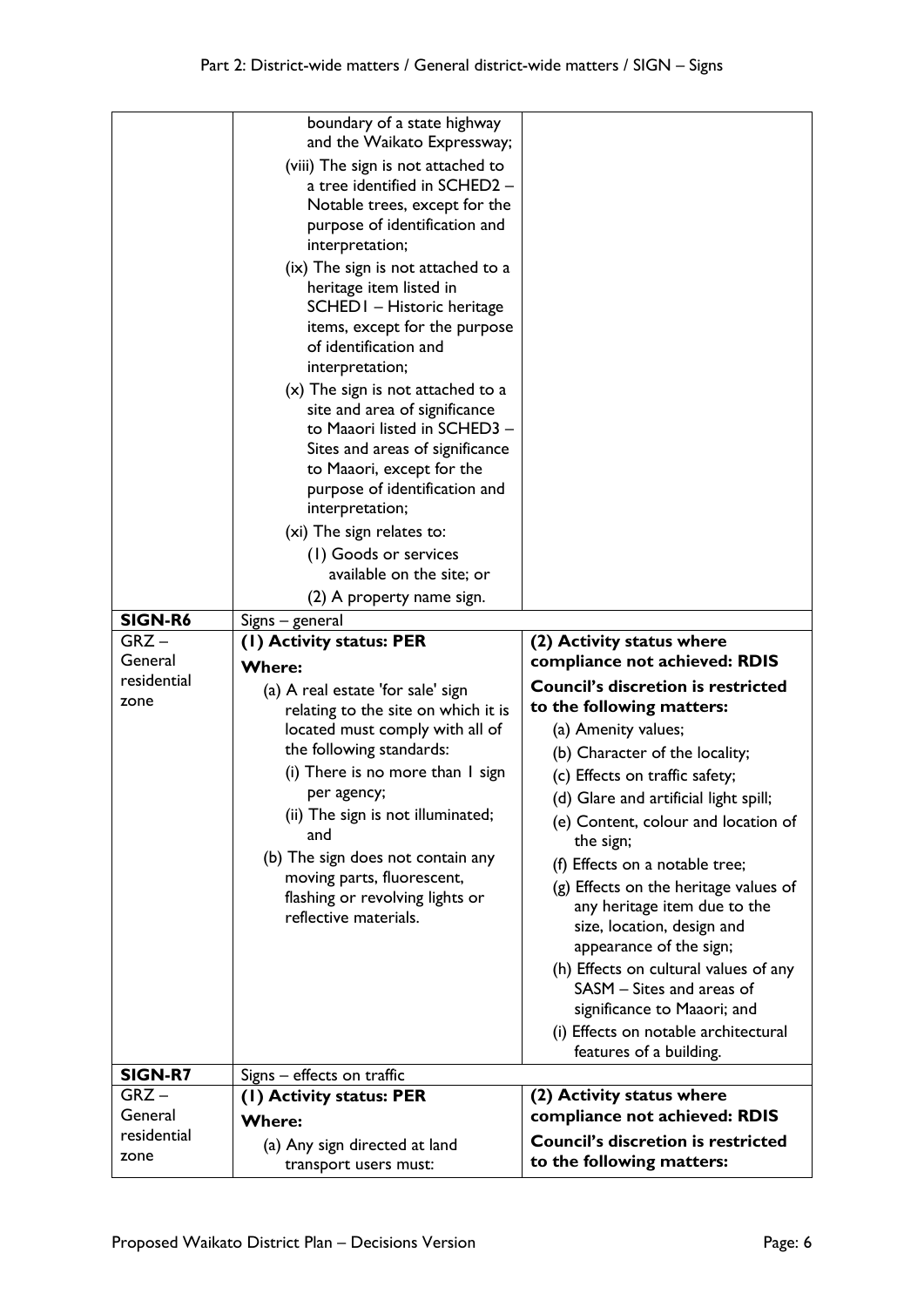*MRZ – Medium density residential zone*

| <b>SIGN-R8</b>                 | Signs – general                                                                                                                                                                                                                                                                                                                                                                                                                                                                                                                                                                                                                                                                                          |                                                                                                                                                                                                                                                                                                                                                                                                                                                                                                                                                                                                            |
|--------------------------------|----------------------------------------------------------------------------------------------------------------------------------------------------------------------------------------------------------------------------------------------------------------------------------------------------------------------------------------------------------------------------------------------------------------------------------------------------------------------------------------------------------------------------------------------------------------------------------------------------------------------------------------------------------------------------------------------------------|------------------------------------------------------------------------------------------------------------------------------------------------------------------------------------------------------------------------------------------------------------------------------------------------------------------------------------------------------------------------------------------------------------------------------------------------------------------------------------------------------------------------------------------------------------------------------------------------------------|
| $MRZ -$                        | (I) Activity status: PER                                                                                                                                                                                                                                                                                                                                                                                                                                                                                                                                                                                                                                                                                 | (2) Activity status where                                                                                                                                                                                                                                                                                                                                                                                                                                                                                                                                                                                  |
| Medium                         | <b>Where:</b>                                                                                                                                                                                                                                                                                                                                                                                                                                                                                                                                                                                                                                                                                            | compliance not achieved: RDIS                                                                                                                                                                                                                                                                                                                                                                                                                                                                                                                                                                              |
| density<br>residential<br>zone | (a) A sign must comply with all of<br>the following standards:<br>(i) It is the only sign on the site;<br>(ii) The sign is wholly contained<br>within the site;<br>(iii) The sign does not exceed<br>$Im2$ ;<br>(iv) The sign height does not<br>exceed 2m in height above<br>the ground;<br>(v) The sign is not illuminated;<br>(vi) The sign does not contain<br>any moving parts,<br>fluorescent, flashing or<br>revolving lights or reflective<br>materials;<br>(vii) The sign is set back at least<br>50m from the designated<br>boundary of a state highway<br>and the Waikato Expressway;<br>(viii) The sign is not attached to<br>a tree identified in SCHED2 -<br>Notable trees, except for the | <b>Council's discretion is restricted</b><br>to the following matters:<br>(a) Amenity values;<br>(b) Character of the locality;<br>(c) Effects on traffic safety;<br>(d) Glare and artificial light spill;<br>(e) Content, colour and location of<br>the sign;<br>(f) Effects on a notable tree;<br>(g) Effects on the heritage values of<br>any heritage item due to the<br>size, location, design and<br>appearance of the sign;<br>(h) Effects on cultural values of any<br>SASM - Sites and areas of<br>significance to Maaori; and<br>(i) Effects on notable architectural<br>features of a building. |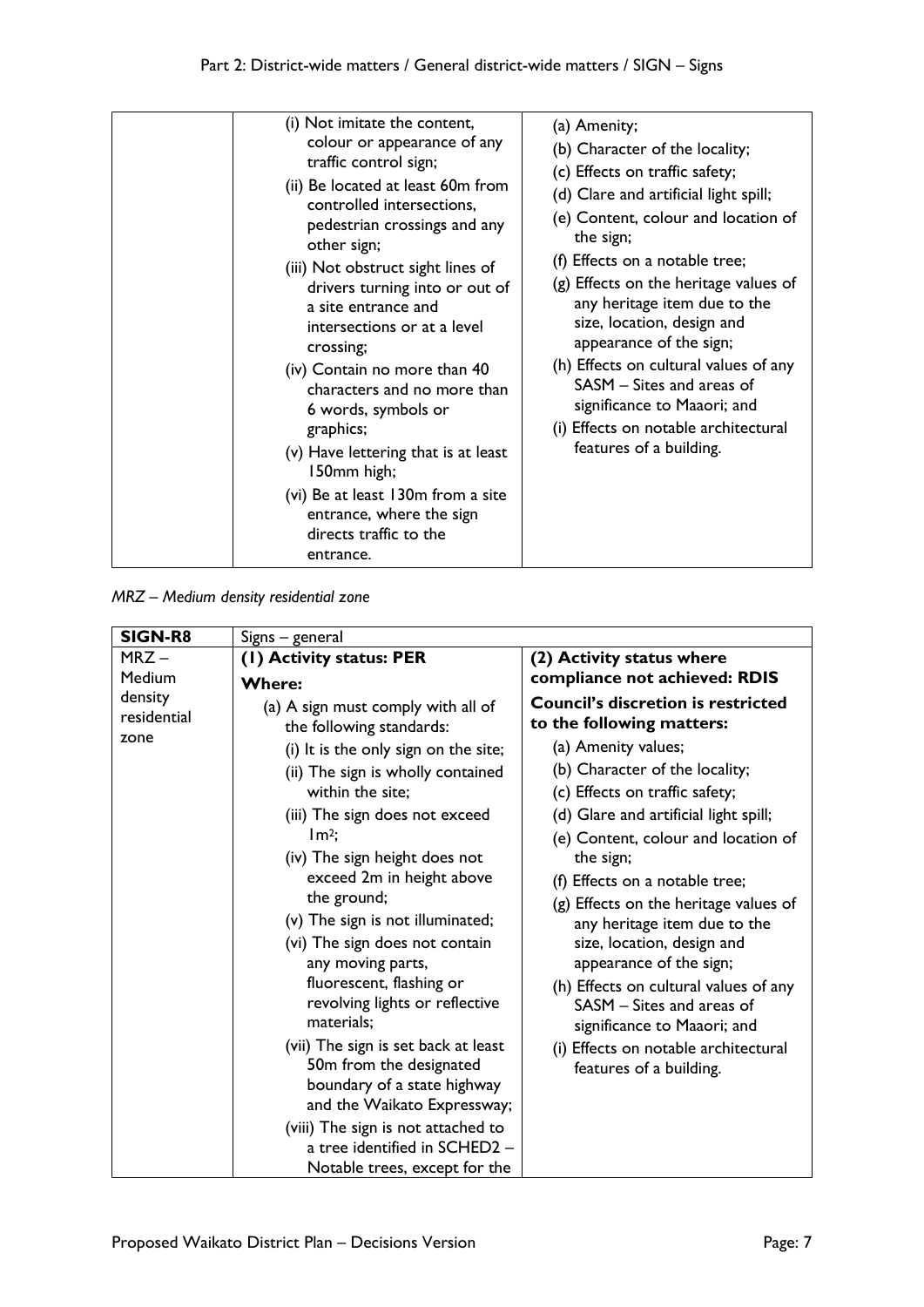| SIGN-R9<br>$MRZ -$<br>Medium<br>density<br>residential<br>zone | purpose of identification and<br>interpretation;<br>(ix) The sign is not attached to a<br>heritage item listed in<br>SCHED I - Historic heritage<br>items, except for the purpose<br>of identification and<br>interpretation;<br>$(x)$ The sign is not attached to a<br>site and area of significance<br>to Maaori listed in SCHED3 -<br>Sites and areas of significance<br>to Maaori, except for the<br>purpose of identification and<br>interpretation;<br>(xi) The sign relates to:<br>(1) goods or services<br>available on the site; or<br>(2) a property name sign.<br>Signs – general<br>(I) Activity status: PER<br><b>Where:</b><br>(a) A real estate 'for sale' sign<br>relating to the site on which it is<br>located must comply with all of<br>the following standards:<br>(i) There is no more than I sign<br>per agency;<br>(ii) The sign is not illuminated;<br>and<br>(iii) The sign does not contain<br>any moving parts,<br>fluorescent, flashing or<br>revolving lights or reflective<br>materials. | (2) Activity status where<br>compliance not achieved: RDIS<br><b>Council's discretion is restricted</b><br>to the following matters:<br>(a) Amenity values;<br>(b) Character of the locality;<br>(c) Effects on traffic safety;<br>(d) Glare and artificial light spill;<br>(e) Content, colour and location of<br>the sign;<br>(f) Effects on a notable tree;<br>(g) Effects on the heritage values of<br>any heritage item due to the<br>size, location, design and<br>appearance of the sign;<br>(h) Effects on cultural values of any<br>SASM - Sites and areas of<br>significance to Maaori; and |
|----------------------------------------------------------------|-------------------------------------------------------------------------------------------------------------------------------------------------------------------------------------------------------------------------------------------------------------------------------------------------------------------------------------------------------------------------------------------------------------------------------------------------------------------------------------------------------------------------------------------------------------------------------------------------------------------------------------------------------------------------------------------------------------------------------------------------------------------------------------------------------------------------------------------------------------------------------------------------------------------------------------------------------------------------------------------------------------------------|-------------------------------------------------------------------------------------------------------------------------------------------------------------------------------------------------------------------------------------------------------------------------------------------------------------------------------------------------------------------------------------------------------------------------------------------------------------------------------------------------------------------------------------------------------------------------------------------------------|
|                                                                |                                                                                                                                                                                                                                                                                                                                                                                                                                                                                                                                                                                                                                                                                                                                                                                                                                                                                                                                                                                                                         | (i) Effects on notable architectural                                                                                                                                                                                                                                                                                                                                                                                                                                                                                                                                                                  |
|                                                                |                                                                                                                                                                                                                                                                                                                                                                                                                                                                                                                                                                                                                                                                                                                                                                                                                                                                                                                                                                                                                         | features of a building.                                                                                                                                                                                                                                                                                                                                                                                                                                                                                                                                                                               |
| SIGN-RIO                                                       | Signs - effects on traffic                                                                                                                                                                                                                                                                                                                                                                                                                                                                                                                                                                                                                                                                                                                                                                                                                                                                                                                                                                                              |                                                                                                                                                                                                                                                                                                                                                                                                                                                                                                                                                                                                       |
| $MRZ -$                                                        | (I) Activity status: PER                                                                                                                                                                                                                                                                                                                                                                                                                                                                                                                                                                                                                                                                                                                                                                                                                                                                                                                                                                                                | (2) Activity status where                                                                                                                                                                                                                                                                                                                                                                                                                                                                                                                                                                             |
| Medium<br>density                                              | <b>Where:</b>                                                                                                                                                                                                                                                                                                                                                                                                                                                                                                                                                                                                                                                                                                                                                                                                                                                                                                                                                                                                           | compliance not achieved: RDIS                                                                                                                                                                                                                                                                                                                                                                                                                                                                                                                                                                         |
| residential                                                    | (a) Any sign directed at land                                                                                                                                                                                                                                                                                                                                                                                                                                                                                                                                                                                                                                                                                                                                                                                                                                                                                                                                                                                           | <b>Council's discretion is restricted</b>                                                                                                                                                                                                                                                                                                                                                                                                                                                                                                                                                             |
| zone                                                           | transport users must:                                                                                                                                                                                                                                                                                                                                                                                                                                                                                                                                                                                                                                                                                                                                                                                                                                                                                                                                                                                                   | to the following matters:                                                                                                                                                                                                                                                                                                                                                                                                                                                                                                                                                                             |
|                                                                | (i) Not imitate the content,                                                                                                                                                                                                                                                                                                                                                                                                                                                                                                                                                                                                                                                                                                                                                                                                                                                                                                                                                                                            | (a) Amenity;                                                                                                                                                                                                                                                                                                                                                                                                                                                                                                                                                                                          |
|                                                                | colour or appearance of any                                                                                                                                                                                                                                                                                                                                                                                                                                                                                                                                                                                                                                                                                                                                                                                                                                                                                                                                                                                             | (b) Character of the locality;                                                                                                                                                                                                                                                                                                                                                                                                                                                                                                                                                                        |
|                                                                | traffic control sign;                                                                                                                                                                                                                                                                                                                                                                                                                                                                                                                                                                                                                                                                                                                                                                                                                                                                                                                                                                                                   | (c) Effects on traffic safety;                                                                                                                                                                                                                                                                                                                                                                                                                                                                                                                                                                        |
|                                                                | (ii) Be located at least 60m from<br>controlled intersections,                                                                                                                                                                                                                                                                                                                                                                                                                                                                                                                                                                                                                                                                                                                                                                                                                                                                                                                                                          | (d) Glare and artificial light spill;                                                                                                                                                                                                                                                                                                                                                                                                                                                                                                                                                                 |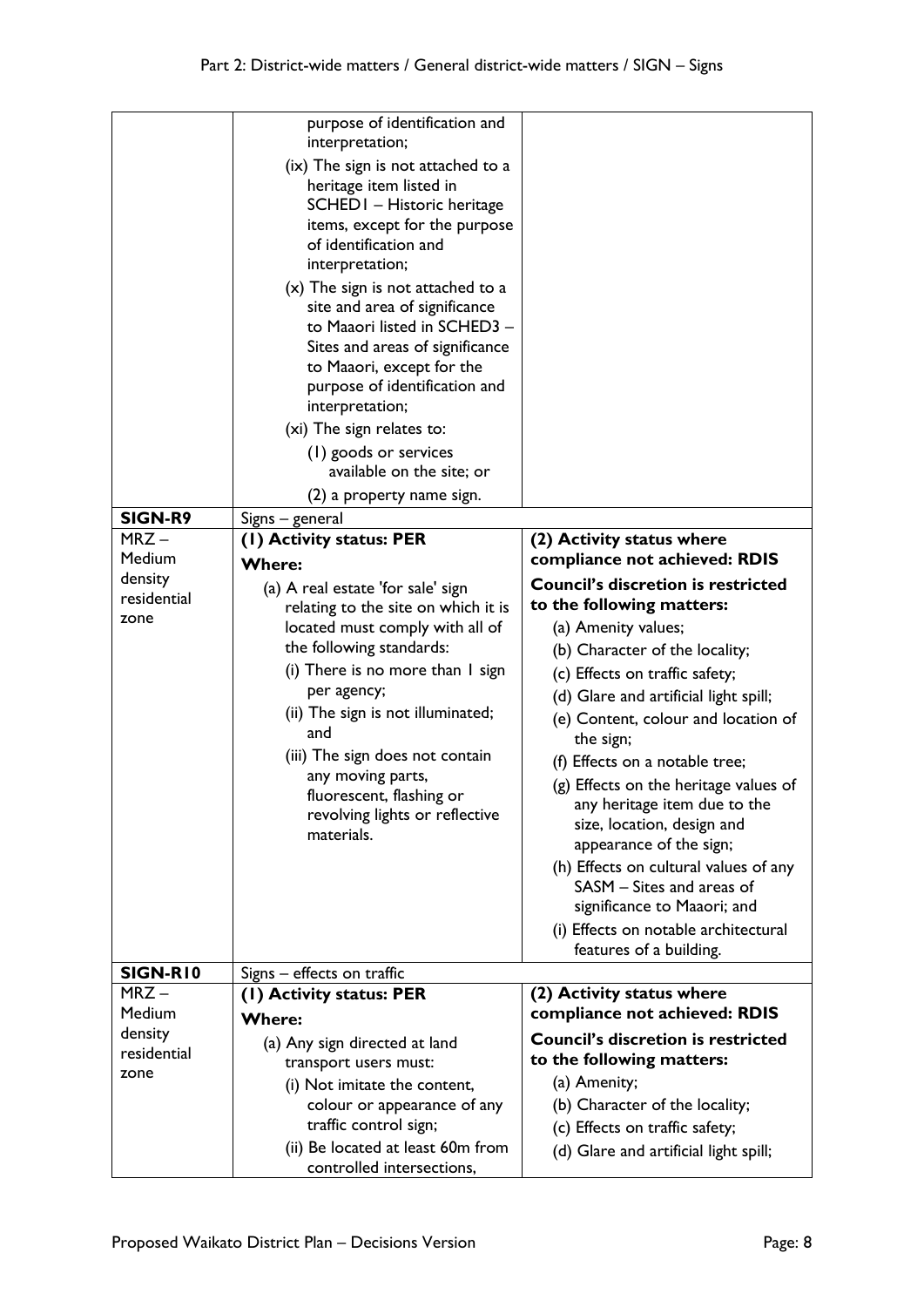| pedestrian crossings and any                                                                         | (e) Content, colour and location of   |
|------------------------------------------------------------------------------------------------------|---------------------------------------|
| other sign;                                                                                          | the sign;                             |
| (iii) Not obstruct sight lines of                                                                    | (f) Effects on a notable tree;        |
| drivers turning into, or out                                                                         | (g) Effects on the heritage values of |
| of, a site entrance and                                                                              | any heritage item due to the          |
| intersections or at a level                                                                          | size, location, design and            |
| crossing;                                                                                            | appearance of the sign;               |
| (iv) Contain no more than 40                                                                         | (h) Effects on cultural values of any |
| characters and no more than                                                                          | $SASM - Sites$ and areas of           |
| 6 words and/or symbols;                                                                              | significance to Maaori;               |
| (v) Have lettering that is at least                                                                  | (i) Effects on notable architectural  |
| 150mm high; and                                                                                      | features of a building.               |
| (vi) Be at least 130m from a site<br>entrance, where the sign<br>directs traffic to the<br>entrance. |                                       |

*GRUZ – General rural zone*

| SIGN-RII      | Signs – general                                                                                                                                                                                                                                                                                                                                                                                                                                                                                         |                                                                                                                                                                                                                                                                                                                                                                                              |
|---------------|---------------------------------------------------------------------------------------------------------------------------------------------------------------------------------------------------------------------------------------------------------------------------------------------------------------------------------------------------------------------------------------------------------------------------------------------------------------------------------------------------------|----------------------------------------------------------------------------------------------------------------------------------------------------------------------------------------------------------------------------------------------------------------------------------------------------------------------------------------------------------------------------------------------|
| $GRUZ -$      | (I) Activity status: PER                                                                                                                                                                                                                                                                                                                                                                                                                                                                                | (2) Activity status where                                                                                                                                                                                                                                                                                                                                                                    |
| General rural | <b>Where:</b>                                                                                                                                                                                                                                                                                                                                                                                                                                                                                           | compliance not achieved: RDIS                                                                                                                                                                                                                                                                                                                                                                |
| zone          | (a) A sign must comply with all of<br>the following standards:<br>(i) It is the only sign on the site;<br>(ii) The sign is wholly contained<br>on the site;<br>(iii) The sign does not exceed<br>$3m^2$ ;<br>(iv) The sign height does not<br>exceed 3m;<br>(v) The sign is not illuminated,<br>(vi) The sign does not contain<br>any moving parts,                                                                                                                                                     | <b>Council's discretion is restricted</b><br>to the following matters:<br>(a) Amenity values;<br>(b) Rural character of the locality;<br>(c) Effects on traffic safety;<br>(d) Effects of glare and artificial light<br>spill;<br>(e) Content, colour and location of<br>the sign;<br>(f) Effects on notable trees;<br>(g) Effects on the heritage values of<br>any heritage item due to the |
|               | fluorescent, flashing or<br>revolving lights or reflective<br>materials;<br>(vii) The sign is set back at least<br>50m from a state highway<br>and the Waikato Expressway;<br>(viii) The sign is not attached to<br>a notable tree identified in<br>SCHED2 - Notable trees,<br>except for the purpose of<br>identification;<br>(ix) The sign is not attached to a<br>heritage item listed in<br>SCHED I - Historic heritage<br>items except for the purpose<br>of identification and<br>interpretation; | size, location, design and<br>appearance of the sign;<br>(h) Effects on cultural values of any<br>SASM - Sites and areas of<br>significance to Maaori; and<br>(i) Effects on notable architectural<br>features of the building.                                                                                                                                                              |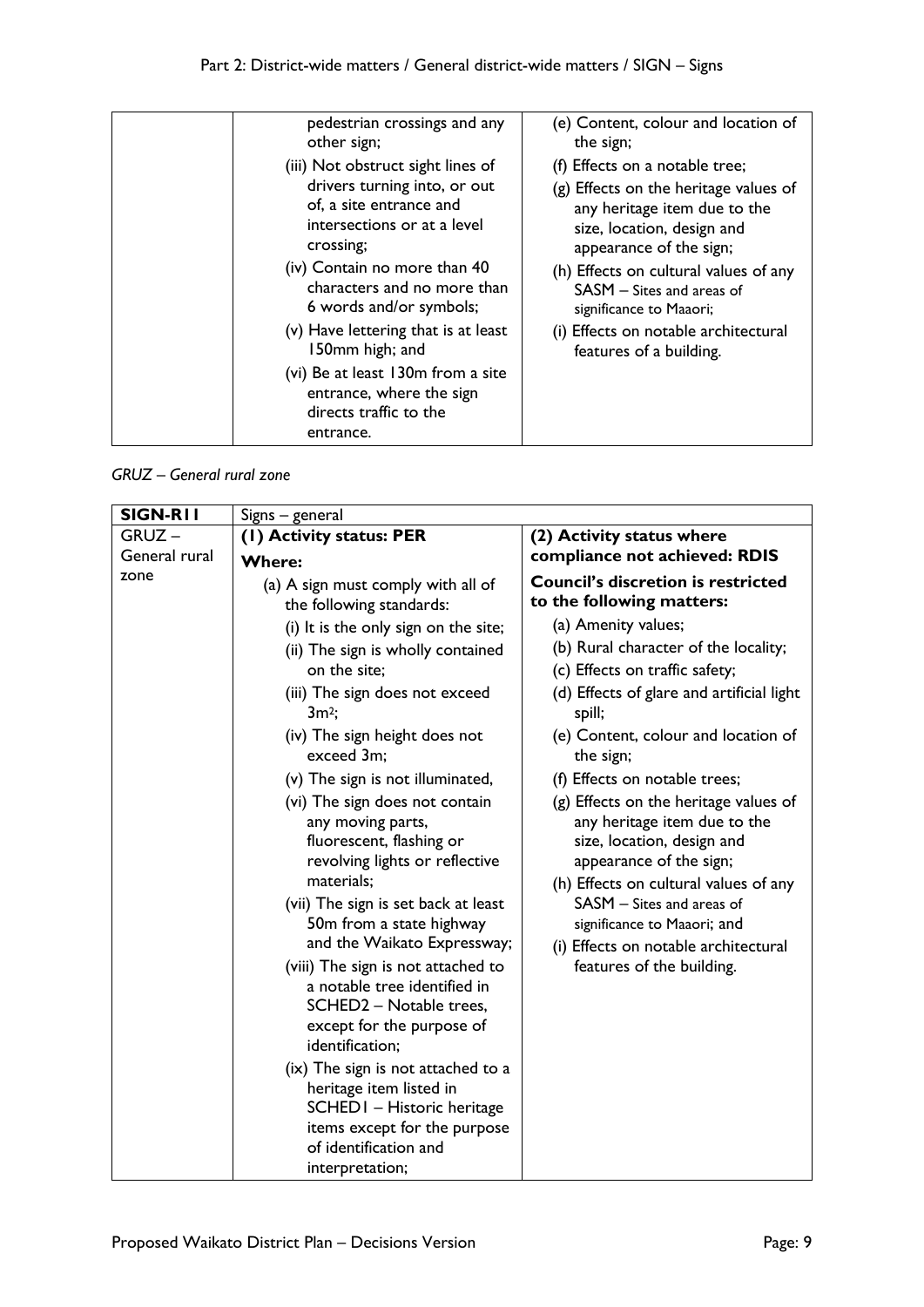| SIGN-R12<br>$GRUZ -$<br>General rural<br>zone | (x) The sign is for the purpose<br>of identification and<br>interpretation of a site and<br>area of significance to Maaori<br>listed in SCHED3 - Sites and<br>areas of significance to<br>Maaori;<br>(xi) The sign relates to:<br>(1) Goods or services<br>available on the site; or<br>(2) A property name sign.<br>Signs – general<br>(1) Activity status: PER<br><b>Where:</b><br>(a) A real estate sign relating to the<br>site on which it is located must | (2) Activity status where<br>compliance not achieved: RDIS<br><b>Council's discretion is restricted</b><br>to the following matters: |
|-----------------------------------------------|-----------------------------------------------------------------------------------------------------------------------------------------------------------------------------------------------------------------------------------------------------------------------------------------------------------------------------------------------------------------------------------------------------------------------------------------------------------------|--------------------------------------------------------------------------------------------------------------------------------------|
|                                               |                                                                                                                                                                                                                                                                                                                                                                                                                                                                 |                                                                                                                                      |
|                                               | comply with all of the following<br>standards:                                                                                                                                                                                                                                                                                                                                                                                                                  | (a) Amenity values;                                                                                                                  |
|                                               | (i) Have no more than 3 signs                                                                                                                                                                                                                                                                                                                                                                                                                                   | (b) Rural character of the locality;                                                                                                 |
|                                               | per site;                                                                                                                                                                                                                                                                                                                                                                                                                                                       | (c) Effects on traffic safety;<br>(d) Effects of glare and artificial light                                                          |
|                                               | (ii) The sign is not illuminated;                                                                                                                                                                                                                                                                                                                                                                                                                               | spill;                                                                                                                               |
|                                               | (iii) The sign does not contain                                                                                                                                                                                                                                                                                                                                                                                                                                 | (e) Content, colour and location of                                                                                                  |
|                                               | any moving parts,                                                                                                                                                                                                                                                                                                                                                                                                                                               | the sign;                                                                                                                            |
|                                               | fluorescent, flashing or<br>revolving lights or reflective                                                                                                                                                                                                                                                                                                                                                                                                      | (f) Effects on notable trees;                                                                                                        |
|                                               | materials;                                                                                                                                                                                                                                                                                                                                                                                                                                                      | (g) Effects on the heritage values of                                                                                                |
|                                               | (iv) The sign does not exceed                                                                                                                                                                                                                                                                                                                                                                                                                                   | any heritage item due to the<br>size, location, design and                                                                           |
|                                               | $3m^2$ ;                                                                                                                                                                                                                                                                                                                                                                                                                                                        | appearance of the sign;                                                                                                              |
|                                               | (v) Any real estate sign shall be<br>removed within 20 working                                                                                                                                                                                                                                                                                                                                                                                                  | (h) Effects on cultural values of any                                                                                                |
|                                               | days of the sale or lease                                                                                                                                                                                                                                                                                                                                                                                                                                       | SASM - Sites and areas of                                                                                                            |
|                                               | being settled.                                                                                                                                                                                                                                                                                                                                                                                                                                                  | significance to Maaori; and                                                                                                          |
|                                               |                                                                                                                                                                                                                                                                                                                                                                                                                                                                 | (i) Effects on notable architectural<br>features of the building.                                                                    |
| SIGN-R13                                      | Signs - effects on traffic                                                                                                                                                                                                                                                                                                                                                                                                                                      |                                                                                                                                      |
| $GRUZ -$                                      | (I) Activity status: PER                                                                                                                                                                                                                                                                                                                                                                                                                                        | (2) Activity status where                                                                                                            |
| General rural                                 | <b>Where:</b>                                                                                                                                                                                                                                                                                                                                                                                                                                                   | compliance not achieved: DIS                                                                                                         |
| zone                                          | (a) Any sign directed at road users                                                                                                                                                                                                                                                                                                                                                                                                                             |                                                                                                                                      |
|                                               | must meet the following<br>standards:                                                                                                                                                                                                                                                                                                                                                                                                                           |                                                                                                                                      |
|                                               | (i) Not imitate the content,                                                                                                                                                                                                                                                                                                                                                                                                                                    |                                                                                                                                      |
|                                               | colour or appearance of any<br>traffic control sign;                                                                                                                                                                                                                                                                                                                                                                                                            |                                                                                                                                      |
|                                               | (ii) Be located at least 60m from<br>controlled intersections,<br>pedestrian crossings and<br>railway crossings                                                                                                                                                                                                                                                                                                                                                 |                                                                                                                                      |
|                                               | (iii) Not obstruct sight lines of<br>drivers turning into or out of<br>a site entrance and                                                                                                                                                                                                                                                                                                                                                                      |                                                                                                                                      |
|                                               | intersections;                                                                                                                                                                                                                                                                                                                                                                                                                                                  |                                                                                                                                      |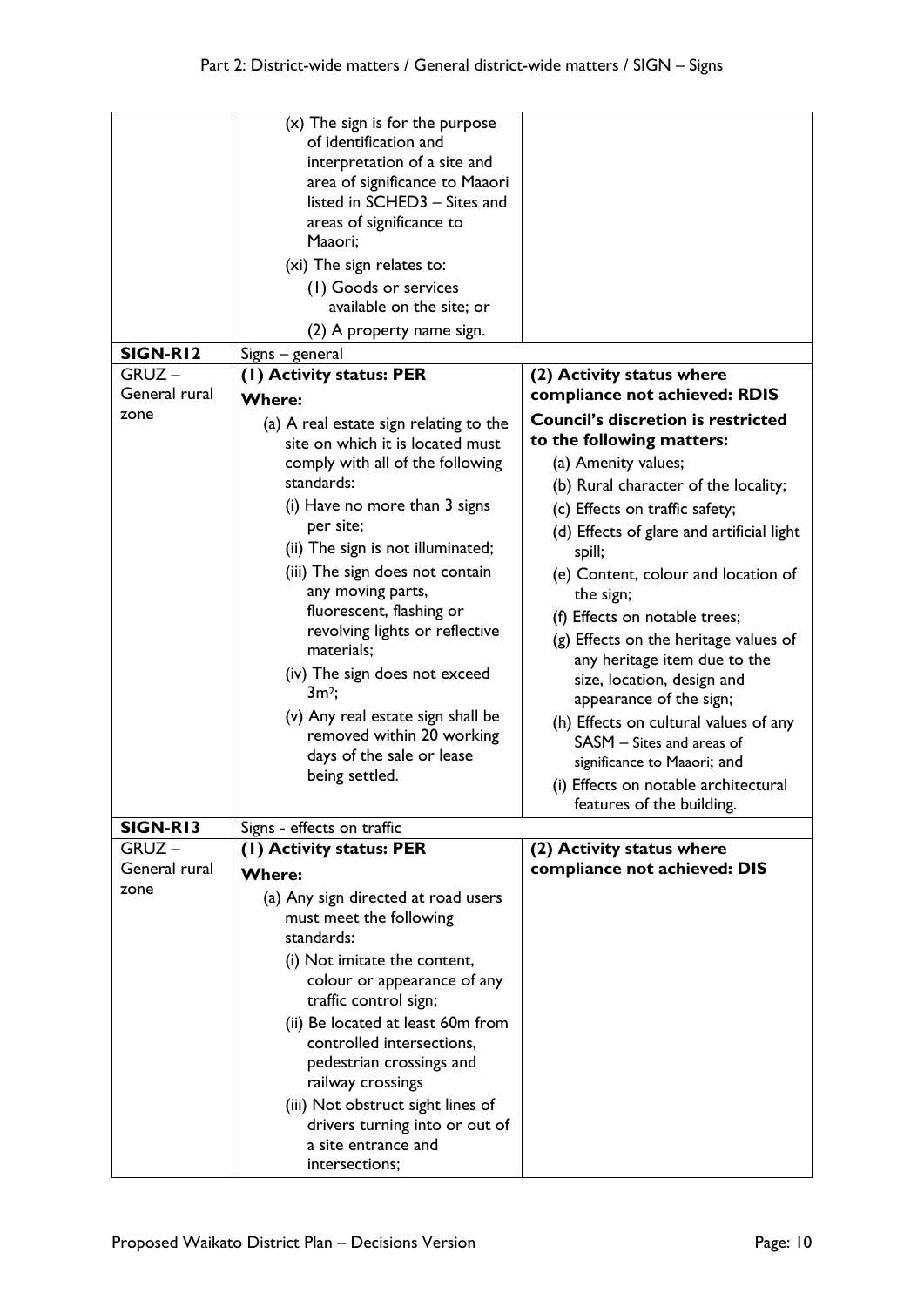| (iv) Contain no more than 40<br>characters and no more than<br>6 words, symbols, or<br>graphics; |  |
|--------------------------------------------------------------------------------------------------|--|
| (v) Have lettering that is at least<br>200mm high; and                                           |  |
| (vi) Where the sign directs<br>traffic to a site entrance, it<br>must be at least:               |  |
| (vii) 175m from the entrance on<br>roads with a speed limit of 80<br>km/hr or less; or           |  |
| (viii) 250m from the entrance on<br>roads with a speed limit of<br>more than 80km/hr.            |  |

*RLZ – Rural lifestyle zone*

| SIGN-R14       | Signs – general                                                                                                                                                                                                                                                         |                                                                                                                                                                                                                                                                                                          |
|----------------|-------------------------------------------------------------------------------------------------------------------------------------------------------------------------------------------------------------------------------------------------------------------------|----------------------------------------------------------------------------------------------------------------------------------------------------------------------------------------------------------------------------------------------------------------------------------------------------------|
| RLZ - Rural    | (1) Activity status: PER                                                                                                                                                                                                                                                | (2) Activity status where                                                                                                                                                                                                                                                                                |
| lifestyle zone | <b>Where:</b>                                                                                                                                                                                                                                                           | compliance not achieved: RDIS                                                                                                                                                                                                                                                                            |
|                | (a) A sign must comply with all of<br>the following standards:                                                                                                                                                                                                          | <b>Council's discretion is restricted</b><br>to the following matters:                                                                                                                                                                                                                                   |
|                | (i) It is the only sign on the site;                                                                                                                                                                                                                                    | (a) Amenity values;                                                                                                                                                                                                                                                                                      |
|                | (ii) The sign is wholly contained<br>on the site;                                                                                                                                                                                                                       | (b) Rural character of the locality;<br>(c) Effects on traffic safety;                                                                                                                                                                                                                                   |
|                | (iii) The sign does not exceed an<br>area of $Im2$ ;                                                                                                                                                                                                                    | (d) Effects of glare and artificial light<br>spill;                                                                                                                                                                                                                                                      |
|                | (iv) The sign height does not<br>exceed 3m;                                                                                                                                                                                                                             | (e) Content, colour and location of<br>the sign;                                                                                                                                                                                                                                                         |
|                | (v) The sign is not illuminated;                                                                                                                                                                                                                                        | (f) Effects on any notable trees;                                                                                                                                                                                                                                                                        |
|                | (vi) The sign does not contain<br>any moving parts,<br>fluorescent, flashing or<br>revolving lights or reflective<br>materials;<br>(vii) The sign is set back at least<br>50m from a state highway<br>and the Waikato Expressway;<br>(viii) The sign is not attached to | (g) Effects on the heritage values of<br>any heritage item due to the<br>size, location, design and<br>appearance of the sign;<br>(h) Effects on cultural values of any<br>SASM - Sites and areas of<br>significance to Maaori; and<br>(i) Effects on notable architectural<br>features of the building. |
|                | a tree identified in SCHED2 -<br>Notable trees, except for the<br>purpose of identification;                                                                                                                                                                            |                                                                                                                                                                                                                                                                                                          |
|                | (ix) The sign is not attached to a<br>heritage item listed in<br>SCHEDI - Historic heritage<br>items except for the purpose<br>of identification and<br>interpretation;                                                                                                 |                                                                                                                                                                                                                                                                                                          |
|                | $(x)$ Where the sign is on a site<br>with a site and area of                                                                                                                                                                                                            |                                                                                                                                                                                                                                                                                                          |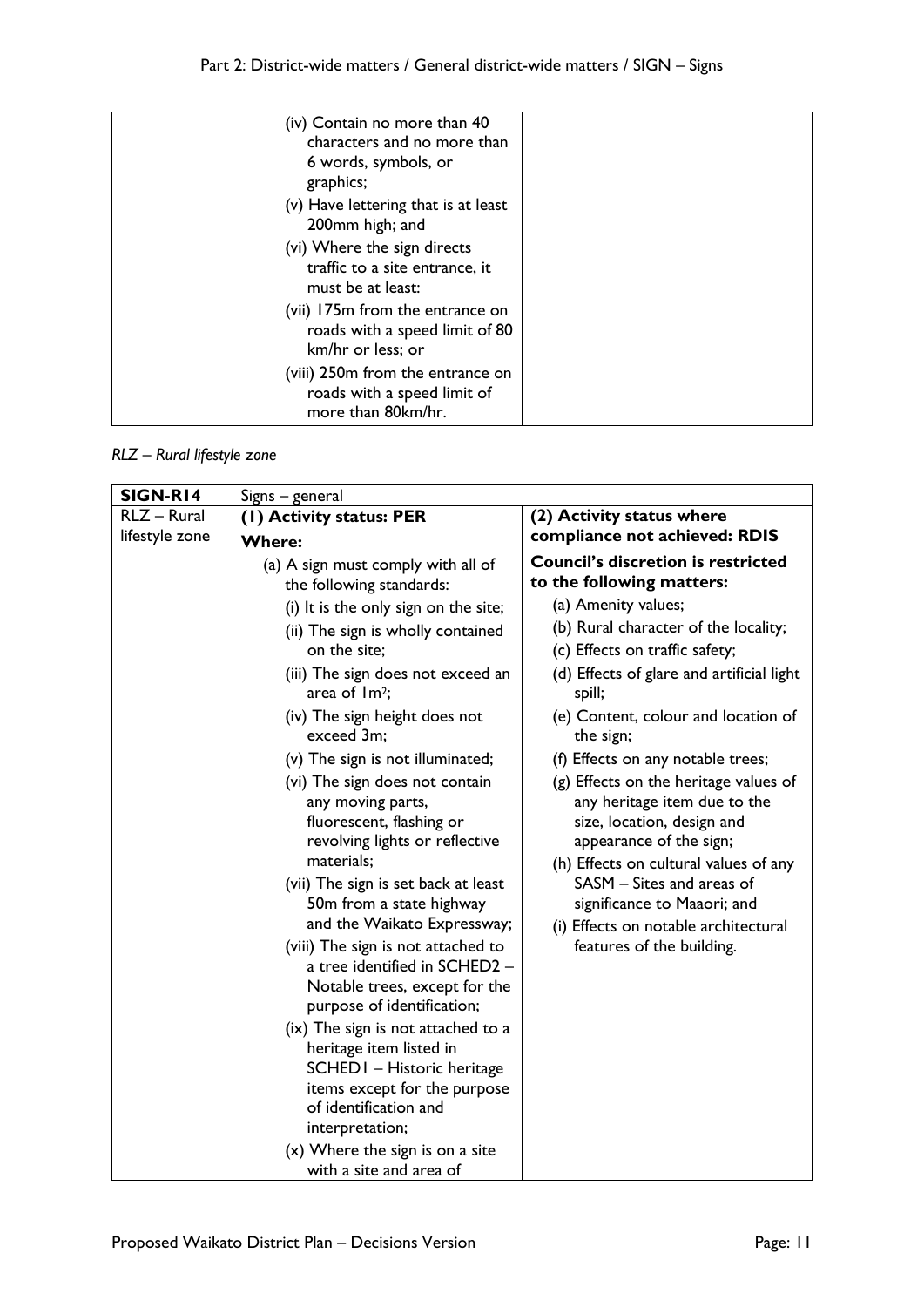| significance to Maaori listed<br>in SCHED3 - Sites and areas                   |  |
|--------------------------------------------------------------------------------|--|
| of significance to Maaori it                                                   |  |
| must be for the purpose of                                                     |  |
| identification and                                                             |  |
| interpretation;                                                                |  |
| (xi) The sign relates to:                                                      |  |
| (1) Goods or services                                                          |  |
| available on the site; or                                                      |  |
| (2) A property name sign.                                                      |  |
| <b>SIGN-R15</b><br>Signs – general                                             |  |
| RLZ - Rural<br>(I) Activity status: PER<br>(2) Activity status where           |  |
| lifestyle zone<br>compliance not achieved: RDIS<br><b>Where:</b>               |  |
| <b>Council's discretion is restricted</b><br>(a) A real estate 'for sale' sign |  |
| to the following matters:<br>relating to the site on which it is               |  |
| located must comply with all of<br>(a) Amenity values;                         |  |
| the following standards:<br>(b) Rural character of the locality;               |  |
| (i) There are no more than 3                                                   |  |
| (c) Effects on traffic safety;<br>signs per site;                              |  |
| (d) Effects of glare and artificial light                                      |  |
| (ii) The sign is not illuminated;<br>spill;                                    |  |
| (iii) The sign does not contain<br>(e) Content, colour and location of         |  |
| any moving parts,<br>the sign;                                                 |  |
| fluorescent, flashing or<br>(f) Effects on any notable trees;                  |  |
| revolving lights or reflective<br>(g) Effects on the heritage values of        |  |
| materials;<br>any heritage item due to the                                     |  |
| (iv) The sign does not project<br>size, location, design and                   |  |
| into or over a road reserve;<br>appearance of the sign;                        |  |
| (v) The sign does not exceed an<br>(h) Effects on cultural values of any       |  |
| area of Im <sup>2</sup> .<br>SASM - Sites and areas of                         |  |
| significance to Maaori; and                                                    |  |
| (i) Effects on notable architectural                                           |  |
| features of the building.                                                      |  |
| <b>SIGN-R16</b><br>Signs - effects on traffic                                  |  |
| RLZ - Rural<br>(1) Activity status: PER<br>(2) Activity status where           |  |
| lifestyle zone<br>compliance not achieved: DIS<br><b>Where:</b>                |  |
| (a) Any sign directed at road users                                            |  |
| must meet the following                                                        |  |
| standards:                                                                     |  |
| (i) Not imitate the content,                                                   |  |
| colour or appearance of any                                                    |  |
| traffic control sign; and                                                      |  |
| (ii) Be located at least 60m from                                              |  |
| controlled intersections,                                                      |  |
| pedestrian crossings, railway                                                  |  |
| crossings and any other sign                                                   |  |
|                                                                                |  |
|                                                                                |  |
| associated with roads and                                                      |  |
| traffic management; and                                                        |  |
| (iii) Not obstruct sight lines of<br>drivers turning into or out of            |  |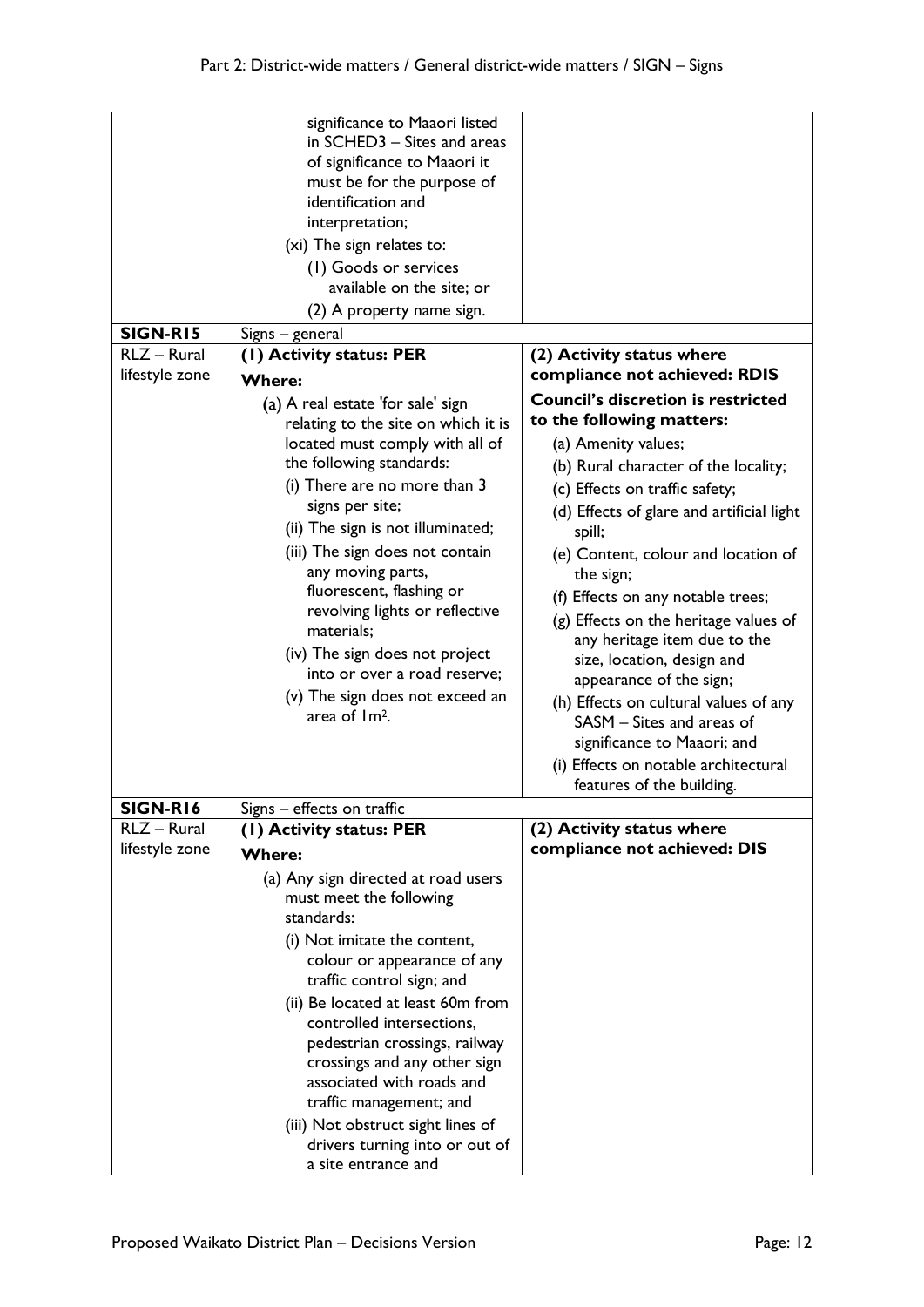| intersections or at a level<br>crossing; and                                                      |  |
|---------------------------------------------------------------------------------------------------|--|
| (iv) Contain no more than 40<br>characters and no more than<br>6 symbols; and                     |  |
| (v) Have lettering that is at least<br>200mm high; and                                            |  |
| (vi) Where the sign directs<br>traffic to a site entrance the<br>sign must be at least:           |  |
| (vii) 175m from the site<br>entrance on any road with a<br>speed limit of 80 km/hr or<br>less; or |  |
| (viii) 250m from the site<br>entrance on any road with a<br>speed limit of more than<br>80km/hr.  |  |

#### *SETZ – Settlement zone*

| Signs – general                                                                                                                                                                                                                                                                                                                                                                                                                                                                                                                                                                                                                                                                                                                                                        |                                                                                                                                                                                                                                                                                                                                                                                                                                                                                                                                                                                         |
|------------------------------------------------------------------------------------------------------------------------------------------------------------------------------------------------------------------------------------------------------------------------------------------------------------------------------------------------------------------------------------------------------------------------------------------------------------------------------------------------------------------------------------------------------------------------------------------------------------------------------------------------------------------------------------------------------------------------------------------------------------------------|-----------------------------------------------------------------------------------------------------------------------------------------------------------------------------------------------------------------------------------------------------------------------------------------------------------------------------------------------------------------------------------------------------------------------------------------------------------------------------------------------------------------------------------------------------------------------------------------|
| (I) Activity status: PER                                                                                                                                                                                                                                                                                                                                                                                                                                                                                                                                                                                                                                                                                                                                               | (2) Activity status where                                                                                                                                                                                                                                                                                                                                                                                                                                                                                                                                                               |
| <b>Where:</b>                                                                                                                                                                                                                                                                                                                                                                                                                                                                                                                                                                                                                                                                                                                                                          | compliance not achieved: RDIS                                                                                                                                                                                                                                                                                                                                                                                                                                                                                                                                                           |
| (a) A sign must comply with the<br>following standards:<br>(i) It is the only sign on the site;<br>(ii) The sign is wholly contained<br>on the site;<br>(iii) The sign does not exceed<br>$0.25m2$ ;<br>(iv) The sign height does not<br>exceed 2m;<br>(v) The sign is not illuminated;<br>(vi) The sign does not contain<br>any moving parts,<br>fluorescent, flashing or<br>revolving lights or reflective<br>materials;<br>(vii) The sign is set back at least<br>50m from a state highway<br>and the Waikato Expressway;<br>(viii) The sign is not attached to<br>a tree identified in SCHED2 -<br>Notable trees, except for the<br>purpose of identification; and<br>(ix) The sign is not attached to a<br>heritage item listed in<br>SCHED I - Historic heritage | <b>Council's discretion is restricted</b><br>to the following matters:<br>(a) Amenity values;<br>(b) Character of the locality;<br>(c) Effects on traffic safety;<br>(d) Glare and artificial light spill;<br>(e) Content, colour and location of<br>the sign; and<br>(f) Effects on notable trees;<br>(g) Effects on the heritage values of<br>any heritage item due to the<br>size, location, design and<br>appearance of the sign;<br>(h) Effects on cultural values of any<br>Maaori site of significance; and<br>(i) Effects on notable architectural<br>features of the building. |
|                                                                                                                                                                                                                                                                                                                                                                                                                                                                                                                                                                                                                                                                                                                                                                        | items except for the purpose                                                                                                                                                                                                                                                                                                                                                                                                                                                                                                                                                            |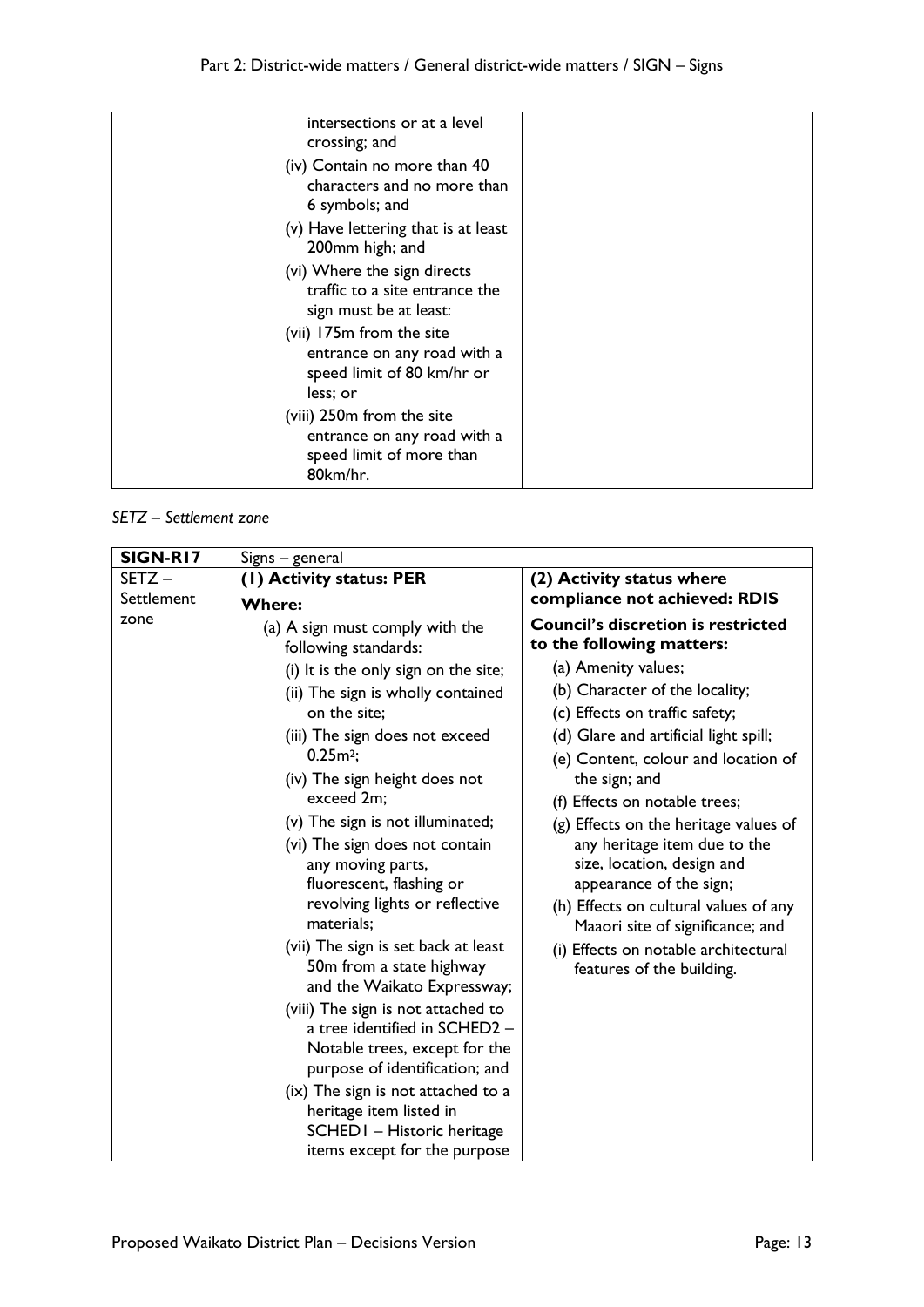|                  | of identification and<br>interpretation;<br>$(x)$ The sign is not attached to a<br>site and area of significance<br>to Maaori listed in SCHED3 -<br>Sites and areas of significance<br>to Maaori except for the<br>purpose of identification and<br>interpretation; and<br>(xi) The sign relates to:<br>(1) Goods or services<br>available on the site; or<br>(2) A property name sign.                                                                                                                                                                                                                                                                 |                                                                                                                                                                                                                                                                                                                                                                                                                                                                                                                                                                                         |
|------------------|---------------------------------------------------------------------------------------------------------------------------------------------------------------------------------------------------------------------------------------------------------------------------------------------------------------------------------------------------------------------------------------------------------------------------------------------------------------------------------------------------------------------------------------------------------------------------------------------------------------------------------------------------------|-----------------------------------------------------------------------------------------------------------------------------------------------------------------------------------------------------------------------------------------------------------------------------------------------------------------------------------------------------------------------------------------------------------------------------------------------------------------------------------------------------------------------------------------------------------------------------------------|
| <b>SIGN-R18</b>  | Signs – general                                                                                                                                                                                                                                                                                                                                                                                                                                                                                                                                                                                                                                         |                                                                                                                                                                                                                                                                                                                                                                                                                                                                                                                                                                                         |
| SETZ-            | (1) Activity status: PER                                                                                                                                                                                                                                                                                                                                                                                                                                                                                                                                                                                                                                | (2) Activity status where                                                                                                                                                                                                                                                                                                                                                                                                                                                                                                                                                               |
| Settlement       | <b>Where:</b>                                                                                                                                                                                                                                                                                                                                                                                                                                                                                                                                                                                                                                           | compliance not achieved: RDIS                                                                                                                                                                                                                                                                                                                                                                                                                                                                                                                                                           |
| zone<br>SIGN-R19 | (a) A real estate sign relating to the<br>site on which it is located must<br>comply with all of the following<br>standards:<br>(i) There is no more than 3 signs<br>per site of which;<br>(1) There is no more than I<br>sign per agency measuring<br>600mm x 900mm;<br>(2) There is no more than I<br>sign measuring 1800mm x<br>1200mm; and<br>(3) There is no more than I<br>real estate header sign<br>measuring 1800mm x<br>1200mm.<br>(ii) The sign is not illuminated;<br>and<br>(iii) The sign does not contain<br>any moving parts,<br>fluorescent, flashing or<br>revolving lights or reflective<br>materials.<br>Signs - effects on traffic | <b>Council's discretion is restricted</b><br>to the following matters:<br>(a) Amenity values;<br>(b) Character of the locality;<br>(c) Effects on traffic safety;<br>(d) Glare and artificial light spill;<br>(e) Content, colour and location of<br>the sign; and<br>(f) Effects on notable trees;<br>(g) Effects on the heritage values of<br>any heritage item due to the<br>size, location, design and<br>appearance of the sign;<br>(h) Effects on cultural values of any<br>Maaori site of significance; and<br>(i) Effects on notable architectural<br>features of the building. |
| SETZ-            | (1) Activity status: PER                                                                                                                                                                                                                                                                                                                                                                                                                                                                                                                                                                                                                                | (2) Activity status where                                                                                                                                                                                                                                                                                                                                                                                                                                                                                                                                                               |
| Settlement       | <b>Where:</b>                                                                                                                                                                                                                                                                                                                                                                                                                                                                                                                                                                                                                                           | compliance not achieved: DIS                                                                                                                                                                                                                                                                                                                                                                                                                                                                                                                                                            |
| zone             |                                                                                                                                                                                                                                                                                                                                                                                                                                                                                                                                                                                                                                                         |                                                                                                                                                                                                                                                                                                                                                                                                                                                                                                                                                                                         |
|                  | (a) Any sign directed at road or rail<br>users must comply with the<br>following standards:<br>(i) Not imitate the content,<br>colour or appearance of any<br>traffic control sign;                                                                                                                                                                                                                                                                                                                                                                                                                                                                     |                                                                                                                                                                                                                                                                                                                                                                                                                                                                                                                                                                                         |
|                  | (ii) Be located at least 60m from<br>controlled intersections,                                                                                                                                                                                                                                                                                                                                                                                                                                                                                                                                                                                          |                                                                                                                                                                                                                                                                                                                                                                                                                                                                                                                                                                                         |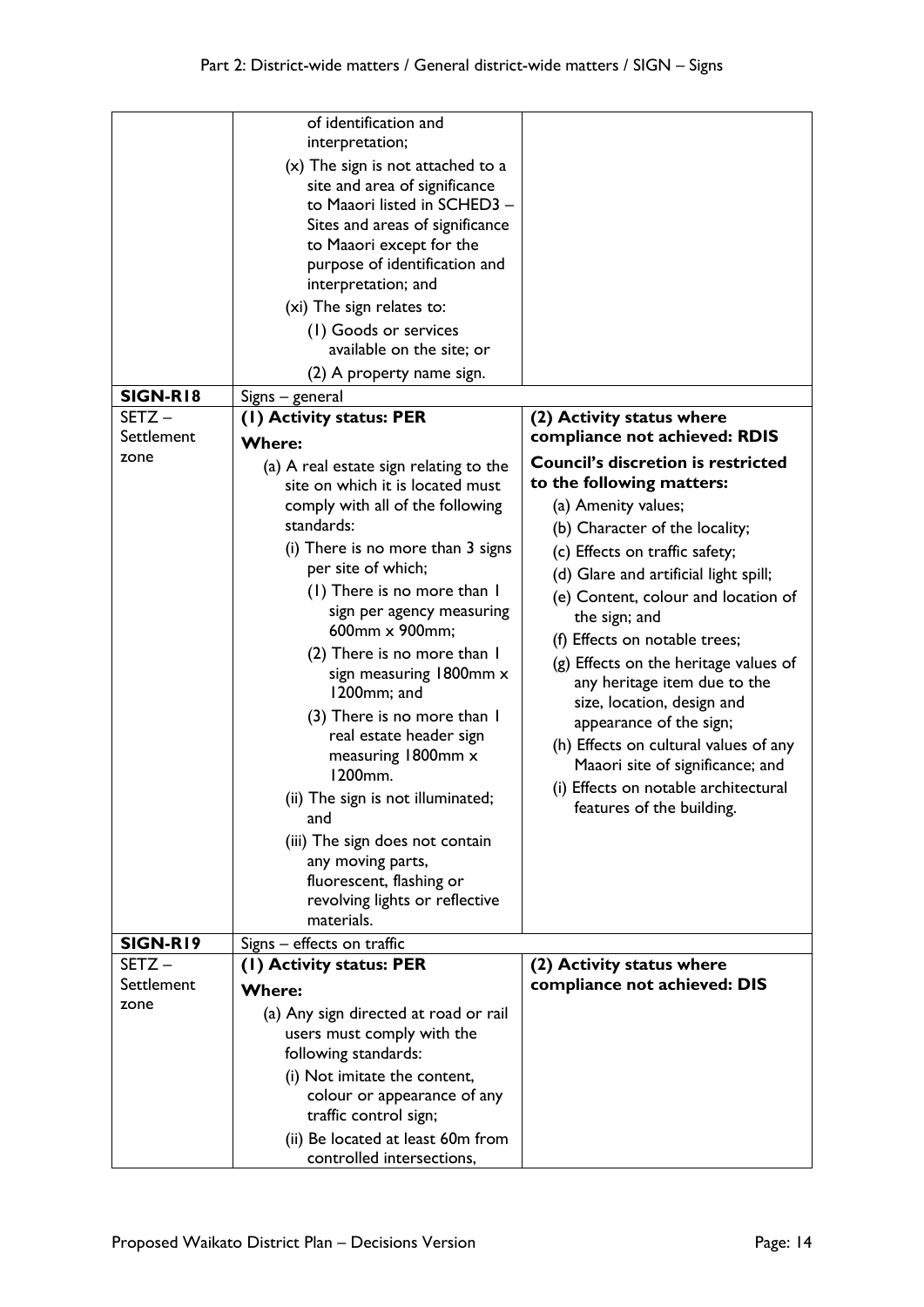| pedestrian crossings and any<br>other sign;                                                                                                 |  |
|---------------------------------------------------------------------------------------------------------------------------------------------|--|
| (iii) Not obstruct sight lines of<br>drivers turning into or out of<br>a site entrance and<br>intersections or at a level rail<br>crossing; |  |
| (iv) Contain no more than 40<br>characters and no more than<br>6 symbols;                                                                   |  |
| (v) Have lettering that is at least<br>150mm high; and                                                                                      |  |
| (vi) Be located at least 130m<br>from a site entrance, where<br>the sign directs traffic to the<br>entrance.                                |  |

*LCZ – Local centre zone and COMZ – Commercial zone*

| <b>SIGN-R20</b>                         | Signs - general                                                                                                                                                                                                                                                                                                                                                                                                                                                                                                                                                                                                                                                                                                                                       |                                                                                                                                                                                                                                                                                                                                                                                                                                                                                                                                                                                          |
|-----------------------------------------|-------------------------------------------------------------------------------------------------------------------------------------------------------------------------------------------------------------------------------------------------------------------------------------------------------------------------------------------------------------------------------------------------------------------------------------------------------------------------------------------------------------------------------------------------------------------------------------------------------------------------------------------------------------------------------------------------------------------------------------------------------|------------------------------------------------------------------------------------------------------------------------------------------------------------------------------------------------------------------------------------------------------------------------------------------------------------------------------------------------------------------------------------------------------------------------------------------------------------------------------------------------------------------------------------------------------------------------------------------|
| LCZ - Local<br>(1) Activity status: PER |                                                                                                                                                                                                                                                                                                                                                                                                                                                                                                                                                                                                                                                                                                                                                       | (2) Activity status where                                                                                                                                                                                                                                                                                                                                                                                                                                                                                                                                                                |
| centre zone;<br><b>Where:</b>           |                                                                                                                                                                                                                                                                                                                                                                                                                                                                                                                                                                                                                                                                                                                                                       | compliance not achieved: RDIS                                                                                                                                                                                                                                                                                                                                                                                                                                                                                                                                                            |
| and<br>COMZ-<br>Commercial<br>zone      | (a) A sign must comply with all of<br>the following standards:<br>(i) The sign is wholly contained<br>on the site;<br>(ii) The sign height must not<br>exceed 10m;<br>(iii) Where the sign is<br>illuminated it must:<br>(1) Not have a light source<br>that flashes or moves;<br>(2) Not contain moving parts<br>or reflective materials;<br>and<br>(3) Be focused to ensure that<br>it does not spill light<br>beyond the site;<br>(iv) Where the sign is attached<br>to a building, it must:<br>(1) Not extend more than<br>300mm from the building<br>wall; and<br>(2) Not exceed the height of<br>the building;<br>(v) Where the sign is a<br>freestanding sign, it must:<br>(1) Not exceed an area of<br>3m <sup>2</sup> for one sign per site, | <b>Council's discretion is restricted</b><br>to the following matters:<br>(a) Amenity values;<br>(b) Effects on traffic safety;<br>(c) Effects of glare and artificial light<br>spill;<br>(d) Content, colour and location of<br>the sign;<br>(e) Effects on notable trees;<br>(f) Effects on the heritage values of<br>any heritage item due to the<br>size, location, design and<br>appearance of the sign;<br>(g) Effects on cultural values of any<br>SASM - Sites and areas of<br>significance to Maaori Site;<br>(h) Effects on notable architectural<br>features of the building. |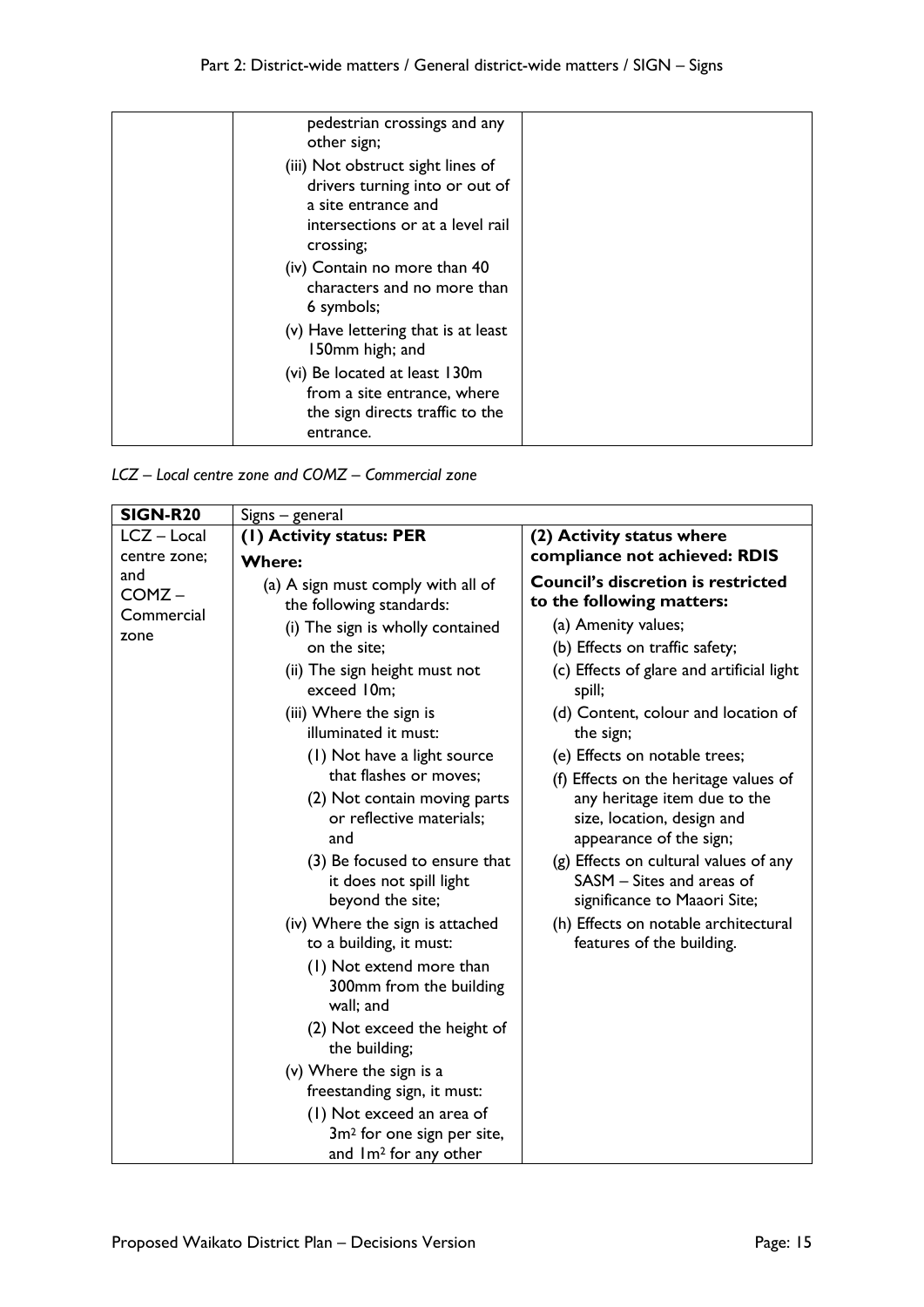|                     | freestanding sign on the<br>site; and                                                                                                                                                                                                                                                                                                                                                                                                                                                                                                                       |                                                                                                                                                                                                                                                                                                                                                                                                                                           |
|---------------------|-------------------------------------------------------------------------------------------------------------------------------------------------------------------------------------------------------------------------------------------------------------------------------------------------------------------------------------------------------------------------------------------------------------------------------------------------------------------------------------------------------------------------------------------------------------|-------------------------------------------------------------------------------------------------------------------------------------------------------------------------------------------------------------------------------------------------------------------------------------------------------------------------------------------------------------------------------------------------------------------------------------------|
|                     | (2) Be set back at least 5m<br>from the boundary of the<br>GRZ - General residential<br>zone or MRZ - Medium<br>density residential zone;                                                                                                                                                                                                                                                                                                                                                                                                                   |                                                                                                                                                                                                                                                                                                                                                                                                                                           |
|                     | (vi) The sign is not attached to a<br>notable tree identified in<br>SCHED2 - Notable trees,<br>except for the purpose of<br>identification;                                                                                                                                                                                                                                                                                                                                                                                                                 |                                                                                                                                                                                                                                                                                                                                                                                                                                           |
|                     | (vii) The sign is on the site of<br>and for the purpose of<br>identification and<br>interpretation of a heritage<br>item listed in SCHEDI -<br>Historic heritage items<br>except for the purpose of<br>identification and<br>interpretation;<br>(viii) The sign is not attached to<br>a site and area of significance<br>to Maaori listed in SCHED3 -<br>Sites and areas of significance<br>to Maaori except for the<br>purpose of identification and<br>interpretation;<br>(ix) The sign relates to:<br>(1) Goods or services<br>available on the site; or |                                                                                                                                                                                                                                                                                                                                                                                                                                           |
|                     | (2) A property name sign.                                                                                                                                                                                                                                                                                                                                                                                                                                                                                                                                   |                                                                                                                                                                                                                                                                                                                                                                                                                                           |
| SIGN-R21            | Signs – general                                                                                                                                                                                                                                                                                                                                                                                                                                                                                                                                             |                                                                                                                                                                                                                                                                                                                                                                                                                                           |
| LCZ - Local         | (I) Activity status: PER                                                                                                                                                                                                                                                                                                                                                                                                                                                                                                                                    | (2) Activity status where                                                                                                                                                                                                                                                                                                                                                                                                                 |
| centre zone;<br>and | <b>Where:</b>                                                                                                                                                                                                                                                                                                                                                                                                                                                                                                                                               | compliance not achieved: RDIS                                                                                                                                                                                                                                                                                                                                                                                                             |
| COMZ-               | (a) A real estate 'for sale' or 'for                                                                                                                                                                                                                                                                                                                                                                                                                                                                                                                        | <b>Council's discretion is restricted</b><br>to the following matters:                                                                                                                                                                                                                                                                                                                                                                    |
| Commercial<br>zone  | rent' sign relating to the site on<br>which it is located must comply<br>with all of the following<br>standards:<br>(b) There is no more than 3 signs<br>per site;<br>(c) The sign is not illuminated; and<br>(d) The sign does not contain any<br>moving parts, fluorescent,<br>flashing or revolving lights or<br>reflective materials.                                                                                                                                                                                                                   | (a) Amenity values;<br>(b) Effects on traffic safety;<br>(c) Effects of glare and artificial light<br>spill;<br>(d) Content, colour and location of<br>the sign;<br>(e) Effects on notable trees;<br>(f) Effects on the heritage values of<br>any heritage item due to the<br>size, location, design and<br>appearance of the sign;<br>(g) Effects on cultural values of any<br>SASM - Sites and areas of<br>significance to Maaori Site; |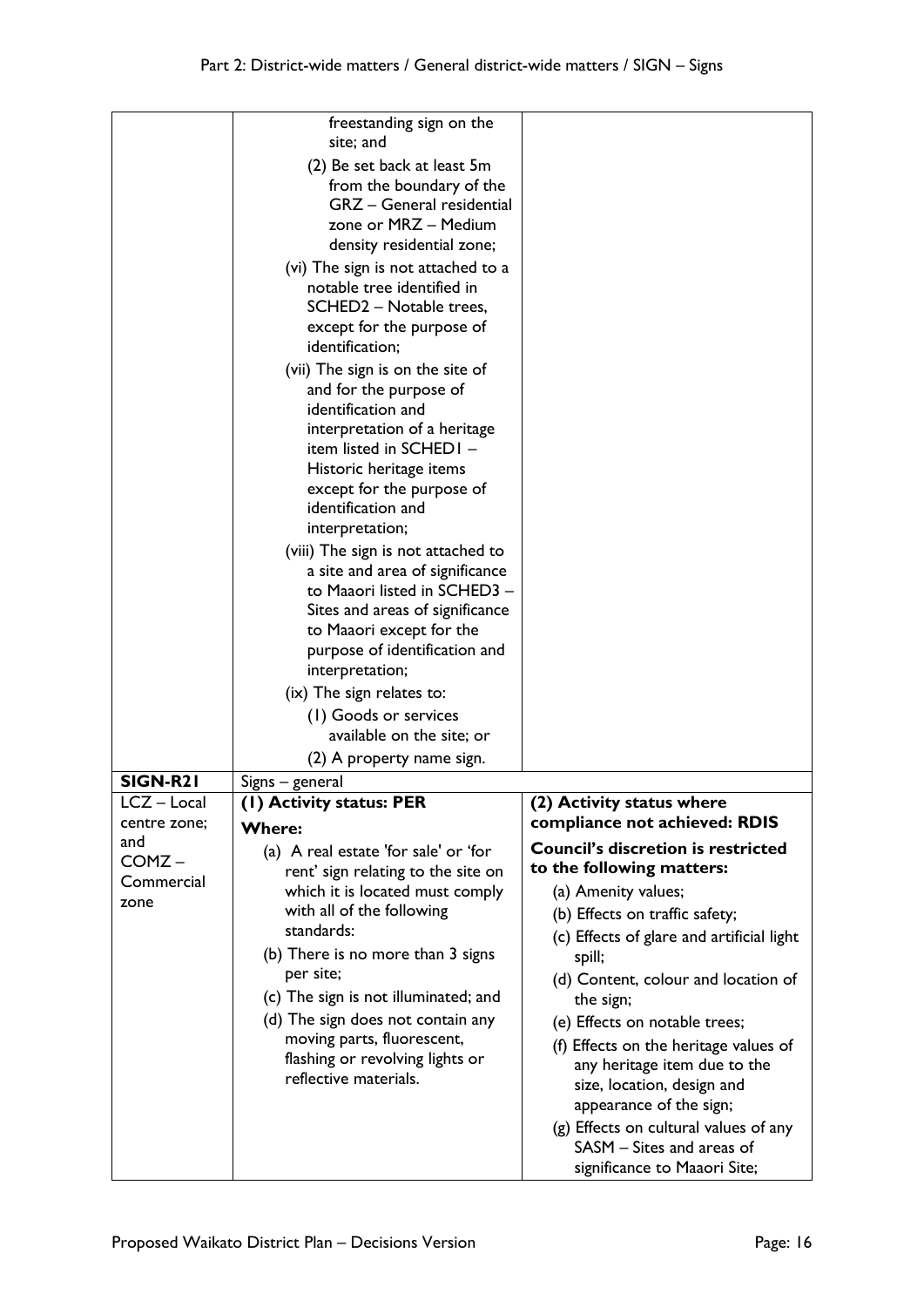|                                       |                                                                                                                                                                                                                                                                                                                                                                                                                                                                                                                                                                                                                             | (h) Effects on notable architectural<br>features of the building. |
|---------------------------------------|-----------------------------------------------------------------------------------------------------------------------------------------------------------------------------------------------------------------------------------------------------------------------------------------------------------------------------------------------------------------------------------------------------------------------------------------------------------------------------------------------------------------------------------------------------------------------------------------------------------------------------|-------------------------------------------------------------------|
| <b>SIGN-R22</b>                       | Signs - effects on traffic                                                                                                                                                                                                                                                                                                                                                                                                                                                                                                                                                                                                  |                                                                   |
| $LCZ - Local$                         | (1) Activity status: PER                                                                                                                                                                                                                                                                                                                                                                                                                                                                                                                                                                                                    | (2) Activity status where                                         |
| centre zone;                          | <b>Where:</b>                                                                                                                                                                                                                                                                                                                                                                                                                                                                                                                                                                                                               | compliance not achieved: DIS                                      |
| and<br>$COMZ -$<br>Commercial<br>zone | (a) Any sign directed at land<br>transport users must meet all of<br>the following standards:<br>(i) Not imitate the content,<br>colour or appearance of any<br>traffic control sign;<br>(ii) Be located at least 60m from<br>controlled intersections or at<br>a level crossing, pedestrian<br>crossings and any other sign;<br>(iii) Not obstruct sight lines of<br>drivers turning into or out of<br>a site entrance and<br>intersections or at a level<br>crossing; and<br>(iv) Contain no more than 40<br>characters and no more than<br>6 words and/or symbols;<br>(v) Have lettering that is at least<br>150mm high; |                                                                   |
|                                       | (b) Rule SIGN-R22 $(1)(a)$ does not<br>apply to site identification signs                                                                                                                                                                                                                                                                                                                                                                                                                                                                                                                                                   |                                                                   |

*TCZ – Town centre zone* 

| <b>SIGN-R23</b> | Signs – general                                                                                |                                                                                                                                |
|-----------------|------------------------------------------------------------------------------------------------|--------------------------------------------------------------------------------------------------------------------------------|
| TCZ-Town        | (1) Activity status: PER                                                                       | (2) Activity status where                                                                                                      |
| centre zone     | <b>Where:</b>                                                                                  | compliance not achieved: RDIS                                                                                                  |
|                 | (a) A sign must comply with all of<br>the following standards:                                 | <b>Council's discretion is restricted</b><br>to the following matters:                                                         |
|                 | (i) The sign height does not                                                                   | (a) Amenity values;                                                                                                            |
|                 | exceed 10m;                                                                                    | (b) Effects on traffic safety;                                                                                                 |
|                 | (ii) Where the sign is illuminated<br>it must:                                                 | (c) Effects of glare and artificial light<br>spill;                                                                            |
|                 | (1) Not have a light source<br>that flashes or moves; and                                      | (d) Content, colour and location of<br>the sign;                                                                               |
|                 | (2) Not contain moving parts                                                                   | (e) Effects on notable trees;                                                                                                  |
|                 | or reflective materials;<br>and<br>(3) Be directed to ensure it<br>does not spill light beyond | (f) Effects on the heritage values of<br>any heritage item due to the<br>size, location, design and<br>appearance of the sign; |
|                 | the site;<br>(iii) Where the sign is attached<br>to a building, it must:                       | (g) Effects on cultural values of any<br>SASM – Sites and areas of<br>significance to Maaori;                                  |
|                 |                                                                                                | (h) Effects on notable architectural<br>features of the building.                                                              |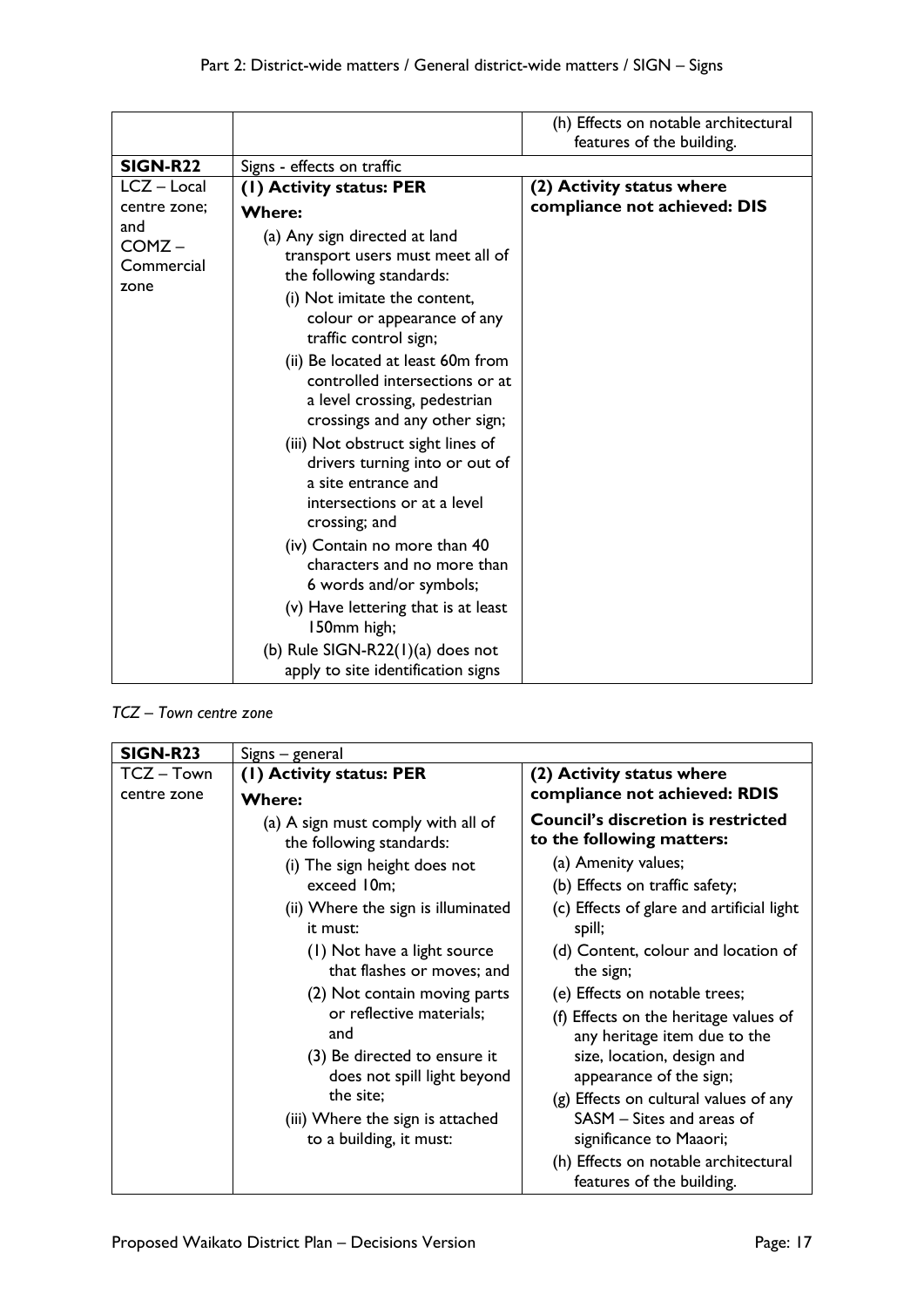| (1) Not extend more than<br>300mm from the building<br>wall; and |  |
|------------------------------------------------------------------|--|
| (2) Not exceed the height of                                     |  |
| the building;<br>(iv) Where the sign is attached                 |  |
| to a verandah, it must:                                          |  |
| (1) Be set back at least                                         |  |
| 500mm from the road                                              |  |
| carriageway; and                                                 |  |
| (2) Not be more than                                             |  |
| 500mm high; and                                                  |  |
| (3) Not project beyond the                                       |  |
| roof or fascia of the                                            |  |
| verandah more than                                               |  |
| 100mm in any direction;<br>and                                   |  |
| (4) Allow clearance of at                                        |  |
| least 2.4m above a                                               |  |
| footpath;                                                        |  |
| (v) Where the sign is a                                          |  |
| freestanding sign, it must:                                      |  |
| (1) Not exceed an area of                                        |  |
| $3m2$ for one sign, and $1m2$<br>for any other freestanding      |  |
| sign on the site; and                                            |  |
| (2) Be set back at least 5m                                      |  |
| from the boundary of the                                         |  |
| GRZ - General residential                                        |  |
| zone or MRZ - Medium                                             |  |
| density residential zone;                                        |  |
| (vi) The sign must be wholly                                     |  |
| contained on the site except<br>where it is attached to a        |  |
| verandah;                                                        |  |
| (vii) The sign is not attached to a                              |  |
| notable tree identified in                                       |  |
| SCHED2 - Notable trees,                                          |  |
| except for the purpose of                                        |  |
| identification;                                                  |  |
| (viii) The sign is on the site of                                |  |
| and for the purpose of                                           |  |
| identification and<br>interpretation of a heritage               |  |
| item listed in SCHEDI-                                           |  |
| Historic heritage items;                                         |  |
| (ix) The sign is not attached to a                               |  |
| site and area of significance                                    |  |
| to Maaori listed in SCHED3 -                                     |  |
| Sites and areas of significance                                  |  |
| to Maaori, except for the                                        |  |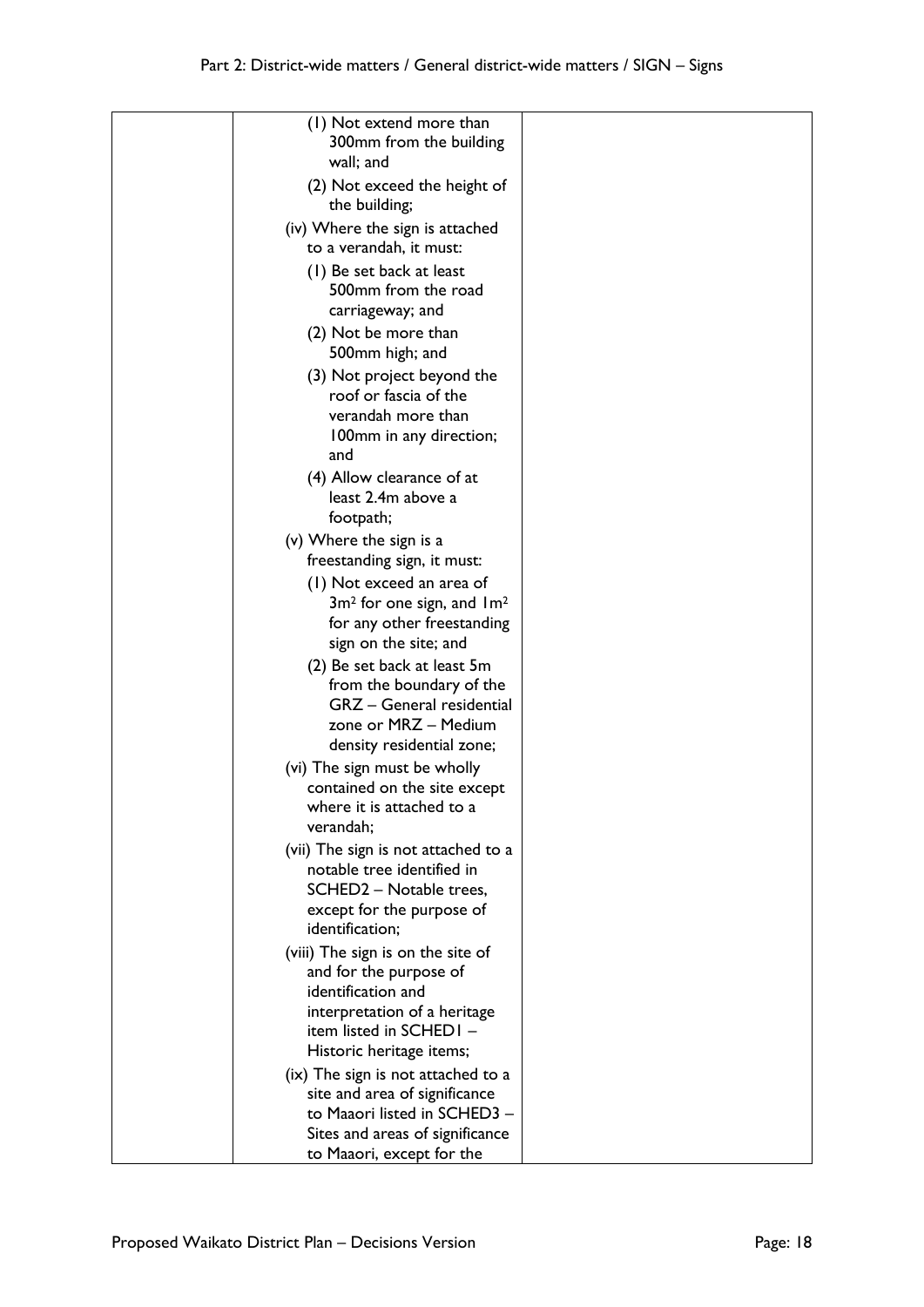|                 | purpose of identification and<br>interpretation;               |                                                                       |
|-----------------|----------------------------------------------------------------|-----------------------------------------------------------------------|
|                 | $(x)$ The sign relates to:                                     |                                                                       |
|                 | (I) Goods or services                                          |                                                                       |
|                 | available on the site; or                                      |                                                                       |
|                 | (2) A property name sign                                       |                                                                       |
| <b>SIGN-R24</b> |                                                                |                                                                       |
| TCZ-Town        | Signs – general<br>(I) Activity status: PER                    | (2) Activity status where                                             |
| centre zone     |                                                                | compliance not achieved: RDIS                                         |
|                 | <b>Where:</b>                                                  | <b>Council's discretion is restricted</b>                             |
|                 | (a) A real estate 'for sale' or 'for                           | to the following matters:                                             |
|                 | rent' sign relating to the site on                             |                                                                       |
|                 | which it is located must comply<br>with all of the following   | (a) Amenity values;                                                   |
|                 | standards:                                                     | (b) Effects on traffic safety;                                        |
|                 | (i) There is no more than 3 signs                              | (c) Effects of glare and artificial light                             |
|                 | per site;                                                      | spill;                                                                |
|                 | (ii) The sign is not illuminated;                              | (d) Content, colour and location of<br>the sign;                      |
|                 | (iii) The sign does not contain                                | (e) Effects on notable trees;                                         |
|                 | any moving parts,                                              |                                                                       |
|                 | fluorescent, flashing or                                       | (f) Effects on the heritage values of<br>any heritage item due to the |
|                 | revolving lights or reflective                                 | size, location, design and                                            |
|                 | materials                                                      | appearance of the sign;                                               |
|                 |                                                                | (g) Effects on cultural values of any                                 |
|                 |                                                                | SASM - Sites and areas of                                             |
|                 |                                                                | significance to Maaori;                                               |
|                 |                                                                |                                                                       |
|                 |                                                                |                                                                       |
|                 |                                                                | (h) Effects on notable architectural<br>features of the building.     |
| <b>SIGN-R25</b> | Signs - effects on traffic                                     |                                                                       |
| TCZ-Town        | (I) Activity status: PER                                       | (2) Activity status where                                             |
| centre zone     | <b>Where:</b>                                                  | compliance not achieved: DIS                                          |
|                 | (a) Any sign directed at land                                  |                                                                       |
|                 | transport users must meet all of                               |                                                                       |
|                 | the following standards:                                       |                                                                       |
|                 | (i) Not imitate the content,                                   |                                                                       |
|                 | colour or appearance of any                                    |                                                                       |
|                 | traffic control sign;                                          |                                                                       |
|                 | (ii) Be located at least 60m from                              |                                                                       |
|                 | controlled intersections or at                                 |                                                                       |
|                 | a level crossing, pedestrian                                   |                                                                       |
|                 | crossings and any other sign;                                  |                                                                       |
|                 | (iii) Not obstruct sight lines of                              |                                                                       |
|                 | drivers turning into or out of                                 |                                                                       |
|                 | a site entrance and                                            |                                                                       |
|                 | intersections or at a level                                    |                                                                       |
|                 | crossing;                                                      |                                                                       |
|                 | (iv) Contain no more than 40                                   |                                                                       |
|                 | characters and no more than                                    |                                                                       |
|                 | 6 words and/or symbols;<br>(v) Have lettering that is at least |                                                                       |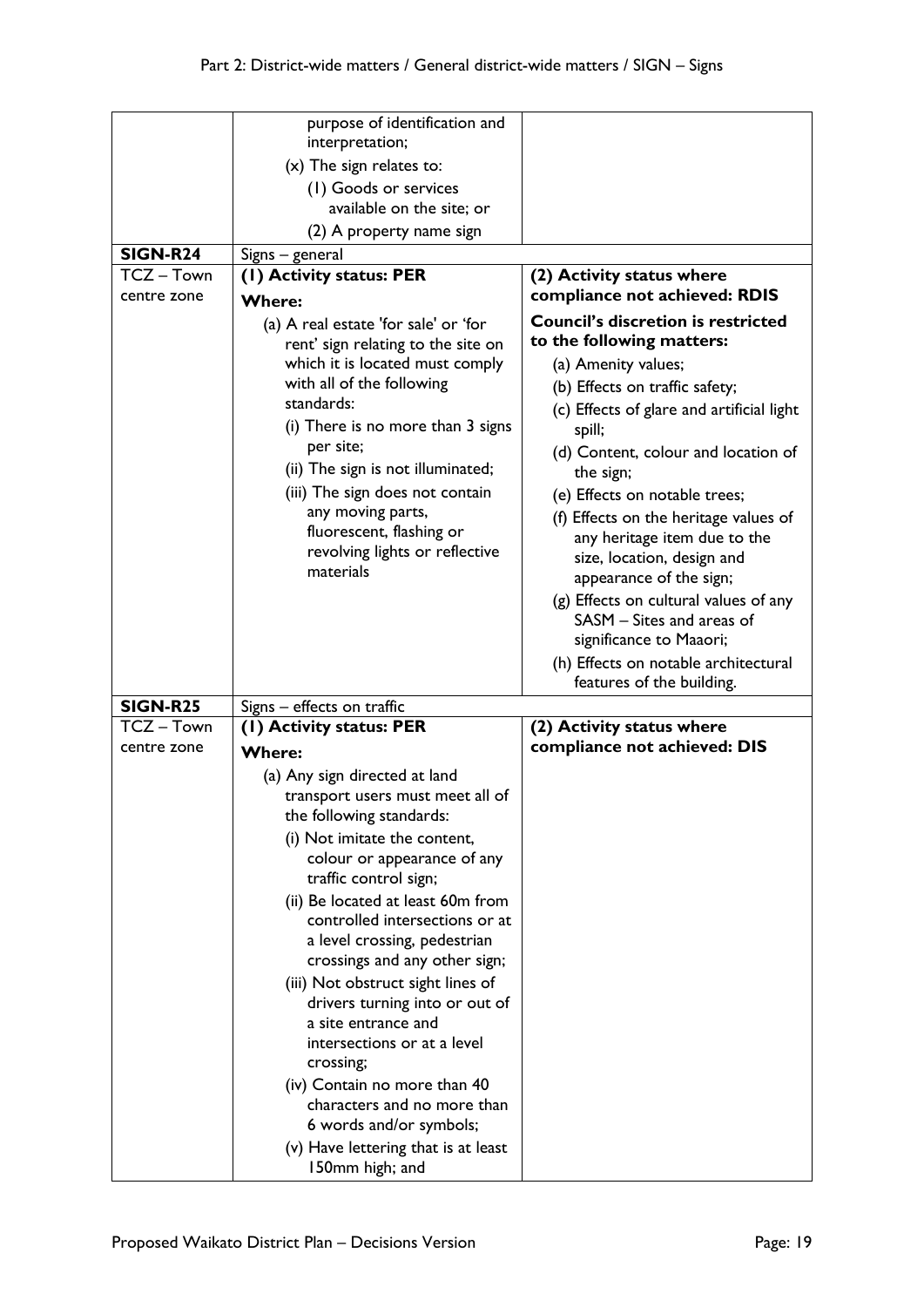| (b) SIGN-R25(1)(a) does not apply |  |
|-----------------------------------|--|
| to site identification signs.     |  |

### *GIZ – General industrial zone*

| <b>SIGN-R26</b> | Signs – general                                                    |                                                           |
|-----------------|--------------------------------------------------------------------|-----------------------------------------------------------|
| GIZ - General   | (1) Activity status: PER                                           | (2) Activity status where                                 |
| industrial zone | <b>Where:</b>                                                      | compliance not achieved: RDIS                             |
|                 | (a) $A$ sign that:                                                 | <b>Council's discretion is restricted</b>                 |
|                 | (i) Does not exceed a sign height                                  | to the following matters:                                 |
|                 | of 10 metres;                                                      | (a) Visual amenity;                                       |
|                 | (ii) Is wholly contained within                                    | (b) Effects on traffic safety;                            |
|                 | the site;                                                          | (c) Glare and artificial light spill;                     |
|                 | (iii) Relates to goods and                                         | (d) Content, colour and location of                       |
|                 | services available on the site                                     | the sign;                                                 |
|                 | or the property name;                                              | (e) Effects on the heritage values of                     |
|                 | (iv) Is set back at least 15 metres                                | any heritage item due to the                              |
|                 | from a state highway or<br>Waikato Expressway                      | size, location, design and<br>appearance of the sign; and |
|                 | (b) If illuminated:                                                | (f) Effects on notable architectural                      |
|                 | (i) Does not have a light source                                   | features of a heritage item.                              |
|                 | that flashes or moves; and                                         |                                                           |
|                 | (ii) Does not contain moving                                       |                                                           |
|                 | parts or reflective materials.                                     |                                                           |
|                 | (c) A sign attached to a building                                  |                                                           |
|                 | that:                                                              |                                                           |
|                 | (i) Does not extend more than                                      |                                                           |
|                 | 300mm from the building<br>wall; and                               |                                                           |
|                 | (ii) Does not exceed the height                                    |                                                           |
|                 | of the building.                                                   |                                                           |
|                 | (d) Freestanding signs that:                                       |                                                           |
|                 | (i) Do not exceed an area of                                       |                                                           |
|                 | 3m <sup>2</sup> for one sign per site, and                         |                                                           |
|                 | Im <sup>2</sup> for any other                                      |                                                           |
|                 | freestanding sign on the site;                                     |                                                           |
|                 | (i) Are set back at least 5m from<br>the boundary of any site in a |                                                           |
|                 | <b>GRZ</b> - General residential                                   |                                                           |
|                 | zone, MRZ - Medium density                                         |                                                           |
|                 | residential, LLRZ - Large lot                                      |                                                           |
|                 | residential zone, SETZ -                                           |                                                           |
|                 | Settlement zone or RLZ -                                           |                                                           |
|                 | Rural lifestyle zone; and                                          |                                                           |
|                 | (ii) Are set back at least 15                                      |                                                           |
|                 | metres from a state highway<br>or Waikato Expressway.              |                                                           |
|                 | (e) A sign attached to a heritage                                  |                                                           |
|                 | item listed in SCHEDI -                                            |                                                           |
|                 | Historic heritage items for the                                    |                                                           |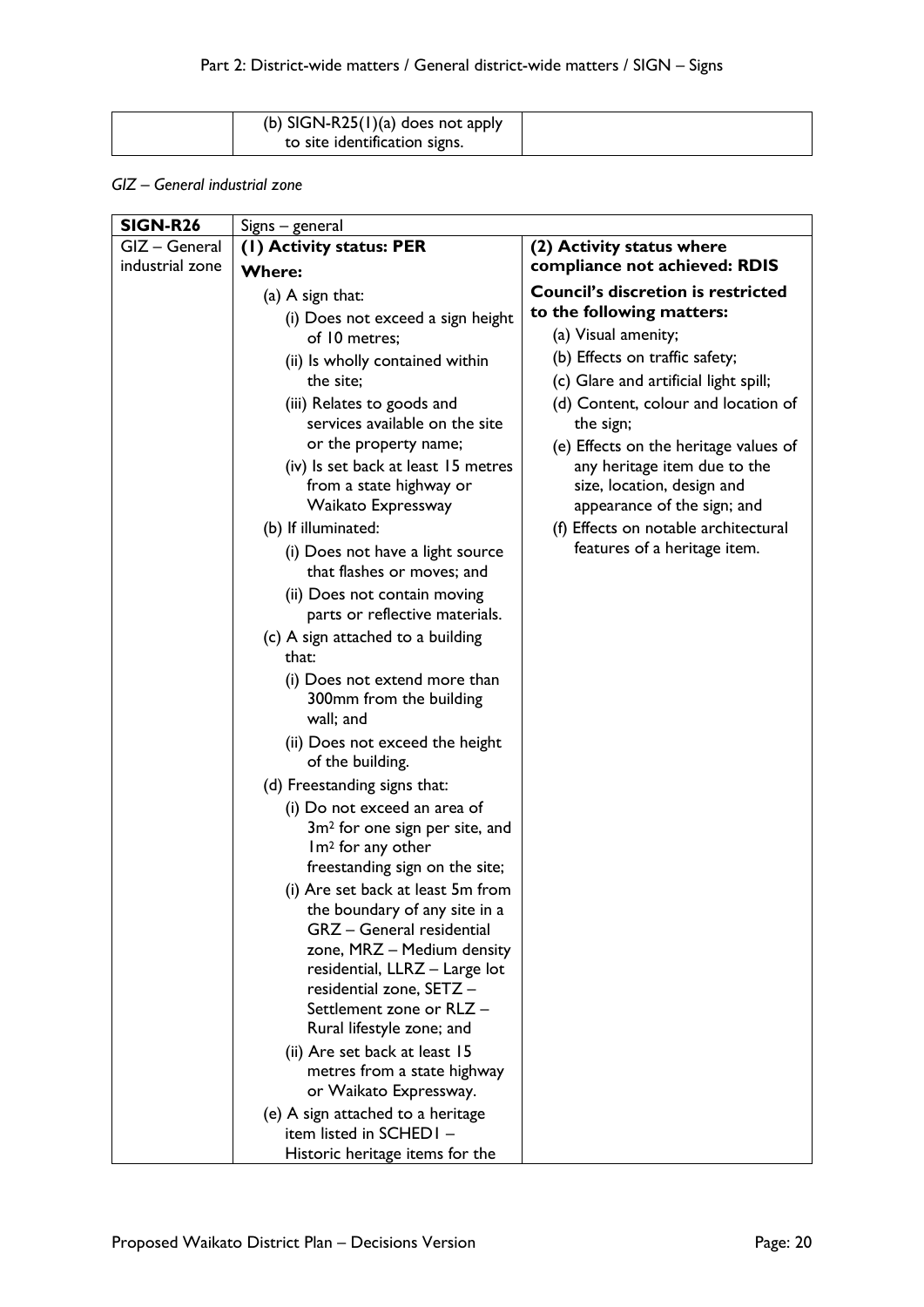|                 | express purpose of identification<br>and interpretation.       |                                           |
|-----------------|----------------------------------------------------------------|-------------------------------------------|
| <b>SIGN-R27</b> | Signs - general                                                |                                           |
| GIZ - General   | (1) Activity status: PER                                       | (2) Activity status where                 |
| industrial zone |                                                                | compliance not achieved: RDIS             |
|                 | <b>Where:</b>                                                  | <b>Council's discretion is restricted</b> |
|                 | (a) A real estate sign that:                                   | to the following matters:                 |
|                 | (i) Relates to the sale of the site<br>on which it is located; | (a) Visual amenity;                       |
|                 | (ii) Does not result in more than                              | (b) Effects on traffic safety;            |
|                 | 3 signs per site;                                              | (c) Glare and artificial light spill;     |
|                 | (iii) Is not illuminated;                                      | (d) Content, colour and location of       |
|                 | (iv) Does not contain any                                      | the sign;                                 |
|                 | moving parts, fluorescent,                                     | (e) Effects on the heritage values of     |
|                 | flashing or revolving lights or                                | any heritage item due to the              |
|                 | reflective materials; and                                      | size, location, design and                |
|                 | (v) Does not exceed dimensions                                 | appearance of the sign; and               |
|                 | of 1800mm x 1200mm.                                            | (f) Effects on notable architectural      |
|                 |                                                                | features of a heritage item.              |
| <b>SIGN-R28</b> | Signs - effects on traffic                                     |                                           |
| GIZ - General   | (I) Activity status: PER                                       | (2) Activity status where                 |
| industrial zone | <b>Where:</b>                                                  | compliance not achieved: RDIS             |
|                 | (a) Any sign directed at road users                            | <b>Council's discretion is restricted</b> |
|                 | that:                                                          | to the following matters:                 |
|                 | (i) Does not imitate the content,                              | (a) The extent to which the safety        |
|                 | colour or appearance of any                                    | of road users is maintained.              |
|                 | traffic control sign; and                                      |                                           |
|                 | (ii) Is located at least 60 metres                             |                                           |
|                 | from controlled                                                |                                           |
|                 | intersections, pedestrian<br>crossings and another             |                                           |
|                 | advertising sign; and                                          |                                           |
|                 | (iii) Does not obstruct sight lines                            |                                           |
|                 | of drivers turning into or out                                 |                                           |
|                 | of a site entrance and                                         |                                           |
|                 | intersections; and                                             |                                           |
|                 | (iv) Does not contain more than                                |                                           |
|                 | 40 characters or more than 6                                   |                                           |
|                 | symbols; and                                                   |                                           |
|                 | (v) Has lettering that is at least                             |                                           |
|                 | 150mm high; and                                                |                                           |
|                 | (vi) Is at least 130 metres from a                             |                                           |
|                 | site entrance, where the sign                                  |                                           |
|                 | directs traffic to the                                         |                                           |
|                 | entrance.                                                      |                                           |

# *HIZ – Heavy industrial zone*

| SIGN-R29                                      | Signs – general            |                               |
|-----------------------------------------------|----------------------------|-------------------------------|
| HIZ – Heavy                                   | $(1)$ Activity status: PER | $(2)$ Activity status where   |
| $\blacksquare$ industrial zone $\vert$ Where: |                            | compliance not achieved: RDIS |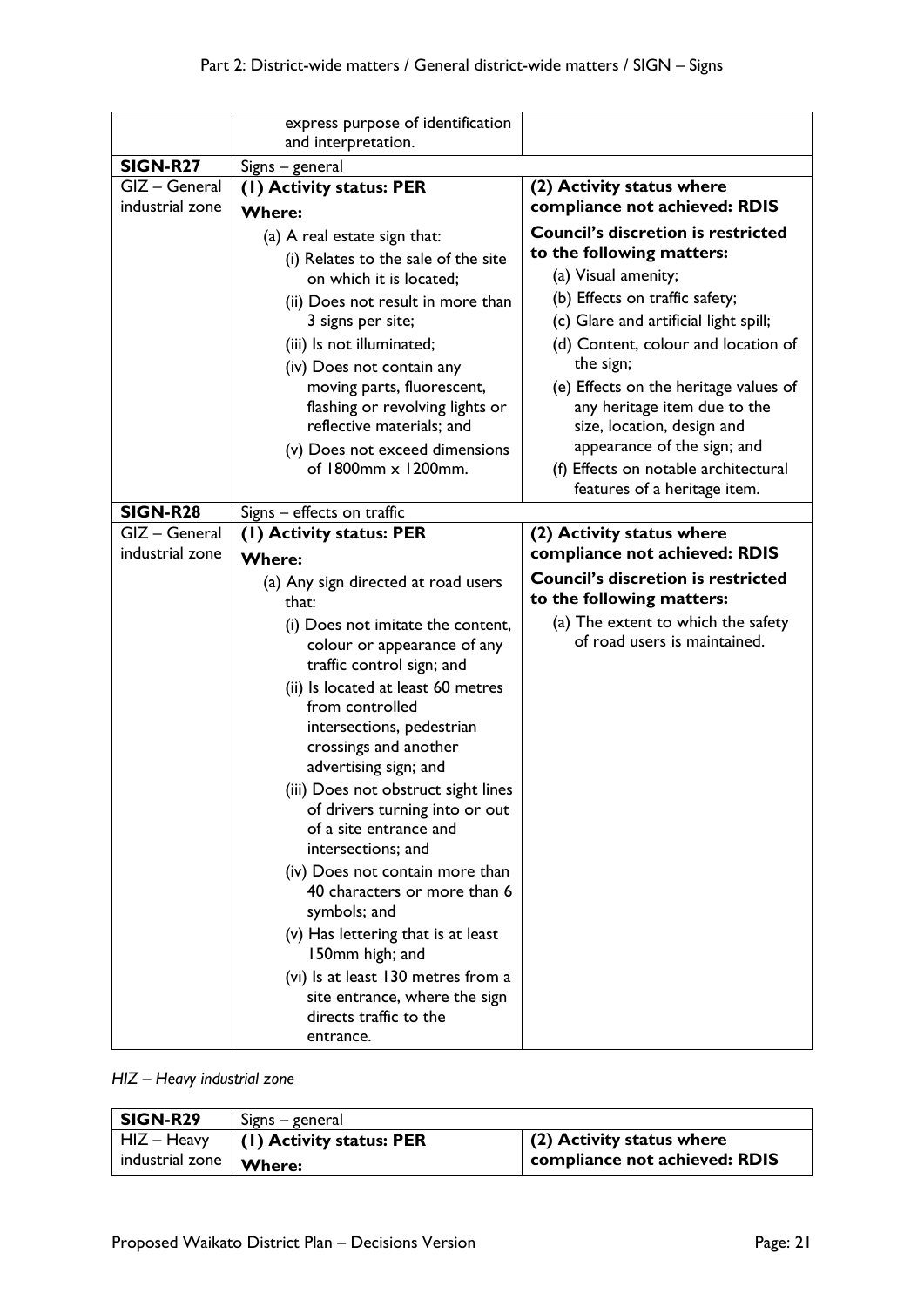|                 |                                                                   | <b>Council's discretion is restricted</b>                  |
|-----------------|-------------------------------------------------------------------|------------------------------------------------------------|
|                 | (a) $A$ sign that:                                                |                                                            |
|                 | (i) Does not exceed a sign height                                 | to the following matters:                                  |
|                 | of 15 metres;                                                     | (a) Amenity;                                               |
|                 | (ii) Is wholly contained within                                   | (b) Effects on traffic safety;                             |
|                 | the site;                                                         | (c) Glare and artificial light spill;                      |
|                 | (iii) Relates to goods and                                        | (d) Content, colour and location of                        |
|                 | services available on the site                                    | the sign; and                                              |
|                 | or a property name;                                               | (e) Effects on the heritage values of                      |
|                 | (iv) Is set back at least 15 metres<br>from a state highway or    | any heritage item due to the<br>size, location, design and |
|                 | Waikato Expressway; and                                           | appearance of the sign.                                    |
|                 | (v) If illuminated:                                               |                                                            |
|                 | (1) Does not have a light<br>source that flashes or<br>moves; and |                                                            |
|                 | (2) Does not contain moving                                       |                                                            |
|                 | parts or reflective<br>materials, and                             |                                                            |
|                 | (vi) A sign attached to a building<br>that:                       |                                                            |
|                 | (1) Does not extend more<br>than 300 millimetres from             |                                                            |
|                 | the building wall; and                                            |                                                            |
|                 | (2) Does not exceed the<br>height of the building.                |                                                            |
|                 | (vii) Freestanding signs that:                                    |                                                            |
|                 | (1) Do not exceed an area of                                      |                                                            |
|                 | 3m <sup>2</sup> for one sign per site,                            |                                                            |
|                 | and Im <sup>2</sup> for any other                                 |                                                            |
|                 | freestanding sign on the                                          |                                                            |
|                 | site;                                                             |                                                            |
|                 | (2) Are set back at least 5                                       |                                                            |
|                 | metres from the boundary                                          |                                                            |
|                 | of any site in any GRZ -                                          |                                                            |
|                 | General residential zone,                                         |                                                            |
|                 | SETZ - Settlement zone                                            |                                                            |
|                 | or RLZ - Rural lifestyle                                          |                                                            |
|                 | zone; and                                                         |                                                            |
|                 | (3) Are set back at least 15                                      |                                                            |
|                 | metres from a state<br>highway or Waikato                         |                                                            |
|                 | Expressway.                                                       |                                                            |
|                 | (viii) A sign attached to a                                       |                                                            |
|                 | heritage item listed in                                           |                                                            |
|                 | SCHEDI - Historic heritage                                        |                                                            |
|                 | items, for the express                                            |                                                            |
|                 | purpose of identification and                                     |                                                            |
|                 | interpretation.                                                   |                                                            |
| <b>SIGN-R30</b> | Signs - general                                                   |                                                            |
| $HIZ - Heavy$   | (1) Activity status: PER                                          | (2) Activity status where                                  |
| industrial zone | <b>Where:</b>                                                     | compliance not achieved: RDIS                              |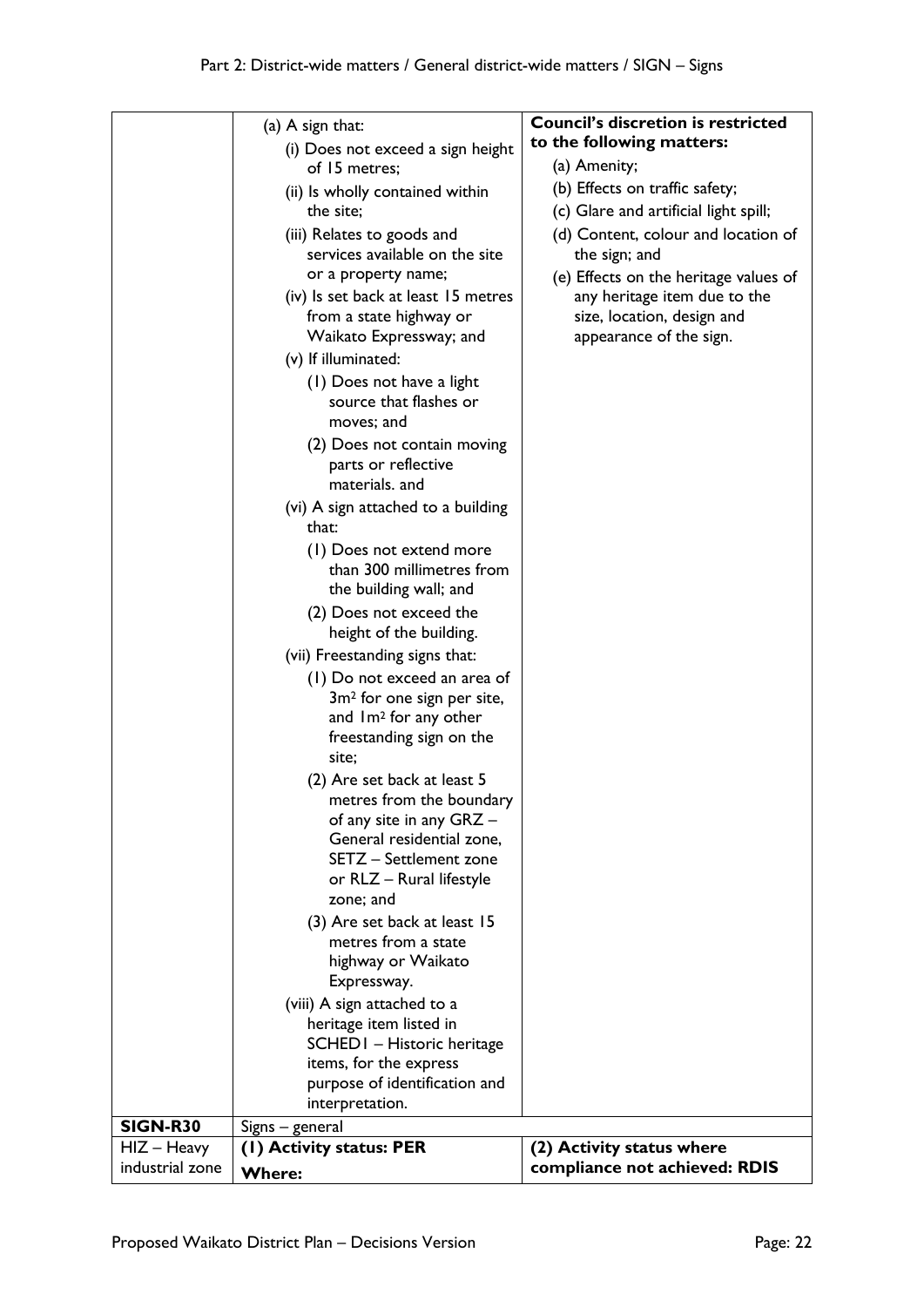|                                  | (a) A real estate 'for sale' sign that:<br>(i) Relates to the sale of the site<br>on which it is located;<br>(ii) Does not result in more than<br>3 signs per site<br>(iii) Is not illuminated;<br>(iv) Does not contain any                                                                                                                                                                                                                                                                                                                                                                                                                                                       | <b>Council's discretion is restricted</b><br>to the following matters:<br>(a) Amenity;<br>(b) Effects on traffic safety;<br>(c) Glare and artificial light spill;<br>(d) Content, colour and location of<br>the sign; and |
|----------------------------------|------------------------------------------------------------------------------------------------------------------------------------------------------------------------------------------------------------------------------------------------------------------------------------------------------------------------------------------------------------------------------------------------------------------------------------------------------------------------------------------------------------------------------------------------------------------------------------------------------------------------------------------------------------------------------------|---------------------------------------------------------------------------------------------------------------------------------------------------------------------------------------------------------------------------|
|                                  | moving parts, fluorescent,<br>flashing or revolving lights or<br>reflective materials; and<br>(v) does not exceed dimensions<br>of $1800$ mm $\times 1200$ mm.                                                                                                                                                                                                                                                                                                                                                                                                                                                                                                                     | (e) Effects on the heritage values of<br>any heritage item due to the<br>size, location, design and<br>appearance of the sign.                                                                                            |
| SIGN-R31                         | Signs - effects on traffic                                                                                                                                                                                                                                                                                                                                                                                                                                                                                                                                                                                                                                                         |                                                                                                                                                                                                                           |
| $HIZ - Heavy$<br>industrial zone | (1) Activity status: PER<br>Where:                                                                                                                                                                                                                                                                                                                                                                                                                                                                                                                                                                                                                                                 | (2) Activity status where<br>compliance not achieved: RDIS                                                                                                                                                                |
|                                  | (a) Any sign directed at road users<br>that:<br>(i) Does not imitate the content,<br>colour or appearance of any<br>traffic control sign; and<br>(ii) Is located at least 60 metres<br>from controlled<br>intersections, pedestrian<br>crossings and another<br>advertising sign; and<br>(iii) Does not obstruct sight lines<br>of drivers turning into or out<br>of a site entrance and<br>intersections; and<br>(iv) Does not contain more than<br>40 characters or more than 6<br>symbols; and<br>(v) Has lettering that is at least<br>150 millimetres high; and<br>(vi) Is at least 130 metres from a<br>site entrance, where the sign<br>directs traffic to the<br>entrance. | <b>Council's discretion is restricted</b><br>to the following matters:<br>(a) The extent to which the safety<br>of road users is maintained.                                                                              |

# *OSZ – Open space zone*

| SIGN-R32     | Signs – general                                                |                                                                        |
|--------------|----------------------------------------------------------------|------------------------------------------------------------------------|
| $OSZ - Open$ | (1) Activity status: PER                                       | (2) Activity status where                                              |
| space zone   | <b>Where:</b>                                                  | compliance not achieved: RDIS                                          |
|              | (a) A sign must comply with all of<br>the following standards: | <b>Council's discretion is restricted</b><br>to the following matters: |
|              | (i) The sign does not exceed:                                  | (a) Amenity values;                                                    |
|              | $(1)$ 3m <sup>2</sup> for one sign per site,                   | (b) Character of the locality;                                         |
|              | and                                                            | (c) Effects on traffic safety;                                         |
|              | (2) Im2 for any other sign;                                    |                                                                        |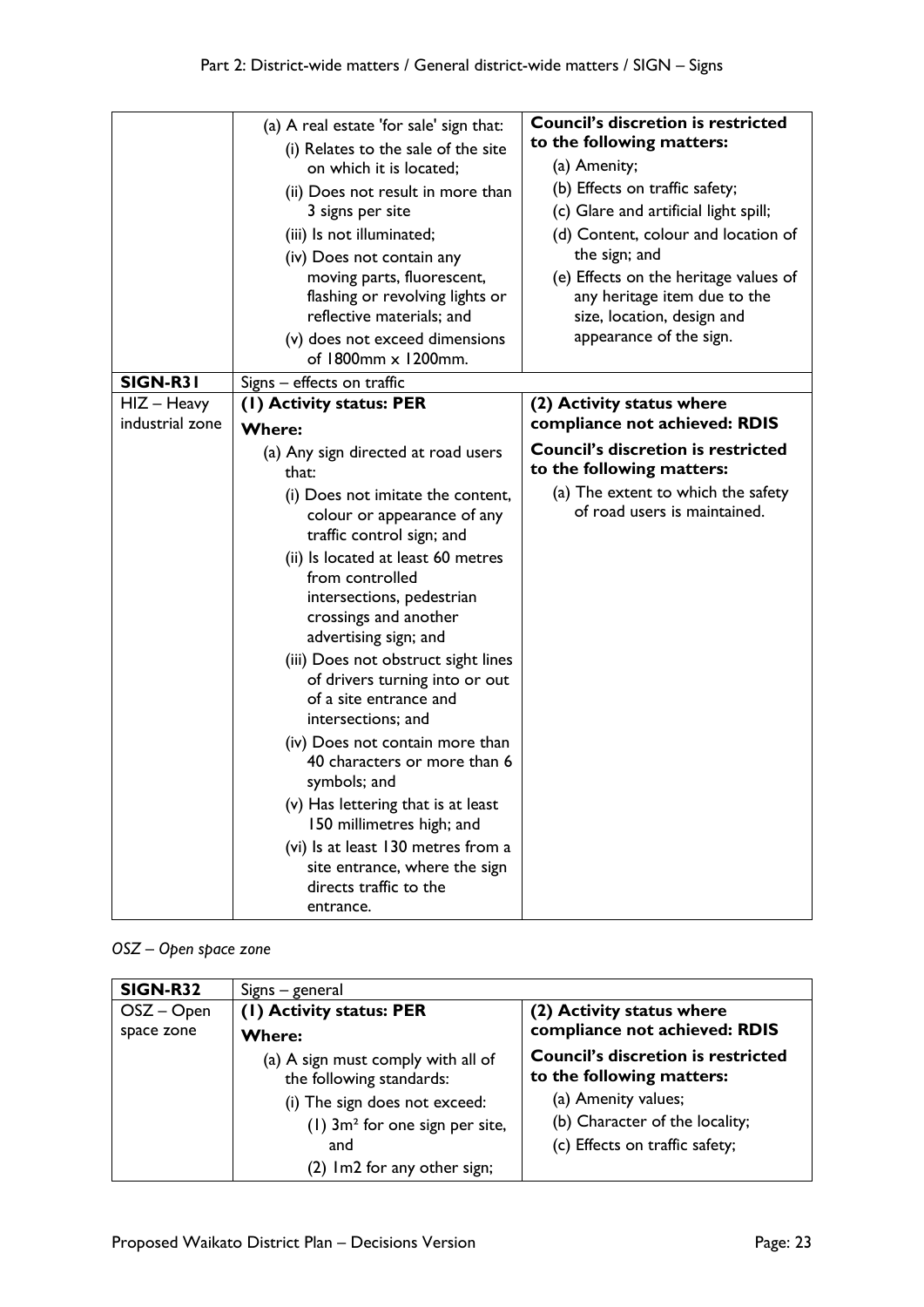|                 | (ii) The sign height does not<br>exceed 3m;                                                                                                                               | (d) Effects of glare and artificial light<br>spill;                                                                                                         |
|-----------------|---------------------------------------------------------------------------------------------------------------------------------------------------------------------------|-------------------------------------------------------------------------------------------------------------------------------------------------------------|
|                 | (iii) The sign does not exceed<br>the height of the building;                                                                                                             | (e) Content, colour and location of<br>the sign;                                                                                                            |
|                 | (iv) The sign is not illuminated;                                                                                                                                         | (f) Effects on notable trees.                                                                                                                               |
|                 | (v) The sign does not contain                                                                                                                                             | (g) Effects on the heritage values of                                                                                                                       |
|                 | any moving parts,<br>fluorescent, flashing or<br>revolving lights or reflective<br>materials;<br>(vi) The sign is not attached to a                                       | any heritage item due to the<br>size, location, design and<br>appearance of the sign;<br>(h) Effects on cultural values of any<br>SASM - Sites and areas of |
|                 | tree identified in Schedule<br>SCHED2 - Notable trees,<br>except for the purpose of<br>identification and                                                                 | significance to Maaori; and<br>(i) Effects on notable architectural<br>features of the building.                                                            |
|                 | interpretation;                                                                                                                                                           |                                                                                                                                                             |
|                 | (vii) The sign is not attached to a<br>heritage item listed in<br>SCHED I - Historic heritage<br>items except for the purpose<br>of identification and<br>interpretation; |                                                                                                                                                             |
|                 | (viii) On a site with a site and                                                                                                                                          |                                                                                                                                                             |
|                 | area of significance to Maaori                                                                                                                                            |                                                                                                                                                             |
|                 | listed in SCHED3 - Sites and                                                                                                                                              |                                                                                                                                                             |
|                 | areas of significance to                                                                                                                                                  |                                                                                                                                                             |
|                 | Maaori, the sign is for the                                                                                                                                               |                                                                                                                                                             |
|                 | purpose of identification and                                                                                                                                             |                                                                                                                                                             |
|                 | interpretation;                                                                                                                                                           |                                                                                                                                                             |
|                 | (ix) The sign is set back at least<br>5m from the boundary of the                                                                                                         |                                                                                                                                                             |
|                 | GRZ - General residential                                                                                                                                                 |                                                                                                                                                             |
|                 | zone, MRZ - Medium density                                                                                                                                                |                                                                                                                                                             |
|                 | residential zone, LLRZ                                                                                                                                                    |                                                                                                                                                             |
|                 | Large lot residential zone,                                                                                                                                               |                                                                                                                                                             |
|                 | SETZ - Settlement zone or<br>RLZ Rural lifestyle zone.                                                                                                                    |                                                                                                                                                             |
| <b>SIGN-R33</b> | Signs - effects on traffic                                                                                                                                                |                                                                                                                                                             |
| OSZ – Open      | (1) Activity status: PER                                                                                                                                                  | (2) Activity status where                                                                                                                                   |
| space zone      | <b>Where:</b>                                                                                                                                                             | compliance not achieved: DIS                                                                                                                                |
|                 | (a) Any sign directed at road or rail                                                                                                                                     |                                                                                                                                                             |
|                 | users must:                                                                                                                                                               |                                                                                                                                                             |
|                 | (i) Not imitate the content,                                                                                                                                              |                                                                                                                                                             |
|                 | colour or appearance of any<br>traffic control sign;                                                                                                                      |                                                                                                                                                             |
|                 | (ii) Be located at least 60m from                                                                                                                                         |                                                                                                                                                             |
|                 | controlled intersections,                                                                                                                                                 |                                                                                                                                                             |
|                 | pedestrian crossings and any<br>other sign;                                                                                                                               |                                                                                                                                                             |
|                 | (iii) Not obstruct sight lines of                                                                                                                                         |                                                                                                                                                             |
|                 | drivers: turning into or out of                                                                                                                                           |                                                                                                                                                             |
|                 | a site entrance and                                                                                                                                                       |                                                                                                                                                             |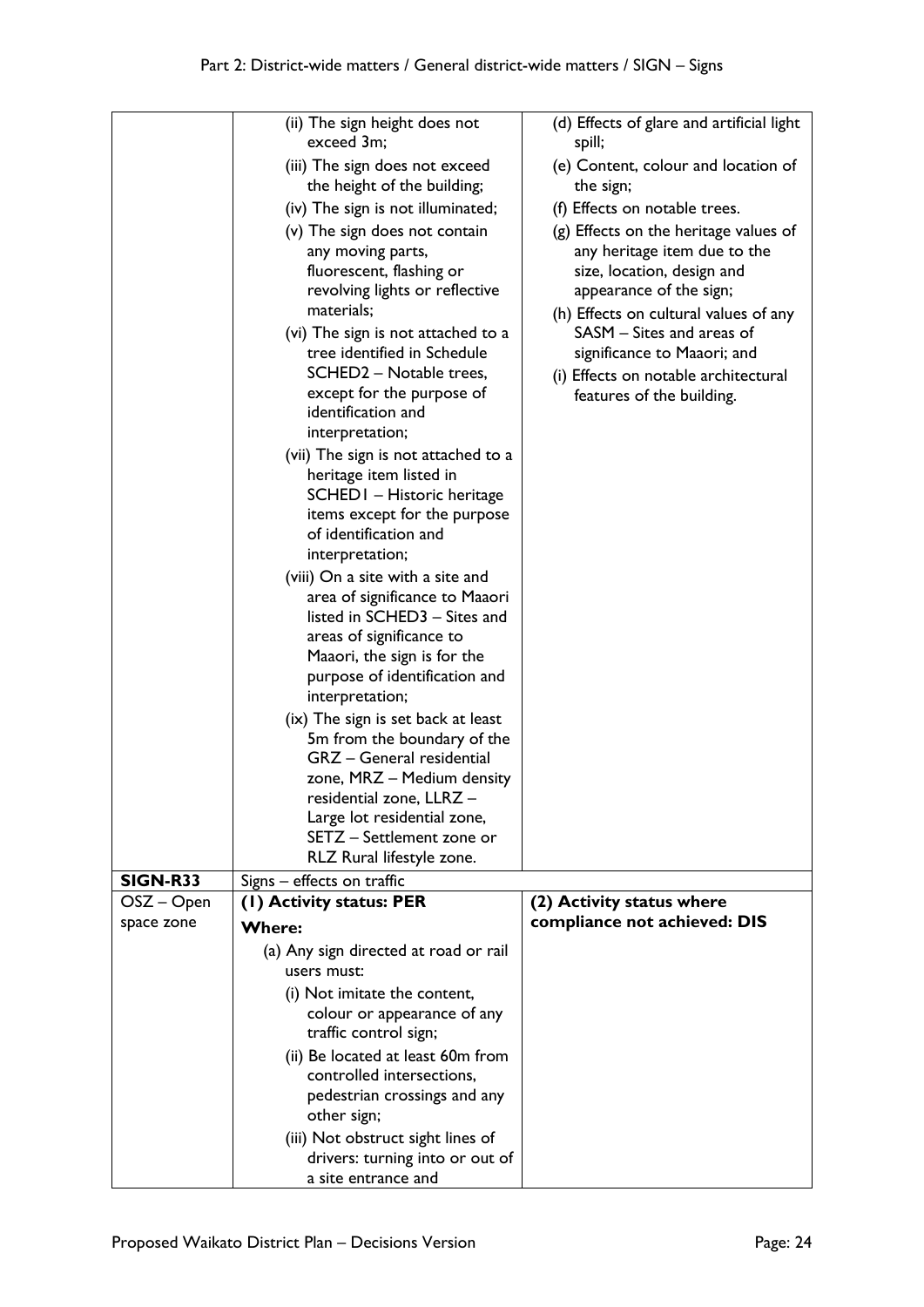|                 | intersections; or at a railway<br>level crossing;                              |                                                            |
|-----------------|--------------------------------------------------------------------------------|------------------------------------------------------------|
|                 | (iv) Contain no more than 40                                                   |                                                            |
|                 | characters and no more than                                                    |                                                            |
|                 | 6 symbols;                                                                     |                                                            |
|                 | (v) Have lettering that is at least                                            |                                                            |
|                 | 200mm high; and                                                                |                                                            |
|                 | (vi) Comply with the following                                                 |                                                            |
|                 | where the sign directs traffic                                                 |                                                            |
|                 | to a site entrance:                                                            |                                                            |
|                 | (1) Located at least 175m                                                      |                                                            |
|                 | from the entrance on                                                           |                                                            |
|                 | roads with a speed limit of                                                    |                                                            |
|                 | 80 km/hr or less; or                                                           |                                                            |
|                 | (2) Located at least 250m                                                      |                                                            |
|                 | from the entrance on                                                           |                                                            |
|                 | roads with a speed limit of                                                    |                                                            |
|                 | more than 80km/hr.                                                             |                                                            |
| <b>SIGN-R34</b> | Signs - Tamahere Village Green (Tamahere Village Green specific control, refer |                                                            |
| Tamahere        | to the planning maps)<br>(1) Activity status: PER                              |                                                            |
| Village Green   |                                                                                | (2) Activity status where<br>compliance not achieved: RDIS |
| specific        | <b>Where:</b>                                                                  | <b>Council's discretion is restricted</b>                  |
| control within  | (a) Any advertising sign visible from                                          |                                                            |
| the $OSZ -$     | a public place must comply with                                                | to the following matters:                                  |
| Open space      | all of the following standards:                                                | (a) Amenity values and streetscape                         |
| zone            | (i) Where the sign is attached to<br>a building:                               | (b) Traffic safety                                         |
|                 |                                                                                | (c) Glare and light spill                                  |
|                 | (1) Does not exceed an area<br>of $2m^2$ ;                                     | (d) Number of signs; and                                   |
|                 | (2) Does not extend more                                                       | (e) Design and location of sign.                           |
|                 | than 300mm from the                                                            |                                                            |
|                 | building wall;                                                                 |                                                            |
|                 | (3) Does not exceed the                                                        |                                                            |
|                 | height of the building.                                                        |                                                            |
|                 | (ii) Where the sign is attached                                                |                                                            |
|                 | to a verandah:                                                                 |                                                            |
|                 | (1) Is no deeper than 400mm;                                                   |                                                            |
|                 | (2) Does not obscure any                                                       |                                                            |
|                 | notable architectural                                                          |                                                            |
|                 | feature of the building;                                                       |                                                            |
|                 | (3) Does not project beyond                                                    |                                                            |
|                 | the roof or fascia of the                                                      |                                                            |
|                 | verandah more than                                                             |                                                            |
|                 | 100mm in any direction;                                                        |                                                            |
|                 | (4) Allows clearance of at                                                     |                                                            |
|                 | least 2.5m above any                                                           |                                                            |
|                 | pedestrian access, or                                                          |                                                            |
|                 | (iii) Where the sign is free                                                   |                                                            |
|                 | standing;                                                                      |                                                            |
|                 | (1) Does not exceed 1.5m in<br>height;                                         |                                                            |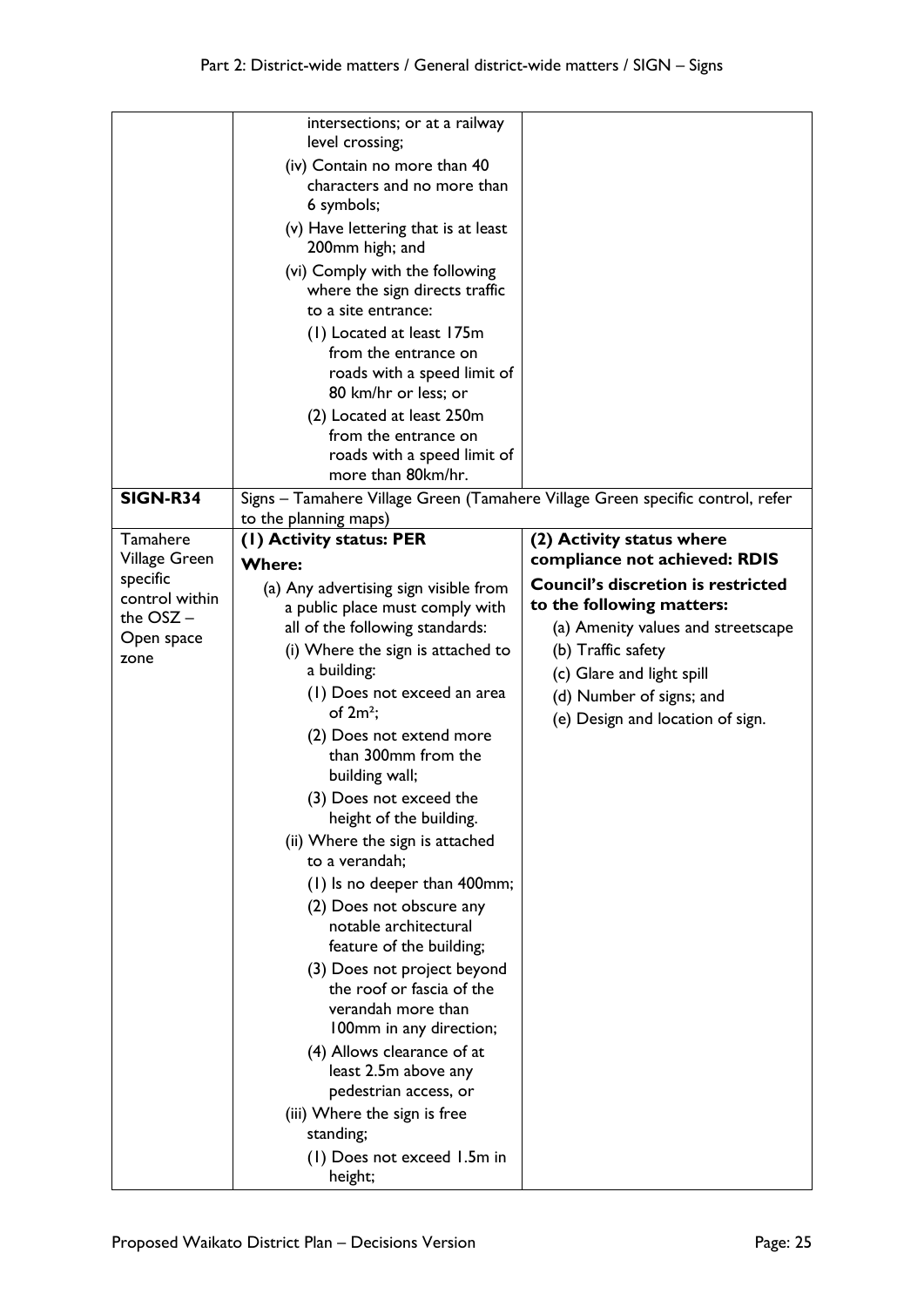|                               | (2) Does not exceed an area                                                    |                                           |
|-------------------------------|--------------------------------------------------------------------------------|-------------------------------------------|
|                               | of $\text{Im}^2$ , or                                                          |                                           |
|                               | (iv) Where a sign is a signage                                                 |                                           |
|                               | wall:                                                                          |                                           |
|                               | (1) Does not exceed 1.2m in                                                    |                                           |
|                               | height;                                                                        |                                           |
|                               | (2) Does not exceed an area                                                    |                                           |
|                               | of $4m^2$ ;                                                                    |                                           |
|                               | (v) Where it is an illuminated                                                 |                                           |
|                               | sign, it:                                                                      |                                           |
|                               | (1) Is not a neon sign;                                                        |                                           |
|                               | (2) Does not have a light                                                      |                                           |
|                               | source that flashes or<br>moves;                                               |                                           |
|                               | (3) Does not contain moving                                                    |                                           |
|                               | parts or reflective                                                            |                                           |
|                               | materials;                                                                     |                                           |
|                               | (4) Does not spill light                                                       |                                           |
|                               | beyond the sign.                                                               |                                           |
| <b>SIGN-R35</b>               | Signs - Tamahere Village Green (Tamahere Village Green specific control, refer |                                           |
|                               | to the planning maps)                                                          |                                           |
|                               |                                                                                |                                           |
| Tamahere                      | (1) Activity status: PER                                                       | (2) Activity status where                 |
| Village Green                 | <b>Where:</b>                                                                  | compliance not achieved: RDIS             |
| specific                      | (a) A sign advertising a community                                             | <b>Council's discretion is restricted</b> |
| control within<br>the $OSZ -$ | event must comply with all of                                                  | to the following matters:                 |
| Open space                    | the following standards:                                                       | (a) Amenity values and streetscape        |
| zone                          | (i) It is a free standing sign;                                                | (b) Traffic safety                        |
|                               | (ii) Be on display for no more                                                 | (c) Glare and light spill                 |
|                               | than one month prior to the<br>event;                                          | (d) Number of signs; and                  |
|                               | (iii) It does not exceed 1.5m in                                               | (e) Design and location of sign.          |
|                               | height, and                                                                    |                                           |
|                               | (iv) It does not exceed an area                                                |                                           |
|                               | of $Im2$ .                                                                     |                                           |
|                               | (b) Where it is an illuminated sign,                                           |                                           |
|                               | it must not:                                                                   |                                           |
|                               | (i) Be a neon sign;                                                            |                                           |
|                               | (ii) Have a light source that                                                  |                                           |
|                               | flashes or moves;                                                              |                                           |
|                               | (iii) Contain moving parts or<br>reflective materials;                         |                                           |

#### *BTZ – Business Tamahere zone*

| SIGN-R36         | Signs – general                                                  |                              |
|------------------|------------------------------------------------------------------|------------------------------|
| $BTZ -$          | (1) Activity status: PER                                         | (2) Activity status where    |
| <b>Business</b>  | <b>Where:</b>                                                    | compliance not achieved: DIS |
| Tamahere<br>zone | (a) Any sign must comply with all of<br>the following standards: |                              |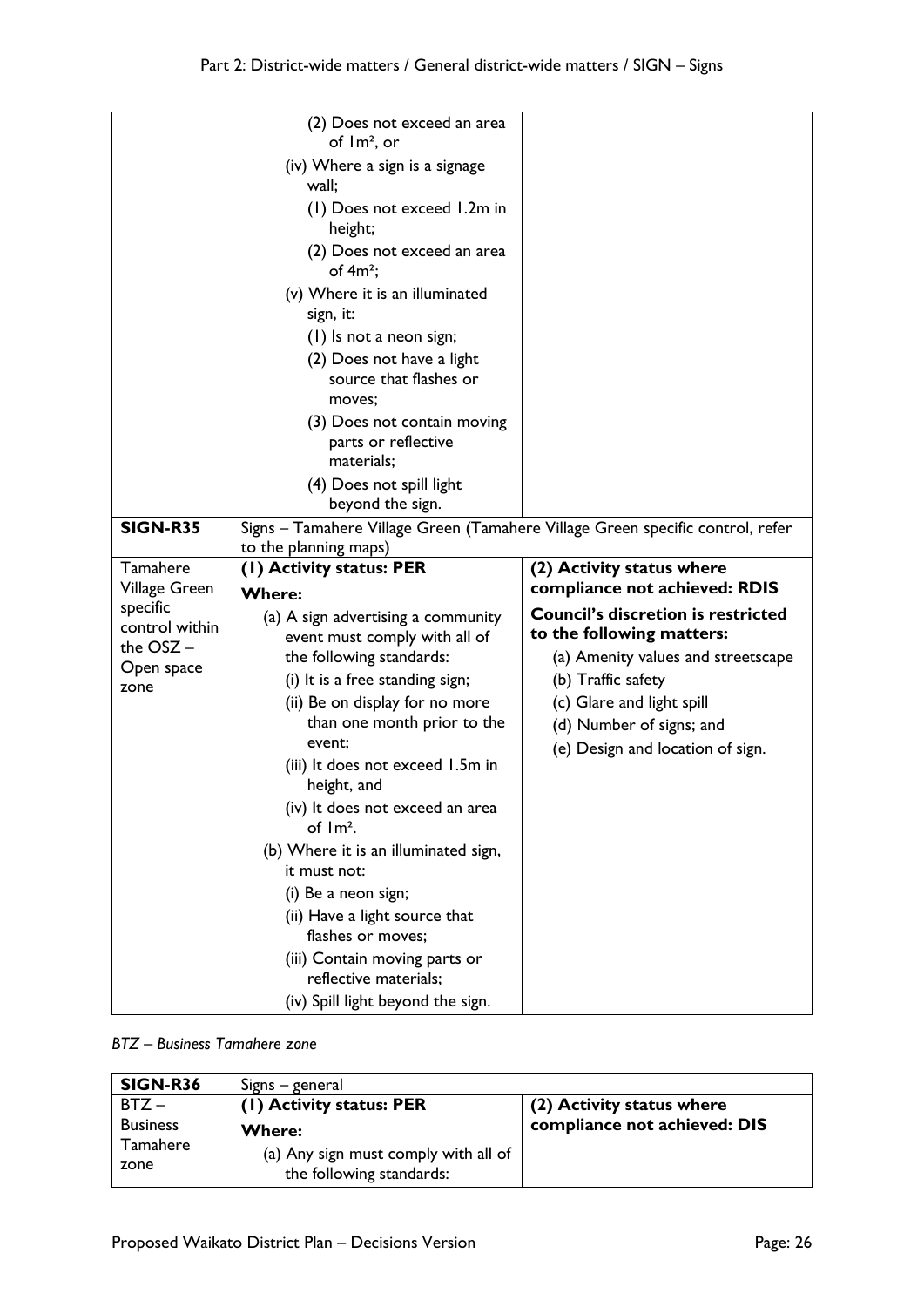|                 | (i) There are no more than two<br>signs per leasable area; |                              |
|-----------------|------------------------------------------------------------|------------------------------|
|                 | (ii) The sign is wholly contained                          |                              |
|                 | on the site;                                               |                              |
|                 | (iii) Where the sign is attached                           |                              |
|                 | to a building, it must not<br>exceed:                      |                              |
|                 | $(1)$ An area of $2m^2$ ; and                              |                              |
|                 | (2) More than 300mm from                                   |                              |
|                 | the building wall; and                                     |                              |
|                 | (3) The height of the building;                            |                              |
|                 | (iv) Where the sign is attached                            |                              |
|                 | to a verandah, it must:                                    |                              |
|                 | (1) Be no deeper than                                      |                              |
|                 | 400mm; and                                                 |                              |
|                 | (2) Not obscure any notable                                |                              |
|                 | architectural feature of a                                 |                              |
|                 | building; and                                              |                              |
|                 | (3) Not project beyond the                                 |                              |
|                 | roof or fascia of the                                      |                              |
|                 | verandah more than                                         |                              |
|                 | 100mm in any direction;                                    |                              |
|                 | and                                                        |                              |
|                 | (4) Allow clearance of at<br>least 2.5m above any          |                              |
|                 | pedestrian access;                                         |                              |
|                 | (v) Where it is a freestanding                             |                              |
|                 | sign, it must not exceed:                                  |                              |
|                 | (1) 1.5m in height; and                                    |                              |
|                 | (2) An area of $Im2$ ;                                     |                              |
|                 | (vi) Where it is a signage wall, it                        |                              |
|                 | must not exceed:                                           |                              |
|                 | (1) 1.2m in height; and                                    |                              |
|                 | (2) An area of $4m^2$ ;                                    |                              |
|                 | (vii) Where it is an illuminated                           |                              |
|                 | sign, it must:                                             |                              |
|                 | (1) Not be a neon sign; and                                |                              |
|                 | (2) Not have a light source                                |                              |
|                 | that flashes or moves; and                                 |                              |
|                 | (3) Not contain moving parts                               |                              |
|                 | or reflective materials;                                   |                              |
|                 | and                                                        |                              |
|                 | (4) Be focused to ensure it                                |                              |
|                 | does not spill light beyond<br>the site.                   |                              |
| SIGN-R37        | Signs – general                                            |                              |
| $BTZ -$         | (I) Activity status: PER                                   | (2) Activity status where    |
| <b>Business</b> | <b>Where:</b>                                              | compliance not achieved: DIS |
| Tamahere        | (a) A real estate 'for sale' or 'for                       |                              |
| zone            | rent' sign relating to the site on                         |                              |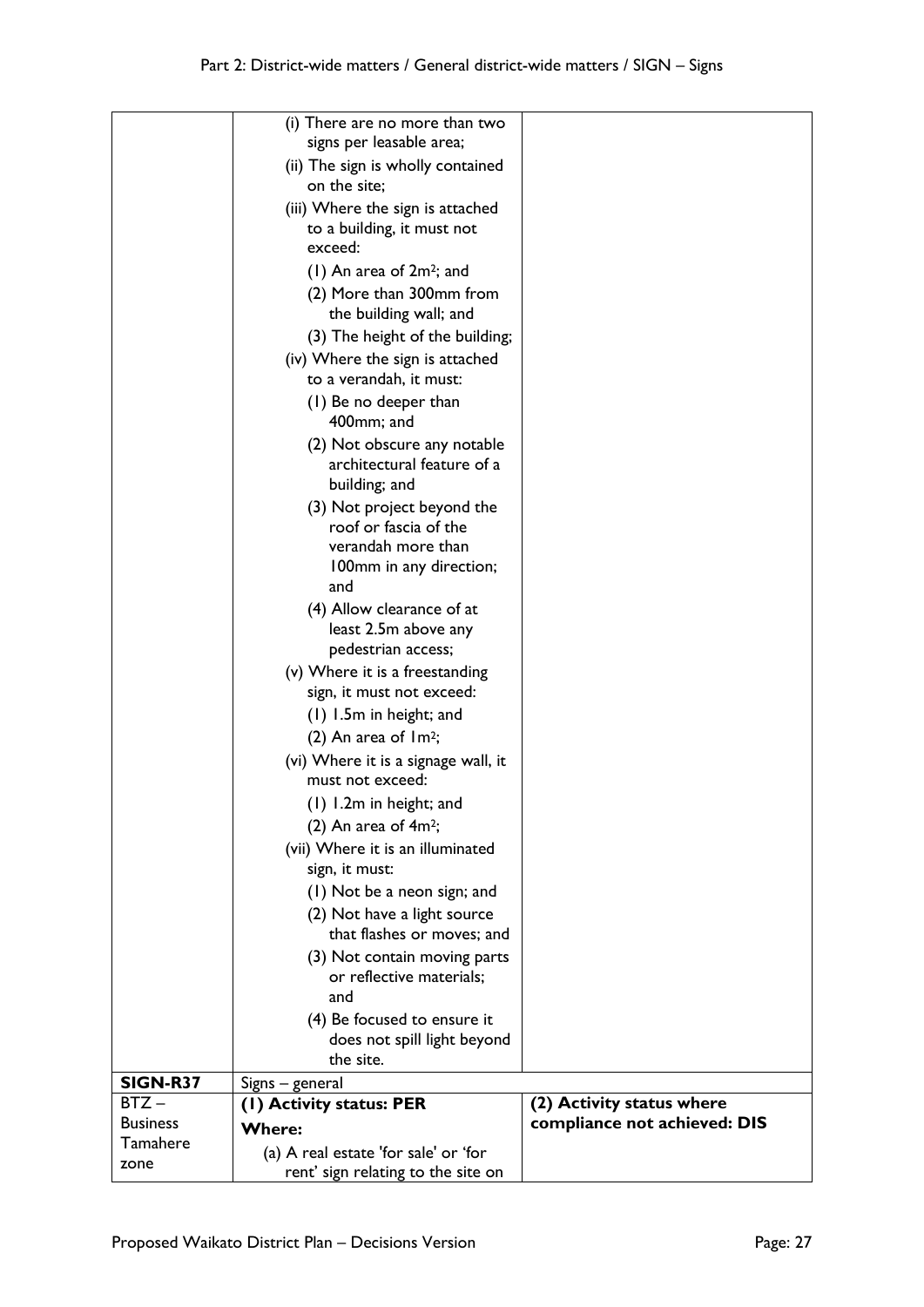|                 | which it is located must comply<br>with all of the following<br>standards:                                   |                              |
|-----------------|--------------------------------------------------------------------------------------------------------------|------------------------------|
|                 | (i) There is no more than 3 signs<br>per site;                                                               |                              |
|                 | (ii) The sign is not illuminated;                                                                            |                              |
|                 | (iii) The sign does not contain<br>any moving parts,                                                         |                              |
|                 | fluorescent, flashing or<br>revolving lights or reflective<br>materials; and                                 |                              |
|                 | (iv) The sign does not project<br>into or over road reserve.                                                 |                              |
| <b>SIGN-R38</b> | Signs - effects on traffic                                                                                   |                              |
| $BTZ -$         | (1) Activity status: PER                                                                                     | (2) Activity status where    |
| <b>Business</b> | <b>Where:</b>                                                                                                | compliance not achieved: DIS |
| Tamahere        | (a) Any sign directed at road users                                                                          |                              |
| zone            | must:                                                                                                        |                              |
|                 | (i) Not imitate the content,                                                                                 |                              |
|                 | colour or appearance of any<br>traffic control sign;                                                         |                              |
|                 | (ii) Be at least 60m from                                                                                    |                              |
|                 | controlled intersections,<br>pedestrian crossings and<br>another sign;                                       |                              |
|                 | (iii) Not obstruct sight lines of<br>drivers turning into or out of<br>a site entrance and<br>intersections: |                              |
|                 |                                                                                                              |                              |
|                 | (iv) Contain no more than 40<br>characters and no more than<br>6 symbols; and                                |                              |

### *CORZ – Corrections zone*

| <b>SIGN-R39</b> | Signs – general                                                |                                                                        |
|-----------------|----------------------------------------------------------------|------------------------------------------------------------------------|
| $CORZ -$        | (1) Activity status: PER                                       | (2) Activity status where                                              |
| Corrections     | <b>Where:</b>                                                  | compliance not achieved: RDIS                                          |
| zone            | (a) A sign must comply with all of<br>the following standards: | <b>Council's discretion is restricted</b><br>to the following matters: |
|                 | (i) It is the only sign on the site;                           | (a) Amenity values;                                                    |
|                 | (ii) The sign is wholly contained                              | (b) Rural character of the locality;                                   |
|                 | on the site:                                                   | (c) Effects on traffic safety;                                         |
|                 | (iii) The sign does not exceed<br>$3m^2$ :                     | (d) Effects of glare and artificial light<br>spill;                    |
|                 | (iv) The sign height does not<br>exceed 3m;                    | (e) Content, colour and location of<br>the sign;                       |
|                 | (v) The sign is not illuminated,                               | (f) Effects on notable trees;                                          |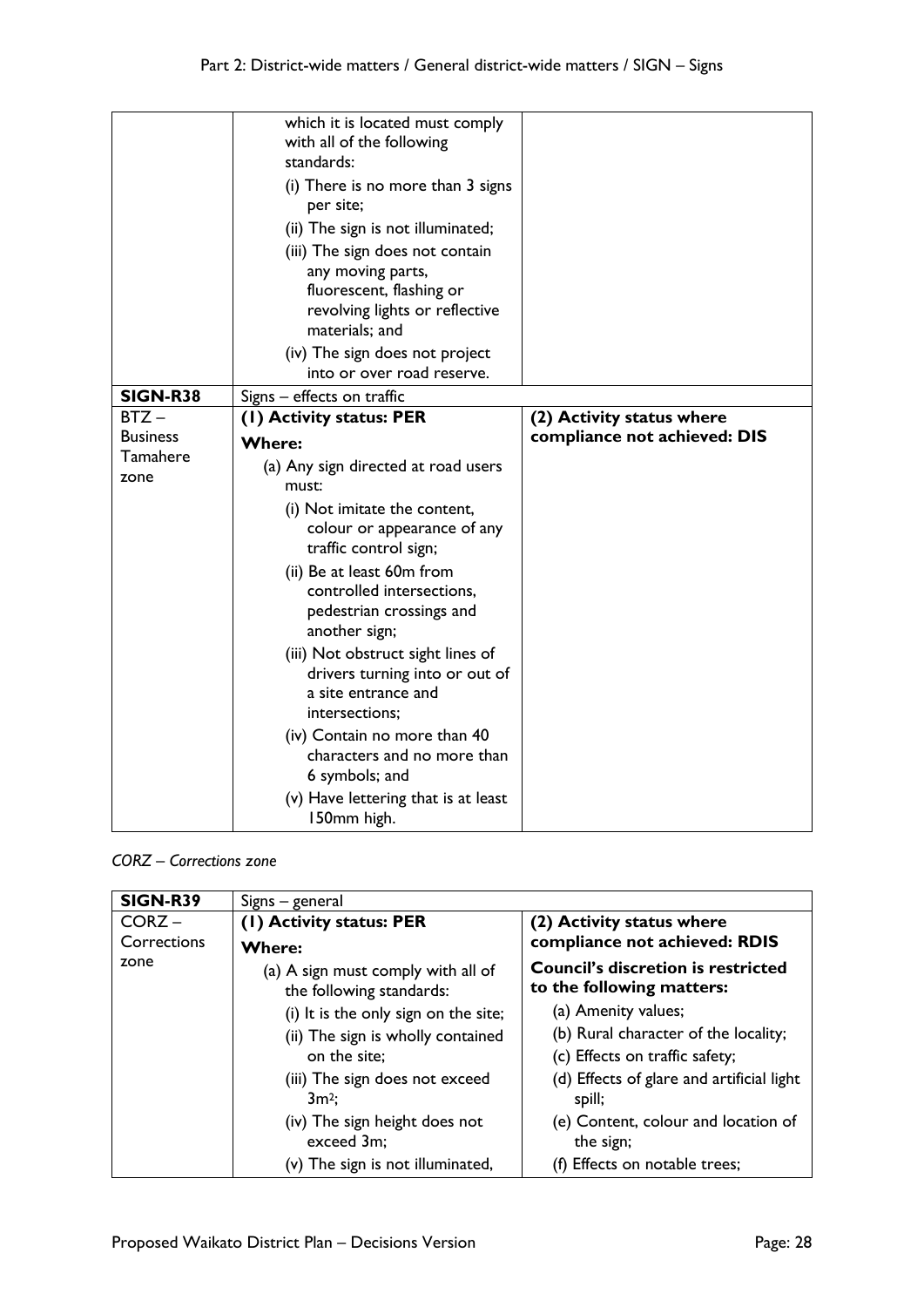|                 | (vi) The sign does not contain<br>any moving parts,<br>fluorescent, flashing or<br>revolving lights or reflective<br>materials:<br>(vii) The sign is set back at least<br>50m from a state highway<br>and the Waikato Expressway;<br>(viii) The sign is not attached to<br>a notable tree identified in<br>SCHED2 - Notable trees,<br>except for the purpose of<br>identification;<br>(ix) The sign is not attached to a<br>heritage item listed in<br>SCHED I - Historic heritage<br>items except for the purpose<br>of identification and<br>interpretation;<br>$(x)$ The sign is for the purpose<br>of identification and<br>interpretation of a site and<br>area of significance to Maaori<br>listed in SCHED3 - Sites and<br>areas of significance to | (g) Effects on the heritage values of<br>any heritage item due to the<br>size, location, design and<br>appearance of the sign;<br>(h) Effects on cultural values of any<br>SASM - Sites and areas of<br>significance to Maaori; and<br>(i) Effects on notable architectural<br>features of the building. |
|-----------------|------------------------------------------------------------------------------------------------------------------------------------------------------------------------------------------------------------------------------------------------------------------------------------------------------------------------------------------------------------------------------------------------------------------------------------------------------------------------------------------------------------------------------------------------------------------------------------------------------------------------------------------------------------------------------------------------------------------------------------------------------------|----------------------------------------------------------------------------------------------------------------------------------------------------------------------------------------------------------------------------------------------------------------------------------------------------------|
|                 | Maaori;                                                                                                                                                                                                                                                                                                                                                                                                                                                                                                                                                                                                                                                                                                                                                    |                                                                                                                                                                                                                                                                                                          |
|                 | (xi) The sign relates to:                                                                                                                                                                                                                                                                                                                                                                                                                                                                                                                                                                                                                                                                                                                                  |                                                                                                                                                                                                                                                                                                          |
|                 | (1) Goods or services                                                                                                                                                                                                                                                                                                                                                                                                                                                                                                                                                                                                                                                                                                                                      |                                                                                                                                                                                                                                                                                                          |
|                 | available on the site; or                                                                                                                                                                                                                                                                                                                                                                                                                                                                                                                                                                                                                                                                                                                                  |                                                                                                                                                                                                                                                                                                          |
| <b>SIGN-R40</b> | (2) A property name sign.                                                                                                                                                                                                                                                                                                                                                                                                                                                                                                                                                                                                                                                                                                                                  |                                                                                                                                                                                                                                                                                                          |
| $CORZ -$        | Signs – general<br>(I) Activity status: PER                                                                                                                                                                                                                                                                                                                                                                                                                                                                                                                                                                                                                                                                                                                | (2) Activity status where                                                                                                                                                                                                                                                                                |
| Corrections     | <b>Where:</b>                                                                                                                                                                                                                                                                                                                                                                                                                                                                                                                                                                                                                                                                                                                                              | compliance not achieved: RDIS                                                                                                                                                                                                                                                                            |
| zone            | (a) A real estate sign relating to the                                                                                                                                                                                                                                                                                                                                                                                                                                                                                                                                                                                                                                                                                                                     | <b>Council's discretion is restricted</b>                                                                                                                                                                                                                                                                |
|                 | site on which it is located must                                                                                                                                                                                                                                                                                                                                                                                                                                                                                                                                                                                                                                                                                                                           | to the following matters:                                                                                                                                                                                                                                                                                |
|                 | comply with all of the following                                                                                                                                                                                                                                                                                                                                                                                                                                                                                                                                                                                                                                                                                                                           | (a) Amenity values;                                                                                                                                                                                                                                                                                      |
|                 | standards:                                                                                                                                                                                                                                                                                                                                                                                                                                                                                                                                                                                                                                                                                                                                                 | (b) Rural character of the locality;                                                                                                                                                                                                                                                                     |
|                 | (i) Have no more than 3 signs<br>per site;                                                                                                                                                                                                                                                                                                                                                                                                                                                                                                                                                                                                                                                                                                                 | (c) Effects on traffic safety;                                                                                                                                                                                                                                                                           |
|                 | (ii) The sign is not illuminated;                                                                                                                                                                                                                                                                                                                                                                                                                                                                                                                                                                                                                                                                                                                          | (d) Effects of glare and artificial light<br>spill;                                                                                                                                                                                                                                                      |
|                 | (iii) The sign does not contain<br>any moving parts,                                                                                                                                                                                                                                                                                                                                                                                                                                                                                                                                                                                                                                                                                                       | (e) Content, colour and location of<br>the sign;                                                                                                                                                                                                                                                         |
|                 | fluorescent, flashing or                                                                                                                                                                                                                                                                                                                                                                                                                                                                                                                                                                                                                                                                                                                                   | (f) Effects on notable trees;                                                                                                                                                                                                                                                                            |
|                 | revolving lights or reflective<br>materials;                                                                                                                                                                                                                                                                                                                                                                                                                                                                                                                                                                                                                                                                                                               | (g) Effects on the heritage values of<br>any heritage item due to the                                                                                                                                                                                                                                    |
|                 | (iv) The sign does not exceed<br>$3m^2$ ;                                                                                                                                                                                                                                                                                                                                                                                                                                                                                                                                                                                                                                                                                                                  | size, location, design and<br>appearance of the sign;                                                                                                                                                                                                                                                    |
|                 | (v) Any real estate sign shall be<br>removed within 20 working<br>days of the sale or lease<br>being settled.                                                                                                                                                                                                                                                                                                                                                                                                                                                                                                                                                                                                                                              | (h) Effects on cultural values of any<br>SASM - Sites and areas of<br>significance to Maaori; and                                                                                                                                                                                                        |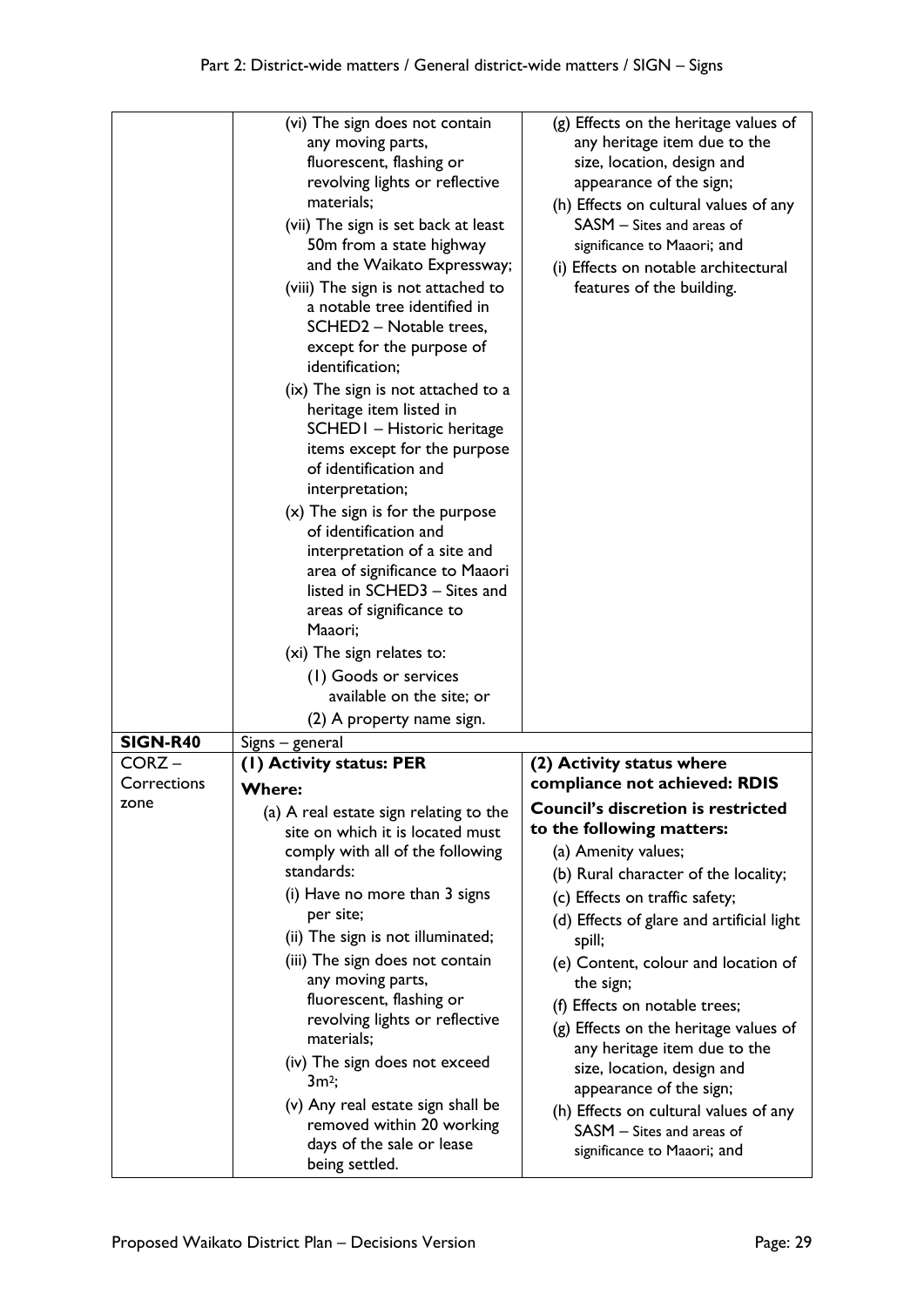|             |                                                                                                                 | (i) Effects on notable architectural<br>features of the building. |
|-------------|-----------------------------------------------------------------------------------------------------------------|-------------------------------------------------------------------|
| SIGN-R41    | Signs - effects on traffic                                                                                      |                                                                   |
| $CORZ -$    | (1) Activity status: PER                                                                                        | (2) Activity status where                                         |
| Corrections | <b>Where:</b>                                                                                                   | compliance not achieved: DIS                                      |
| zone        | (a) Any sign directed at road users<br>must meet the following<br>standards:                                    |                                                                   |
|             | (i) Not imitate the content,<br>colour or appearance of any<br>traffic control sign;                            |                                                                   |
|             | (ii) Be located at least 60m from<br>controlled intersections,<br>pedestrian crossings and<br>railway crossings |                                                                   |
|             | (iii) Not obstruct sight lines of<br>drivers turning into or out of<br>a site entrance and<br>intersections;    |                                                                   |
|             | (iv) Contain no more than 40<br>characters and no more than<br>6 words, symbols, or<br>graphics;                |                                                                   |
|             | (v) Have lettering that is at least<br>200mm high; and                                                          |                                                                   |
|             | (vi) Where the sign directs<br>traffic to a site entrance, it<br>must be at least:                              |                                                                   |
|             | (vii) 175m from the entrance on<br>roads with a speed limit of 80<br>km/hr or less; or                          |                                                                   |
|             | (viii) 250m from the entrance on<br>roads with a speed limit of<br>more than 80km/hr.                           |                                                                   |

### *FUZ – Future urban zone*

| SIGN-R42    | Signs – general                                                |                                                                        |
|-------------|----------------------------------------------------------------|------------------------------------------------------------------------|
| $CORZ -$    | (1) Activity status: PER                                       | (2) Activity status where                                              |
| Corrections | <b>Where:</b>                                                  | compliance not achieved: RDIS                                          |
| zone        | (a) A sign must comply with all of<br>the following standards: | <b>Council's discretion is restricted</b><br>to the following matters: |
|             | (i) It is the only sign on the site;                           | (a) Amenity values;                                                    |
|             | (ii) The sign is wholly contained                              | (b) Rural character of the locality;                                   |
|             | on the site;                                                   | (c) Effects on traffic safety;                                         |
|             | (iii) The sign does not exceed<br>$3m^2$ :                     | (d) Effects of glare and artificial light<br>spill;                    |
|             | (iv) The sign height does not<br>exceed 3m;                    | (e) Content, colour and location of<br>the sign;                       |
|             | (v) The sign is not illuminated,                               | (f) Effects on notable trees;                                          |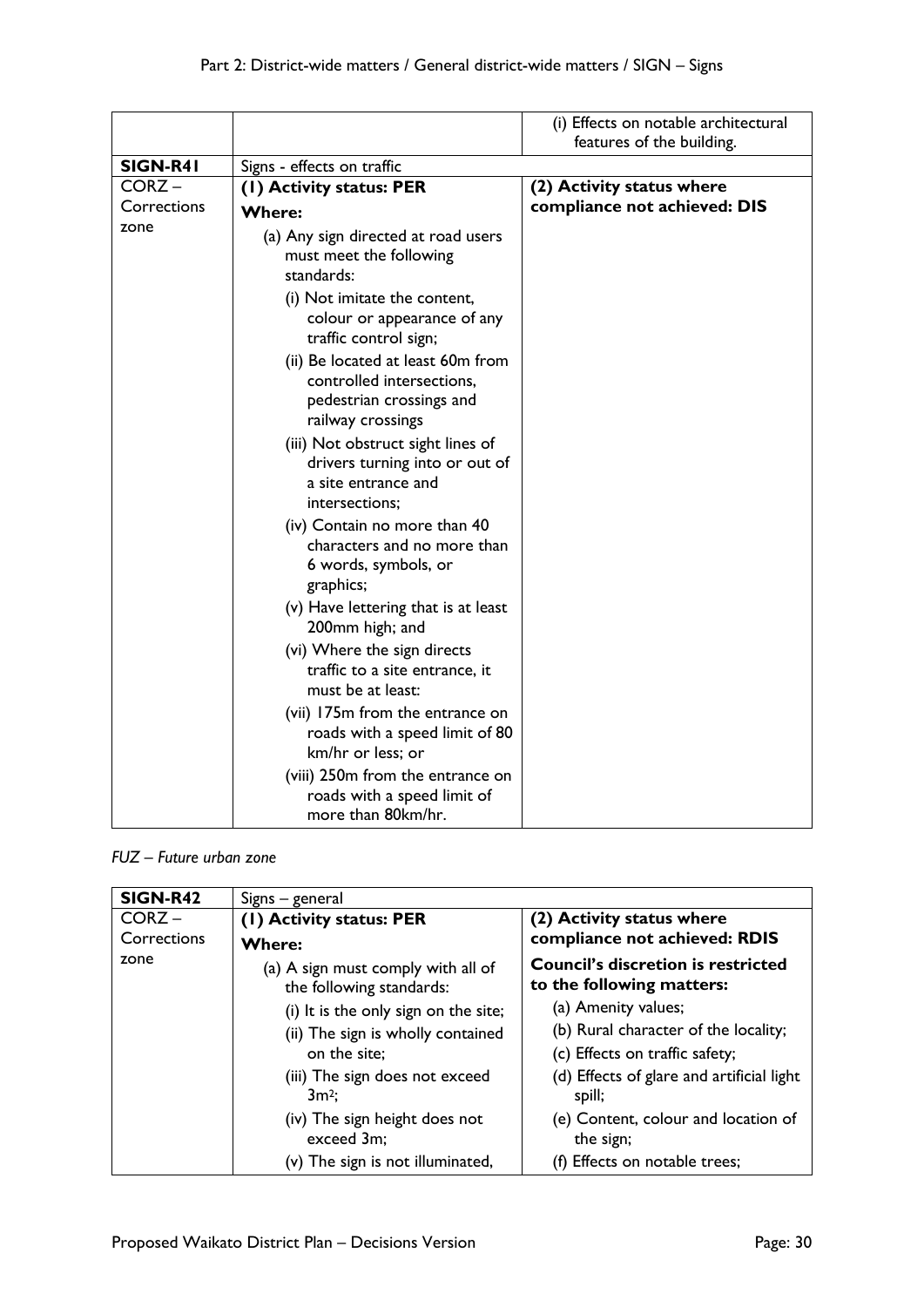|                 | (vi) The sign does not contain<br>any moving parts,<br>fluorescent, flashing or<br>revolving lights or reflective<br>materials:<br>(vii) The sign is set back at least<br>50m from a state highway  | (g) Effects on the heritage values of<br>any heritage item due to the<br>size, location, design and<br>appearance of the sign;<br>(h) Effects on cultural values of any<br>SASM - Sites and areas of<br>significance to Maaori; and |
|-----------------|-----------------------------------------------------------------------------------------------------------------------------------------------------------------------------------------------------|-------------------------------------------------------------------------------------------------------------------------------------------------------------------------------------------------------------------------------------|
|                 | and the Waikato Expressway;<br>(viii) The sign is not attached to<br>a notable tree identified in<br>SCHED2 - Notable trees,<br>except for the purpose of<br>identification;                        | (i) Effects on notable architectural<br>features of the building.                                                                                                                                                                   |
|                 | (ix) The sign is not attached to a<br>heritage item listed in<br>SCHED I - Historic heritage<br>items except for the purpose<br>of identification and<br>interpretation;                            |                                                                                                                                                                                                                                     |
|                 | $(x)$ The sign is for the purpose<br>of identification and<br>interpretation of a site and<br>area of significance to Maaori<br>listed in SCHED3 - Sites and<br>areas of significance to<br>Maaori; |                                                                                                                                                                                                                                     |
|                 | (xi) The sign relates to:                                                                                                                                                                           |                                                                                                                                                                                                                                     |
|                 | (1) Goods or services                                                                                                                                                                               |                                                                                                                                                                                                                                     |
|                 | available on the site; or                                                                                                                                                                           |                                                                                                                                                                                                                                     |
|                 | (2) A property name sign.                                                                                                                                                                           |                                                                                                                                                                                                                                     |
| <b>SIGN-R43</b> | Signs – general                                                                                                                                                                                     |                                                                                                                                                                                                                                     |
| $CORZ -$        | (I) Activity status: PER                                                                                                                                                                            | (2) Activity status where                                                                                                                                                                                                           |
| Corrections     | <b>Where:</b>                                                                                                                                                                                       | compliance not achieved: RDIS                                                                                                                                                                                                       |
| zone            | (a) A real estate sign relating to the                                                                                                                                                              | <b>Council's discretion is restricted</b>                                                                                                                                                                                           |
|                 | site on which it is located must                                                                                                                                                                    | to the following matters:                                                                                                                                                                                                           |
|                 | comply with all of the following<br>standards:                                                                                                                                                      | (a) Amenity values;                                                                                                                                                                                                                 |
|                 | (i) Have no more than 3 signs                                                                                                                                                                       | (b) Rural character of the locality;                                                                                                                                                                                                |
|                 | per site;                                                                                                                                                                                           | (c) Effects on traffic safety;<br>(d) Effects of glare and artificial light                                                                                                                                                         |
|                 | (ii) The sign is not illuminated;                                                                                                                                                                   | spill;                                                                                                                                                                                                                              |
|                 | (iii) The sign does not contain<br>any moving parts,                                                                                                                                                | (e) Content, colour and location of<br>the sign;                                                                                                                                                                                    |
|                 | fluorescent, flashing or                                                                                                                                                                            | (f) Effects on notable trees;                                                                                                                                                                                                       |
|                 | revolving lights or reflective<br>materials;                                                                                                                                                        | (g) Effects on the heritage values of<br>any heritage item due to the                                                                                                                                                               |
|                 | (iv) The sign does not exceed<br>$3m^2$ ;                                                                                                                                                           | size, location, design and<br>appearance of the sign;                                                                                                                                                                               |
|                 | (v) Any real estate sign shall be<br>removed within 20 working<br>days of the sale or lease<br>being settled.                                                                                       | (h) Effects on cultural values of any<br>SASM - Sites and areas of<br>significance to Maaori; and                                                                                                                                   |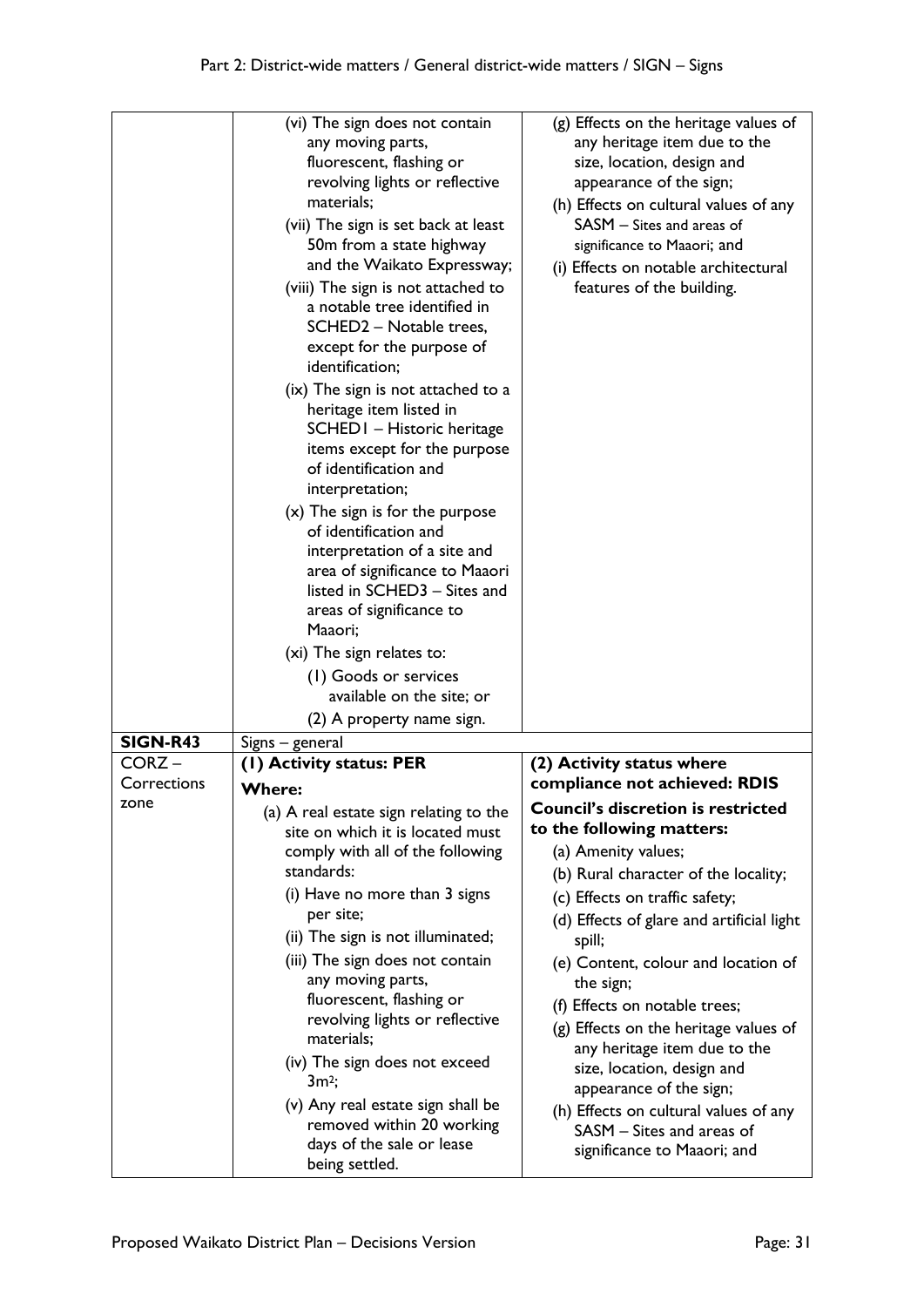|                 |                                                                                                                 | (i) Effects on notable architectural<br>features of the building. |
|-----------------|-----------------------------------------------------------------------------------------------------------------|-------------------------------------------------------------------|
| <b>SIGN-R44</b> | Signs - effects on traffic                                                                                      |                                                                   |
| CORZ-           | (1) Activity status: PER                                                                                        | (2) Activity status where                                         |
| Corrections     | <b>Where:</b>                                                                                                   | compliance not achieved: DIS                                      |
| zone            | (a) Any sign directed at road users<br>must meet the following<br>standards:                                    |                                                                   |
|                 | (i) Not imitate the content,<br>colour or appearance of any<br>traffic control sign;                            |                                                                   |
|                 | (ii) Be located at least 60m from<br>controlled intersections,<br>pedestrian crossings and<br>railway crossings |                                                                   |
|                 | (iii) Not obstruct sight lines of<br>drivers turning into or out of<br>a site entrance and<br>intersections;    |                                                                   |
|                 | (iv) Contain no more than 40<br>characters and no more than<br>6 words, symbols, or<br>graphics;                |                                                                   |
|                 | (v) Have lettering that is at least<br>200mm high; and                                                          |                                                                   |
|                 | (vi) Where the sign directs<br>traffic to a site entrance, it<br>must be at least:                              |                                                                   |
|                 | (vii) 175m from the entrance on<br>roads with a speed limit of 80<br>km/hr or less; or                          |                                                                   |
|                 | (viii) 250m from the entrance on<br>roads with a speed limit of<br>more than 80km/hr.                           |                                                                   |

*HOPZ – Hopuhopu zone*

| <b>SIGN-R45</b>      | Signs - general                                                                                                                                                                                                                                    |                                                                                                                                                                                                                                     |
|----------------------|----------------------------------------------------------------------------------------------------------------------------------------------------------------------------------------------------------------------------------------------------|-------------------------------------------------------------------------------------------------------------------------------------------------------------------------------------------------------------------------------------|
| $HOPZ -$<br>Hopuhopu | (1) Activity status: PER<br><b>Where:</b>                                                                                                                                                                                                          | (2) Activity status where<br>compliance not achieved: RDIS                                                                                                                                                                          |
| zone                 | (a) A sign must comply with all of<br>the following standards:                                                                                                                                                                                     | <b>Council's discretion is restricted</b><br>to the following matters:                                                                                                                                                              |
|                      | (ii) The sign is wholly contained<br>on the site:<br>(iii) The sign is not illuminated,<br>(iv) The sign does not contain<br>any moving parts,<br>fluorescent, flashing or<br>revolving lights or reflective<br>materials;<br>The sign relates to: | (a) Amenity values;<br>(b) Character of the locality;<br>(c) Effects on traffic safety;<br>(d) Effects of glare and artificial light<br>spill;<br>(e) Content, colour and location of<br>the sign;<br>(f) Effects on notable trees; |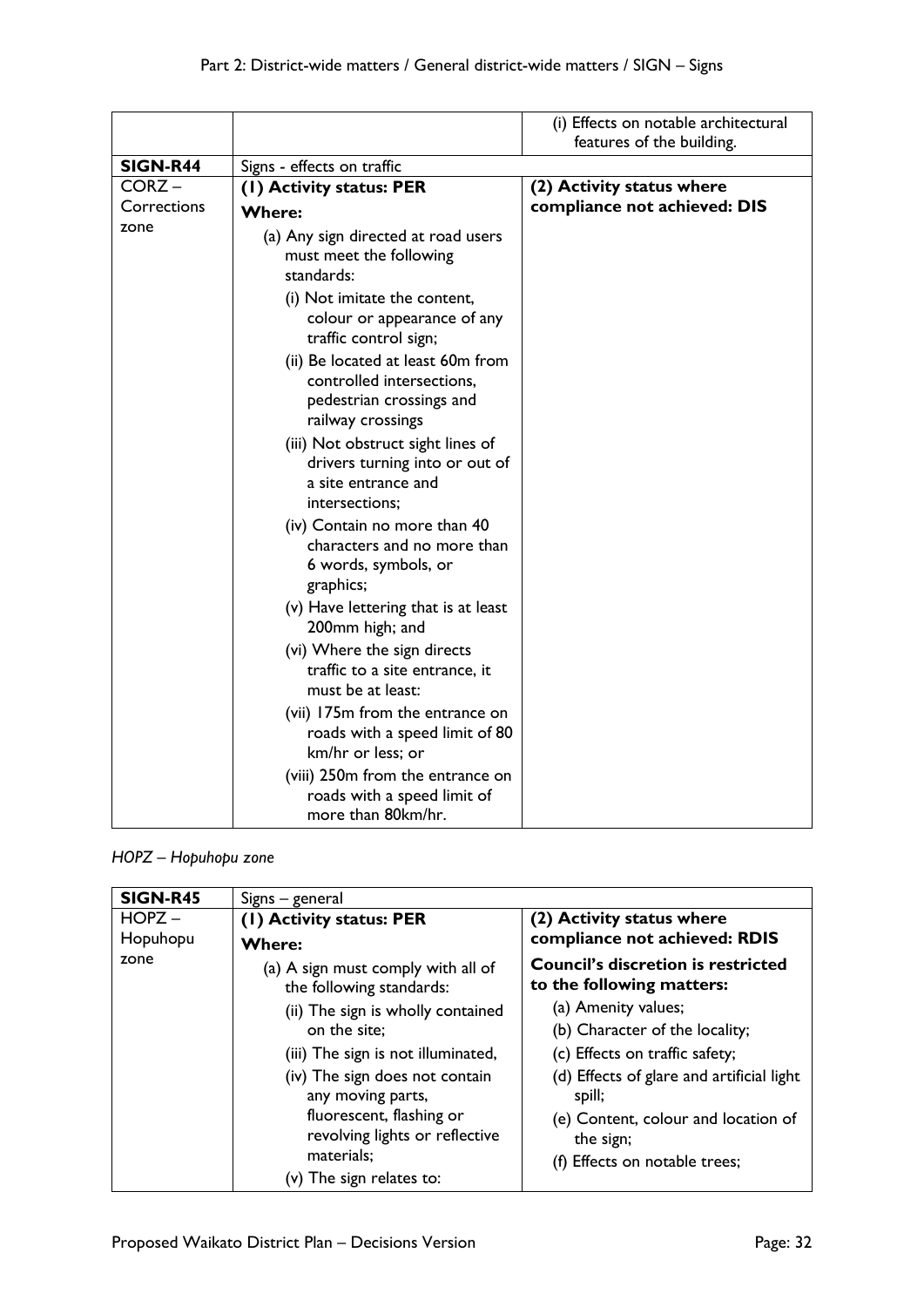|                 | (1) Goods or services<br>available on the site; or<br>(2) A property name sign.<br>(b) In PREC8 - Hopuhopu<br>residential precinct, PREC9 -<br>Hopuhopu education and<br>conference precinct, PREC11 -<br>Hopuhopu open space precinct,<br>PREC12 - Hopuhopu mixed use<br>precinct:<br>(i) The sign does not exceed<br>$3m2$ ; and<br>(ii) The sign height does not<br>exceed 3m;<br>(c) In PREC10 - Hopuhopu<br>business precinct:<br>(i) The sign height must not<br>exceed 10m;<br>(ii) Where the sign is attached<br>to a building, it must:<br>(1) Not extend more than<br>300mm from the building<br>wall; and<br>(2) Not exceed the height of<br>the building;<br>(iii) Where the sign is a<br>freestanding sign, it must:<br>(1) Not exceed an area of<br>$3m^2$ ; and<br>(2) Be set back at least 5m | (g) Effects on the heritage values of<br>any Historic heritage item due<br>to the size, location, design and<br>appearance of the sign;<br>(h) Effects on cultural values of any<br>SASM - Sites and areas of<br>significance to Maaori; |
|-----------------|---------------------------------------------------------------------------------------------------------------------------------------------------------------------------------------------------------------------------------------------------------------------------------------------------------------------------------------------------------------------------------------------------------------------------------------------------------------------------------------------------------------------------------------------------------------------------------------------------------------------------------------------------------------------------------------------------------------------------------------------------------------------------------------------------------------|------------------------------------------------------------------------------------------------------------------------------------------------------------------------------------------------------------------------------------------|
|                 | from the zone boundary.                                                                                                                                                                                                                                                                                                                                                                                                                                                                                                                                                                                                                                                                                                                                                                                       |                                                                                                                                                                                                                                          |
| <b>SIGN-R46</b> | Signs – effects on traffic                                                                                                                                                                                                                                                                                                                                                                                                                                                                                                                                                                                                                                                                                                                                                                                    |                                                                                                                                                                                                                                          |
| HOPZ ·          | (I) Activity status: PER                                                                                                                                                                                                                                                                                                                                                                                                                                                                                                                                                                                                                                                                                                                                                                                      | (2) Activity status where                                                                                                                                                                                                                |
| Hopuhopu        | <b>Where:</b>                                                                                                                                                                                                                                                                                                                                                                                                                                                                                                                                                                                                                                                                                                                                                                                                 | compliance not achieved: RDIS                                                                                                                                                                                                            |
| zone            | (a) Any sign directed at land                                                                                                                                                                                                                                                                                                                                                                                                                                                                                                                                                                                                                                                                                                                                                                                 | <b>Council's discretion is restricted</b>                                                                                                                                                                                                |
|                 | transport users must meet all of                                                                                                                                                                                                                                                                                                                                                                                                                                                                                                                                                                                                                                                                                                                                                                              | to the following matters:                                                                                                                                                                                                                |
|                 | the following standards:                                                                                                                                                                                                                                                                                                                                                                                                                                                                                                                                                                                                                                                                                                                                                                                      | (a) Effects on traffic safety;                                                                                                                                                                                                           |
|                 | (i) Not imitate the content,<br>colour or appearance of any                                                                                                                                                                                                                                                                                                                                                                                                                                                                                                                                                                                                                                                                                                                                                   | (b) Glare and artificial light spill; and<br>(c) Content, colour and location of                                                                                                                                                         |
|                 | traffic control sign;                                                                                                                                                                                                                                                                                                                                                                                                                                                                                                                                                                                                                                                                                                                                                                                         | the sign.                                                                                                                                                                                                                                |
|                 | (ii) Be located at least 60m from                                                                                                                                                                                                                                                                                                                                                                                                                                                                                                                                                                                                                                                                                                                                                                             |                                                                                                                                                                                                                                          |
|                 | controlled intersections,                                                                                                                                                                                                                                                                                                                                                                                                                                                                                                                                                                                                                                                                                                                                                                                     |                                                                                                                                                                                                                                          |
|                 | pedestrian crossings and level                                                                                                                                                                                                                                                                                                                                                                                                                                                                                                                                                                                                                                                                                                                                                                                |                                                                                                                                                                                                                                          |
|                 | crossings;                                                                                                                                                                                                                                                                                                                                                                                                                                                                                                                                                                                                                                                                                                                                                                                                    |                                                                                                                                                                                                                                          |
|                 | (iii) Not obstruct sight lines of<br>drivers turning into or out of                                                                                                                                                                                                                                                                                                                                                                                                                                                                                                                                                                                                                                                                                                                                           |                                                                                                                                                                                                                                          |
|                 | a site entrance and                                                                                                                                                                                                                                                                                                                                                                                                                                                                                                                                                                                                                                                                                                                                                                                           |                                                                                                                                                                                                                                          |
|                 | intersections or at a level                                                                                                                                                                                                                                                                                                                                                                                                                                                                                                                                                                                                                                                                                                                                                                                   |                                                                                                                                                                                                                                          |
|                 | crossing;                                                                                                                                                                                                                                                                                                                                                                                                                                                                                                                                                                                                                                                                                                                                                                                                     |                                                                                                                                                                                                                                          |
|                 | (iv) Contain no more than 40<br>characters and no more than                                                                                                                                                                                                                                                                                                                                                                                                                                                                                                                                                                                                                                                                                                                                                   |                                                                                                                                                                                                                                          |
|                 |                                                                                                                                                                                                                                                                                                                                                                                                                                                                                                                                                                                                                                                                                                                                                                                                               |                                                                                                                                                                                                                                          |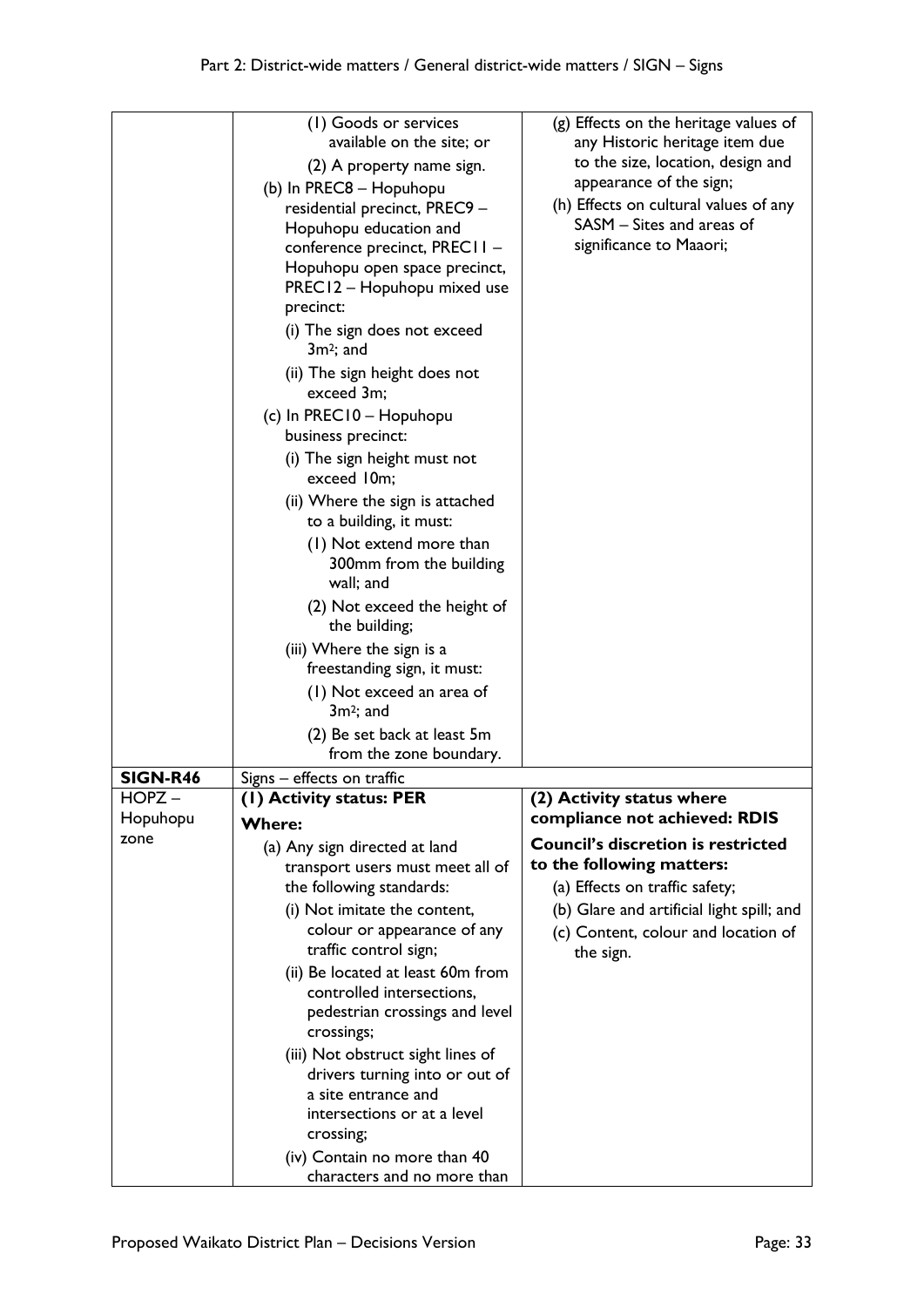| 6 words, symbols, or                                                                   |  |
|----------------------------------------------------------------------------------------|--|
| graphics;                                                                              |  |
| (v) Have lettering that is at least<br>200mm high; and                                 |  |
| (vi) Where the sign directs<br>traffic to a site entrance, it<br>must be at least:     |  |
| (vii) 175m from the entrance on<br>roads with a speed limit of 80<br>km/hr or less; or |  |
| (viii) 250m from the entrance on<br>roads with a speed limit of<br>more than 80km/hr.  |  |

### *KLZ – Kimihia lakes zone*

| <b>SIGN-R47</b> | Signs - general                                                                                                                                                                                                                                                                                                                                                                                                                                                                                                                                |                                                                                                                                                                                                                                                                           |
|-----------------|------------------------------------------------------------------------------------------------------------------------------------------------------------------------------------------------------------------------------------------------------------------------------------------------------------------------------------------------------------------------------------------------------------------------------------------------------------------------------------------------------------------------------------------------|---------------------------------------------------------------------------------------------------------------------------------------------------------------------------------------------------------------------------------------------------------------------------|
| KLZ - Kimihia   | (1) Activity status: PER                                                                                                                                                                                                                                                                                                                                                                                                                                                                                                                       | (2) Activity status where                                                                                                                                                                                                                                                 |
| lakes zone      | <b>Where:</b>                                                                                                                                                                                                                                                                                                                                                                                                                                                                                                                                  | compliance not achieved: RDIS                                                                                                                                                                                                                                             |
|                 | (a) A sign must not exceed 3m <sup>2</sup> ;<br>(b) The sign height must not exceed<br>10m;<br>(c) Illuminated signs visible from the<br>outside of the site must not:<br>(i) Have a light source that<br>flashes or moves:<br>(d) Contain moving parts or<br>reflective materials;<br>(e) Signs must be set back at least<br>7.5m from an external zone<br>boundary;<br>(f) Signs must be set back at least<br>15m from the designation of the<br>Waikato Expressway;<br>(g) Any sign visible from the outside<br>of the site must relate to: | <b>Council's discretion is restricted</b><br>to the following matters:<br>(a) Effects on amenity values;<br>(b) Effects on traffic safety;<br>(c) Effects of glare and light spill;<br>(d) Content, colour and location of<br>the sign; and<br>(e) Proximity to the road. |
|                 | (i) An event within the $KLZ -$<br>Kimihia Lakes zone; or<br>(ii) A property name sign.<br>(h) No more than one sign shall be<br>directed at users of the Waikato<br>Expressway and must:<br>(i) Not imitate the content,<br>colour or appearance of any<br>traffic control sign; or<br>(ii) Contain no more than 40<br>characters and no more than<br>6 symbols; and<br>(iii) Have lettering that is at least<br>200mm high                                                                                                                   |                                                                                                                                                                                                                                                                           |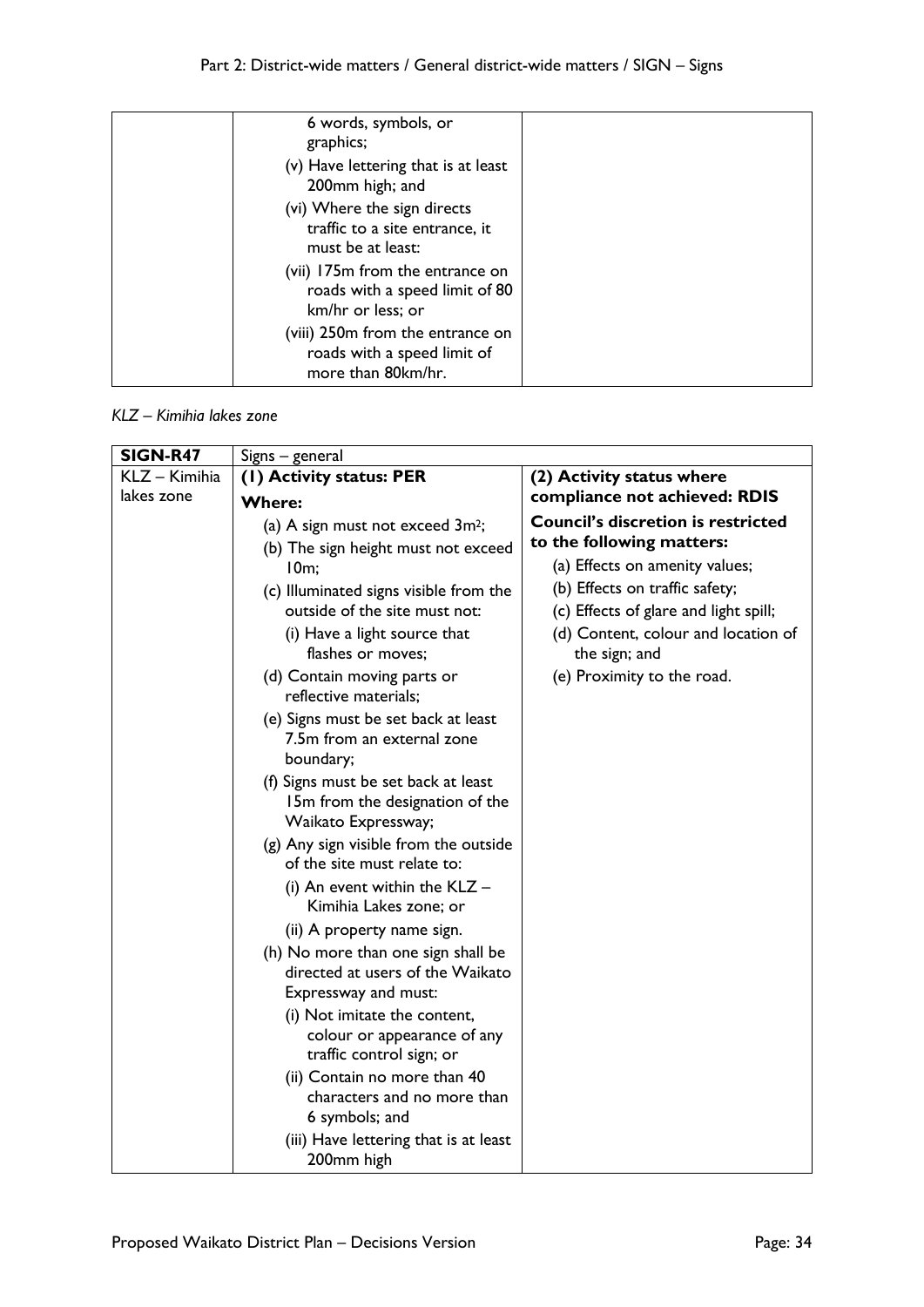*MSRZ – Motorsport and recreation zone*

| <b>SIGN-R48</b> | $Signs - general - all$ precincts                         |                                                      |
|-----------------|-----------------------------------------------------------|------------------------------------------------------|
| MSRZ-           | (I) Activity status: PER                                  | (2) Activity status where                            |
| Motorsport      | <b>Where:</b>                                             | compliance not achieved: RDIS                        |
| and recreation  | (a) A sign visible from a public place                    | <b>Council's discretion is restricted</b>            |
| zone            | shall comply with all of the                              | to the following matters:                            |
|                 | following standards:                                      | (a) Effects on amenity values;                       |
|                 | (i) It does not exceed $5m^2$ in                          | (b) Effects on traffic safety;                       |
|                 | area;                                                     |                                                      |
|                 | (ii) The sign height does not                             | (c) Effects of glare and light spill;                |
|                 | exceed 10m in height;                                     | (d) Content, colour and location of<br>the sign; and |
|                 | (iii) Illuminated signs shall not:                        | (e) Proximity to the road.                           |
|                 | (iv) Have a light source that                             |                                                      |
|                 | flashes or moves;                                         |                                                      |
|                 | (v) Contain moving parts or                               |                                                      |
|                 | reflective materials;                                     |                                                      |
|                 | (vi) It is set back at least 7.5m                         |                                                      |
|                 | from the boundary of                                      |                                                      |
|                 | Hampton Downs Road;                                       |                                                      |
|                 | (vii) It is set back at least 15m                         |                                                      |
|                 | from State Highway I;                                     |                                                      |
|                 | (viii) Is orientated to be                                |                                                      |
|                 | internally facing or it is                                |                                                      |
|                 | setback a minimum of 500m                                 |                                                      |
|                 | from State Highway I and<br>have a font height no greater |                                                      |
|                 | than 300 mm and have                                      |                                                      |
|                 | symbols, parts of symbols,                                |                                                      |
|                 | images and/or parts of images                             |                                                      |
|                 | of a height no greater than                               |                                                      |
|                 | 300 mm, or cannot be seen                                 |                                                      |
|                 | from State Highway I;                                     |                                                      |
|                 | (ix) It relates to:                                       |                                                      |
|                 | (1) Any motor sport and                                   |                                                      |
|                 | recreation activity or                                    |                                                      |
|                 | events within the                                         |                                                      |
|                 | Motorsport and                                            |                                                      |
|                 | Recreation Zone; or                                       |                                                      |
|                 | (2) A property name sign.                                 |                                                      |
|                 | Advice note: the above does not apply                     |                                                      |
|                 | to "temporary traffic management"                         |                                                      |
|                 | signs.                                                    |                                                      |
| <b>SIGN-R49</b> | $Signs - general - all$ precincts                         |                                                      |
| $MSRZ -$        | (I) Activity status: PER                                  | (2) Activity status where                            |
| Motorsport      | Where:                                                    | compliance not achieved: RDIS                        |
| and recreation  | (a) A real estate sign relating to the                    | <b>Council's discretion is restricted</b>            |
| zone            | site on which it is located shall                         | to the following matters:                            |
|                 | comply with all of the following                          | (a) Effects on amenity values;                       |
|                 | standards:                                                | (b) Effects on traffic safety;                       |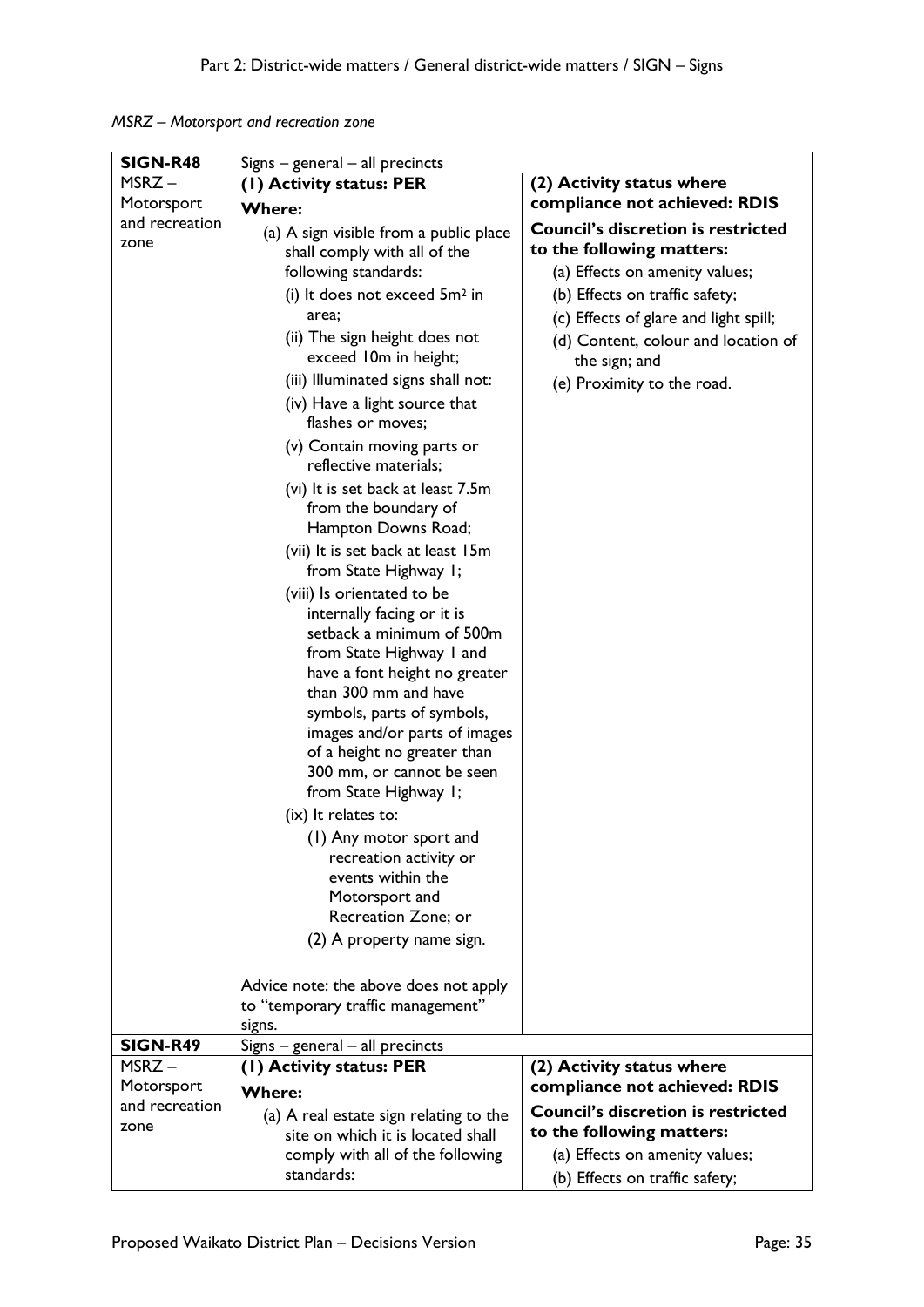|                              | (i) There is no more than 3 signs<br>per site of which;<br>(1) There is no more than I<br>sign per agency measuring<br>600mm x 900mm;<br>(2) There is no more than I<br>sign measuring 1800mm x<br>1200mm: and<br>(3) There is no more than I<br>real estate header sign<br>measuring 1800mm x<br>1200mm;<br>(ii) It is not illuminated;<br>(iii) It does not contain any<br>moving parts, fluorescent,<br>flashing or revolving lights or | (c) Effects of glare and light spill;<br>(d) Content, colour and location of<br>the sign; and<br>(e) Proximity to the road. |
|------------------------------|--------------------------------------------------------------------------------------------------------------------------------------------------------------------------------------------------------------------------------------------------------------------------------------------------------------------------------------------------------------------------------------------------------------------------------------------|-----------------------------------------------------------------------------------------------------------------------------|
|                              | reflective materials;                                                                                                                                                                                                                                                                                                                                                                                                                      |                                                                                                                             |
|                              | (iv) It does not project into or<br>over road reserve.                                                                                                                                                                                                                                                                                                                                                                                     |                                                                                                                             |
| <b>SIGN-R50</b>              | Signs $-$ effects on traffic $-$ all precincts                                                                                                                                                                                                                                                                                                                                                                                             |                                                                                                                             |
| MSRZ-                        | (I) Activity status: PER                                                                                                                                                                                                                                                                                                                                                                                                                   | (2) Activity status where                                                                                                   |
| Motorsport<br>and recreation | <b>Where:</b>                                                                                                                                                                                                                                                                                                                                                                                                                              | compliance not achieved: DIS                                                                                                |
| zone                         | (a) Any sign directed at road users                                                                                                                                                                                                                                                                                                                                                                                                        |                                                                                                                             |
|                              | shall:                                                                                                                                                                                                                                                                                                                                                                                                                                     |                                                                                                                             |
|                              | (i) Not imitate the content,<br>colour or appearance of any<br>traffic control sign;                                                                                                                                                                                                                                                                                                                                                       |                                                                                                                             |
|                              | (ii) Be located at least 60m from<br>controlled intersections,<br>pedestrian crossings and any<br>other signs;                                                                                                                                                                                                                                                                                                                             |                                                                                                                             |
|                              | (iii) Not obstruct sight lines of<br>drivers turning into or out of<br>a site entrance and<br>intersections;                                                                                                                                                                                                                                                                                                                               |                                                                                                                             |
|                              | (iv) Be able to be viewed by<br>drivers for at least 250m;                                                                                                                                                                                                                                                                                                                                                                                 |                                                                                                                             |
|                              | (v) Contain no more than 40<br>characters and no more than<br>6 symbols;                                                                                                                                                                                                                                                                                                                                                                   |                                                                                                                             |
|                              | (vi) Have lettering that is at least<br>200mm high;                                                                                                                                                                                                                                                                                                                                                                                        |                                                                                                                             |
|                              | (vii) Where the sign directs                                                                                                                                                                                                                                                                                                                                                                                                               |                                                                                                                             |
|                              | traffic to a site entrance, the<br>sign must be at least:                                                                                                                                                                                                                                                                                                                                                                                  |                                                                                                                             |
|                              | (viii) 175m from the entrance on<br>roads with a speed limit of 80<br>km/hr or less; or                                                                                                                                                                                                                                                                                                                                                    |                                                                                                                             |
|                              | (ix) 250m from the entrance on<br>roads with a speed limit of<br>more than 80km/hr.                                                                                                                                                                                                                                                                                                                                                        |                                                                                                                             |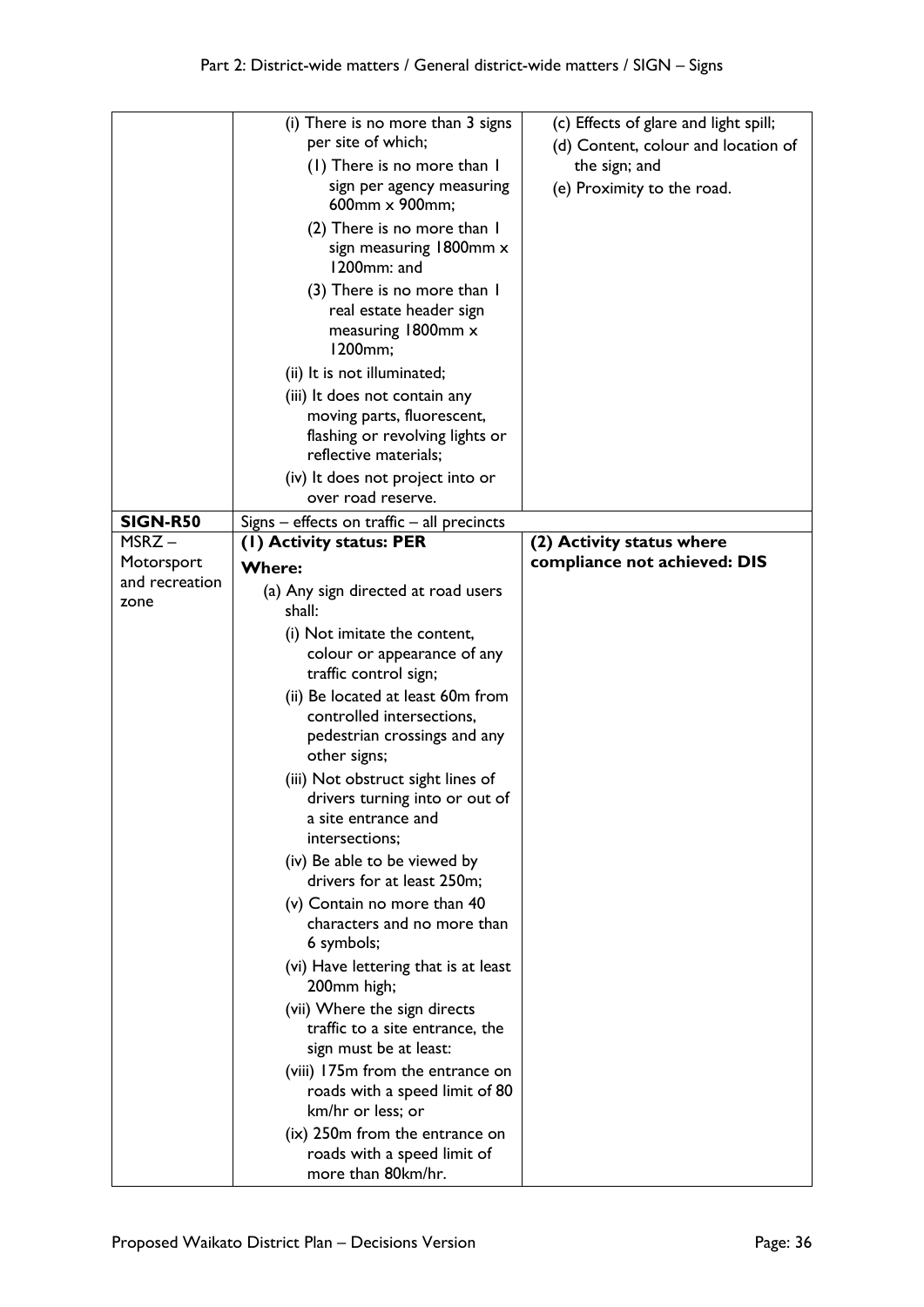# *MTZ – Matangi zone*

| $MTZ -$<br>(1) Activity status: PER<br>(2) Activity status where<br>compliance not achieved: RDIS<br>Matangi zone<br><b>Where:</b><br><b>Council's discretion is restricted</b><br>(a) A sign must comply with all of<br>to the following matters:<br>the following standards<br>(excluding where not visible<br>(a) Amenity values;<br>from outside of the site on<br>(b) Effects on traffic safety;<br>which they are located):<br>(c) Effects of glare and artificial light<br>(i) The sign is wholly contained<br>spill;<br>on the site;<br>(d) Content, colour and location of |  |
|-------------------------------------------------------------------------------------------------------------------------------------------------------------------------------------------------------------------------------------------------------------------------------------------------------------------------------------------------------------------------------------------------------------------------------------------------------------------------------------------------------------------------------------------------------------------------------------|--|
|                                                                                                                                                                                                                                                                                                                                                                                                                                                                                                                                                                                     |  |
|                                                                                                                                                                                                                                                                                                                                                                                                                                                                                                                                                                                     |  |
|                                                                                                                                                                                                                                                                                                                                                                                                                                                                                                                                                                                     |  |
|                                                                                                                                                                                                                                                                                                                                                                                                                                                                                                                                                                                     |  |
|                                                                                                                                                                                                                                                                                                                                                                                                                                                                                                                                                                                     |  |
|                                                                                                                                                                                                                                                                                                                                                                                                                                                                                                                                                                                     |  |
|                                                                                                                                                                                                                                                                                                                                                                                                                                                                                                                                                                                     |  |
|                                                                                                                                                                                                                                                                                                                                                                                                                                                                                                                                                                                     |  |
|                                                                                                                                                                                                                                                                                                                                                                                                                                                                                                                                                                                     |  |
| (ii) The sign height must not<br>the sign;                                                                                                                                                                                                                                                                                                                                                                                                                                                                                                                                          |  |
| exceed 10m;<br>(e) Effects on the heritage values of                                                                                                                                                                                                                                                                                                                                                                                                                                                                                                                                |  |
| (iii) Where the sign is<br>any heritage item due to the                                                                                                                                                                                                                                                                                                                                                                                                                                                                                                                             |  |
| illuminated it must:<br>size, location, design and                                                                                                                                                                                                                                                                                                                                                                                                                                                                                                                                  |  |
| (1) Not have a light source<br>appearance of the sign; and                                                                                                                                                                                                                                                                                                                                                                                                                                                                                                                          |  |
| that flashes or moves;<br>(f) Effects on notable architectural                                                                                                                                                                                                                                                                                                                                                                                                                                                                                                                      |  |
| features of the building.<br>(2) Not contain moving parts<br>or reflective materials;                                                                                                                                                                                                                                                                                                                                                                                                                                                                                               |  |
| and                                                                                                                                                                                                                                                                                                                                                                                                                                                                                                                                                                                 |  |
| (3) Be focused to ensure that                                                                                                                                                                                                                                                                                                                                                                                                                                                                                                                                                       |  |
| it does not spill light                                                                                                                                                                                                                                                                                                                                                                                                                                                                                                                                                             |  |
| beyond the site.                                                                                                                                                                                                                                                                                                                                                                                                                                                                                                                                                                    |  |
| (iv) Where the sign is attached                                                                                                                                                                                                                                                                                                                                                                                                                                                                                                                                                     |  |
| to a building, it must:                                                                                                                                                                                                                                                                                                                                                                                                                                                                                                                                                             |  |
| (1) Not extend more than                                                                                                                                                                                                                                                                                                                                                                                                                                                                                                                                                            |  |
| 400mm from the building                                                                                                                                                                                                                                                                                                                                                                                                                                                                                                                                                             |  |
| wall; and                                                                                                                                                                                                                                                                                                                                                                                                                                                                                                                                                                           |  |
| (2) Not exceed the height of                                                                                                                                                                                                                                                                                                                                                                                                                                                                                                                                                        |  |
| the building.                                                                                                                                                                                                                                                                                                                                                                                                                                                                                                                                                                       |  |
| (3) Where the sign is a                                                                                                                                                                                                                                                                                                                                                                                                                                                                                                                                                             |  |
| freestanding sign and can                                                                                                                                                                                                                                                                                                                                                                                                                                                                                                                                                           |  |
| be viewed from a public                                                                                                                                                                                                                                                                                                                                                                                                                                                                                                                                                             |  |
| space, it must:                                                                                                                                                                                                                                                                                                                                                                                                                                                                                                                                                                     |  |
| (4) Not exceed an area of<br>3m <sup>2</sup> for one sign per site,                                                                                                                                                                                                                                                                                                                                                                                                                                                                                                                 |  |
| and Im2 for one                                                                                                                                                                                                                                                                                                                                                                                                                                                                                                                                                                     |  |
| additional freestanding                                                                                                                                                                                                                                                                                                                                                                                                                                                                                                                                                             |  |
| sign on the site; and                                                                                                                                                                                                                                                                                                                                                                                                                                                                                                                                                               |  |
| (5) Be set back at least 5m                                                                                                                                                                                                                                                                                                                                                                                                                                                                                                                                                         |  |
| from the boundary of any                                                                                                                                                                                                                                                                                                                                                                                                                                                                                                                                                            |  |
| adjoining RLZ - Rural                                                                                                                                                                                                                                                                                                                                                                                                                                                                                                                                                               |  |
| lifestyle zone.                                                                                                                                                                                                                                                                                                                                                                                                                                                                                                                                                                     |  |
| (v) The sign is not attached to a                                                                                                                                                                                                                                                                                                                                                                                                                                                                                                                                                   |  |
| heritage item listed in                                                                                                                                                                                                                                                                                                                                                                                                                                                                                                                                                             |  |
| SCHED I - Historic heritage<br>items) except for the                                                                                                                                                                                                                                                                                                                                                                                                                                                                                                                                |  |
| purpose of identification and                                                                                                                                                                                                                                                                                                                                                                                                                                                                                                                                                       |  |
| interpretation; and                                                                                                                                                                                                                                                                                                                                                                                                                                                                                                                                                                 |  |
| (vi) The sign relates to:                                                                                                                                                                                                                                                                                                                                                                                                                                                                                                                                                           |  |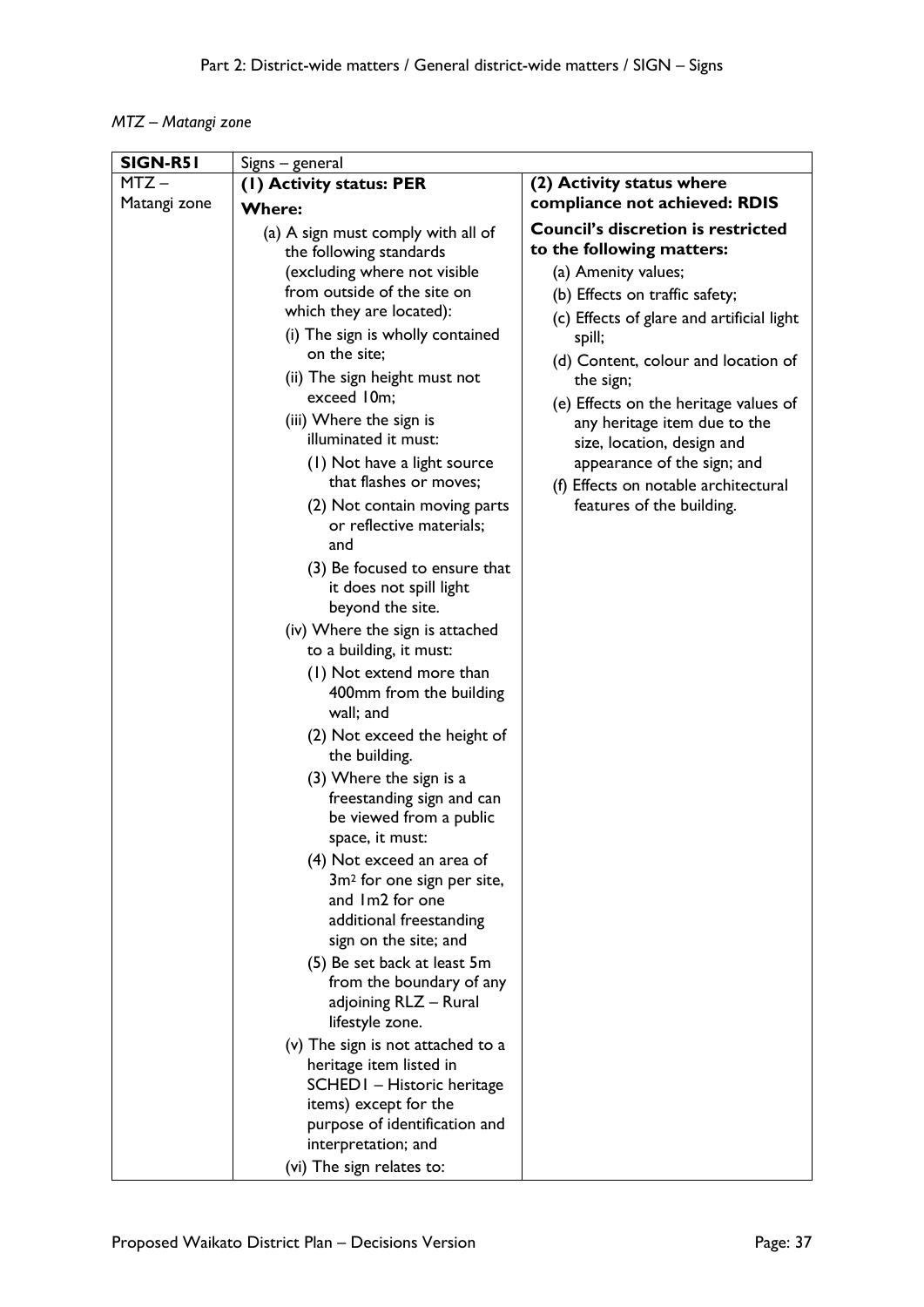|                 | (I) Goods or services<br>available on the site; or<br>(2) A property name sign<br>(which includes tenants of<br>the site).                                                                                                                                                                                                                                                                                                                                                                                                                                                           |                                                                                                                                                                                                                                                                                                                                                                                                                                                       |
|-----------------|--------------------------------------------------------------------------------------------------------------------------------------------------------------------------------------------------------------------------------------------------------------------------------------------------------------------------------------------------------------------------------------------------------------------------------------------------------------------------------------------------------------------------------------------------------------------------------------|-------------------------------------------------------------------------------------------------------------------------------------------------------------------------------------------------------------------------------------------------------------------------------------------------------------------------------------------------------------------------------------------------------------------------------------------------------|
| <b>SIGN-R52</b> | Signs - general                                                                                                                                                                                                                                                                                                                                                                                                                                                                                                                                                                      |                                                                                                                                                                                                                                                                                                                                                                                                                                                       |
| $MTZ -$         | (1) Activity status: PER                                                                                                                                                                                                                                                                                                                                                                                                                                                                                                                                                             | (2) Activity status where                                                                                                                                                                                                                                                                                                                                                                                                                             |
| Matangi zone    | <b>Where:</b>                                                                                                                                                                                                                                                                                                                                                                                                                                                                                                                                                                        | compliance not achieved: RDIS                                                                                                                                                                                                                                                                                                                                                                                                                         |
|                 | (a) A real estate sign must comply<br>with all of the following<br>standards:<br>(i) It relates to the sale of the<br>site on which it is located;<br>(ii) There is no more than 3<br>signs per site;<br>(iii) The sign is not illuminated;<br>and<br>(iv) The sign does not contain<br>any moving parts, florescent,<br>flashing or revolving lights or<br>reflective materials.                                                                                                                                                                                                    | <b>Council's discretion is restricted</b><br>to the following matters:<br>(a) Amenity values;<br>(b) Effects on traffic safety;<br>(c) Effects of glare and artificial light<br>spill;<br>(d) Content, colour and location of<br>the sign;<br>(e) Effects on the heritage values of<br>any heritage item due to the<br>size, location, design and<br>appearance of the sign; and                                                                      |
|                 |                                                                                                                                                                                                                                                                                                                                                                                                                                                                                                                                                                                      | (f) Effects on notable architectural<br>features of the building.                                                                                                                                                                                                                                                                                                                                                                                     |
| <b>SIGN-R53</b> | Signs - effects on traffic                                                                                                                                                                                                                                                                                                                                                                                                                                                                                                                                                           |                                                                                                                                                                                                                                                                                                                                                                                                                                                       |
| $MTZ -$         | (1) Activity status: PER                                                                                                                                                                                                                                                                                                                                                                                                                                                                                                                                                             | (2) Activity status where                                                                                                                                                                                                                                                                                                                                                                                                                             |
| Matangi zone    | <b>Where:</b>                                                                                                                                                                                                                                                                                                                                                                                                                                                                                                                                                                        | compliance not achieved: RDIS                                                                                                                                                                                                                                                                                                                                                                                                                         |
|                 | (a) Any sign directed at road users<br>must meet the following<br>standards:<br>(i) Not imitate the content,<br>colour or appearance of any<br>traffic control sign;<br>(ii) Be located at least 60m from<br>controlled intersections,<br>pedestrian crossings and any<br>other sign;<br>(iii) Not obstruct sight lines of<br>drivers turning into, or out<br>of, a site entrance and<br>intersections or at a railway<br>level crossing; and<br>(iv) Contain no more than 40<br>characters and no more than<br>6 symbols; and<br>(v) Have lettering that is at least<br>150mm high. | <b>Council's discretion is restricted</b><br>to the following matters:<br>(a) Amenity values;<br>(b) Effects on traffic safety;<br>(c) Effects of glare and artificial light<br>spill;<br>(d) Content, colour and location of<br>the sign;<br>(e) Effects on the heritage values of<br>any heritage item due to the<br>size, location, design and<br>appearance of the sign; and<br>(f) Effects on notable architectural<br>features of the building. |

*RPZ – Rangitahi Peninsula zone*

**SIGN-R54** Signs – general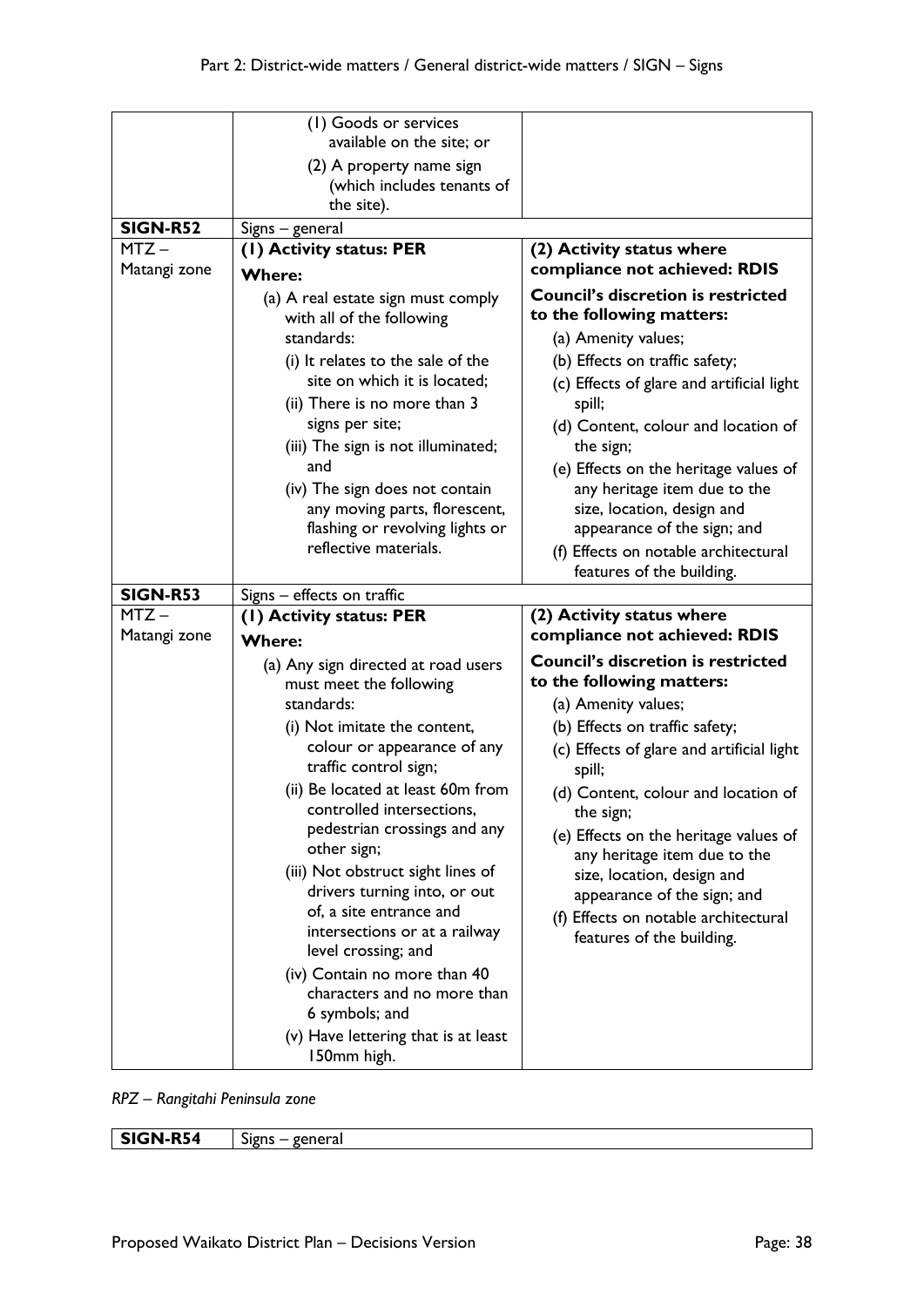| $RPZ -$                     | (I) Activity status: PER                                                                                                                                                                                                                                                                                                                                                                                                                                                                                                                                                                                                                                                                                          | (2) Activity status where                                                                                                                                                                                                                                          |
|-----------------------------|-------------------------------------------------------------------------------------------------------------------------------------------------------------------------------------------------------------------------------------------------------------------------------------------------------------------------------------------------------------------------------------------------------------------------------------------------------------------------------------------------------------------------------------------------------------------------------------------------------------------------------------------------------------------------------------------------------------------|--------------------------------------------------------------------------------------------------------------------------------------------------------------------------------------------------------------------------------------------------------------------|
| Rangitahi                   | <b>Where:</b>                                                                                                                                                                                                                                                                                                                                                                                                                                                                                                                                                                                                                                                                                                     | compliance not achieved: RDIS                                                                                                                                                                                                                                      |
| Peninsula zone              | (a) A sign visible from a public place<br>must comply with all of the<br>following standards:<br>(i) It is the only sign on the site;<br>(ii) It is wholly contained on the<br>site;<br>(iii) It does not exceed 0.25m <sup>2</sup> ;<br>(iv) The sign height does not<br>exceed 2m;<br>(v) It is not illuminated;<br>(vi) It does not contain any<br>moving parts, fluorescent,<br>flashing or revolving lights or<br>reflective materials;<br>(vii) It relates to:<br>(1) Goods or services<br>available on the site; or<br>(2) It is a property name sign;<br>or<br>(3) It is a public information<br>sign erected by a public<br>authority; or<br>(4) It is a temporary sign on<br>display for no more than 3 | <b>Council's discretion is restricted</b><br>to the following matters:<br>(a) Amenity values;<br>(b) Character of the locality;<br>(c) Effects on traffic safety;<br>(d) Glare and artificial light spill; and<br>(e) Content, colour and location of<br>the sign. |
|                             | months.                                                                                                                                                                                                                                                                                                                                                                                                                                                                                                                                                                                                                                                                                                           |                                                                                                                                                                                                                                                                    |
| <b>SIGN-R55</b>             | Signs - general                                                                                                                                                                                                                                                                                                                                                                                                                                                                                                                                                                                                                                                                                                   |                                                                                                                                                                                                                                                                    |
| $RPZ -$                     | (I) Activity status: PER                                                                                                                                                                                                                                                                                                                                                                                                                                                                                                                                                                                                                                                                                          | (2) Activity status where                                                                                                                                                                                                                                          |
| Rangitahi<br>Peninsula zone | <b>Where:</b>                                                                                                                                                                                                                                                                                                                                                                                                                                                                                                                                                                                                                                                                                                     | compliance not achieved: RDIS                                                                                                                                                                                                                                      |
|                             | (a) A real estate 'for sale' sign<br>relating to the site on which it is<br>located must not:<br>(i) Have more than 3 signs per<br>site; and<br>(ii) Be illuminated; and<br>(iii) Contain any moving parts,<br>fluorescent, flashing or<br>revolving lights or reflective<br>materials; and<br>(iv) Project into or over road<br>reserve.                                                                                                                                                                                                                                                                                                                                                                         | <b>Council's discretion is restricted</b><br>to the following matters:<br>(a) Amenity values;<br>(b) Character of the locality;<br>(c) Effects on traffic safety;<br>(d) Glare and artificial light spill; and<br>(e) Content, colour and location of<br>the sign. |
| <b>SIGN-R56</b>             | Signs - effects on traffic                                                                                                                                                                                                                                                                                                                                                                                                                                                                                                                                                                                                                                                                                        |                                                                                                                                                                                                                                                                    |
| $RPZ -$                     | (1) Activity status: PER                                                                                                                                                                                                                                                                                                                                                                                                                                                                                                                                                                                                                                                                                          | (2) Activity status where                                                                                                                                                                                                                                          |
| Rangitahi<br>Peninsula zone | <b>Where:</b><br>(a) Any sign directed at road users<br>must:<br>(i) Not imitate the content,<br>colour or appearance of any<br>traffic control sign; and                                                                                                                                                                                                                                                                                                                                                                                                                                                                                                                                                         | compliance not achieved: DIS                                                                                                                                                                                                                                       |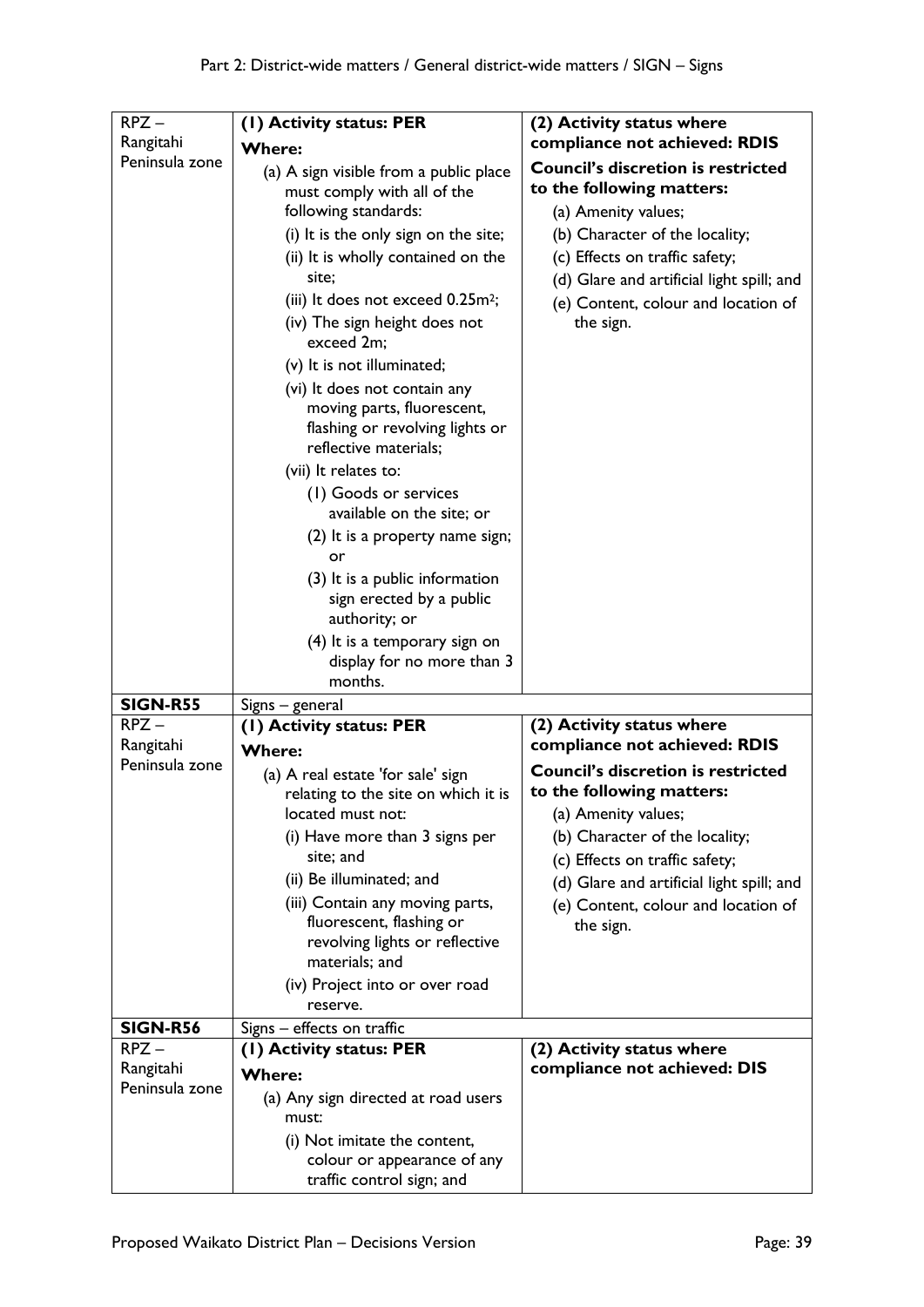| (ii) Not obstruct sight lines of                        |  |
|---------------------------------------------------------|--|
| drivers turning into or out of                          |  |
| a site entrance and                                     |  |
| intersections; and                                      |  |
| (iii) Contain maximum 40                                |  |
| characters and 6 symbols;                               |  |
| and                                                     |  |
| (iv) Have lettering that is at least<br>150mm high; and |  |
| (v) Where the sign directs traffic                      |  |
| to a site entrance, the sign                            |  |
| must be at least 130m from                              |  |
| the entrance.                                           |  |

*TKAZ – Te Kowhai airpark zone*

| <b>SIGN-R57</b> | Signs - general                                                                                                                                                                                                                                                                                                                                                                                                                                                                                                                                                                                                                                                                                |                                                                                                                                                                                                                                                                                                                 |
|-----------------|------------------------------------------------------------------------------------------------------------------------------------------------------------------------------------------------------------------------------------------------------------------------------------------------------------------------------------------------------------------------------------------------------------------------------------------------------------------------------------------------------------------------------------------------------------------------------------------------------------------------------------------------------------------------------------------------|-----------------------------------------------------------------------------------------------------------------------------------------------------------------------------------------------------------------------------------------------------------------------------------------------------------------|
| TKAZ-Te         | (1) Activity status: PER                                                                                                                                                                                                                                                                                                                                                                                                                                                                                                                                                                                                                                                                       | (2) Activity status where                                                                                                                                                                                                                                                                                       |
| Kowhai          | Where                                                                                                                                                                                                                                                                                                                                                                                                                                                                                                                                                                                                                                                                                          | compliance not achieved: RDIS                                                                                                                                                                                                                                                                                   |
| airpark zone    | (a) Any sign located in PREC27 or<br>PREC28 that is visible from a<br>public place or site in another<br>zone must comply with all of the<br>following standards:<br>(i) The sign height does not<br>exceed 10m;<br>(ii) Where the sign is attached<br>to a building, it must not:<br>(1) Extend more than 300mm<br>from the external wall of<br>the building; and<br>(2) Exceed the height of the<br>building,<br>(iii) Where the sign is a free-<br>standing sign, it must:<br>(1) Not exceed an area of<br>3m <sup>2</sup> for one sign per site;<br>and Im <sup>2</sup> for any other<br>free-standing sign on the<br>site; and<br>(2) Be set back at least 5m<br>from the boundary of any | <b>Council's discretion is restricted</b><br>to the following matters:<br>(a) Effects on amenity values;<br>(b) Visual impact of the sign;<br>(c) Nature, scale and location;<br>(d) Streetscape;<br>(e) Effects on any other site in the<br>locality;<br>(f) Glare and light spill; and<br>(g) Traffic safety. |
|                 | site in the Village LLRZ -<br>Large lot Residential zone<br>or SETZ - Settlement                                                                                                                                                                                                                                                                                                                                                                                                                                                                                                                                                                                                               |                                                                                                                                                                                                                                                                                                                 |
|                 | zone,                                                                                                                                                                                                                                                                                                                                                                                                                                                                                                                                                                                                                                                                                          |                                                                                                                                                                                                                                                                                                                 |
|                 | (iv) Where the sign is                                                                                                                                                                                                                                                                                                                                                                                                                                                                                                                                                                                                                                                                         |                                                                                                                                                                                                                                                                                                                 |
|                 | illuminated, it must:                                                                                                                                                                                                                                                                                                                                                                                                                                                                                                                                                                                                                                                                          |                                                                                                                                                                                                                                                                                                                 |
|                 | (1) Not have a light source                                                                                                                                                                                                                                                                                                                                                                                                                                                                                                                                                                                                                                                                    |                                                                                                                                                                                                                                                                                                                 |
|                 | that flashes or moves; and                                                                                                                                                                                                                                                                                                                                                                                                                                                                                                                                                                                                                                                                     |                                                                                                                                                                                                                                                                                                                 |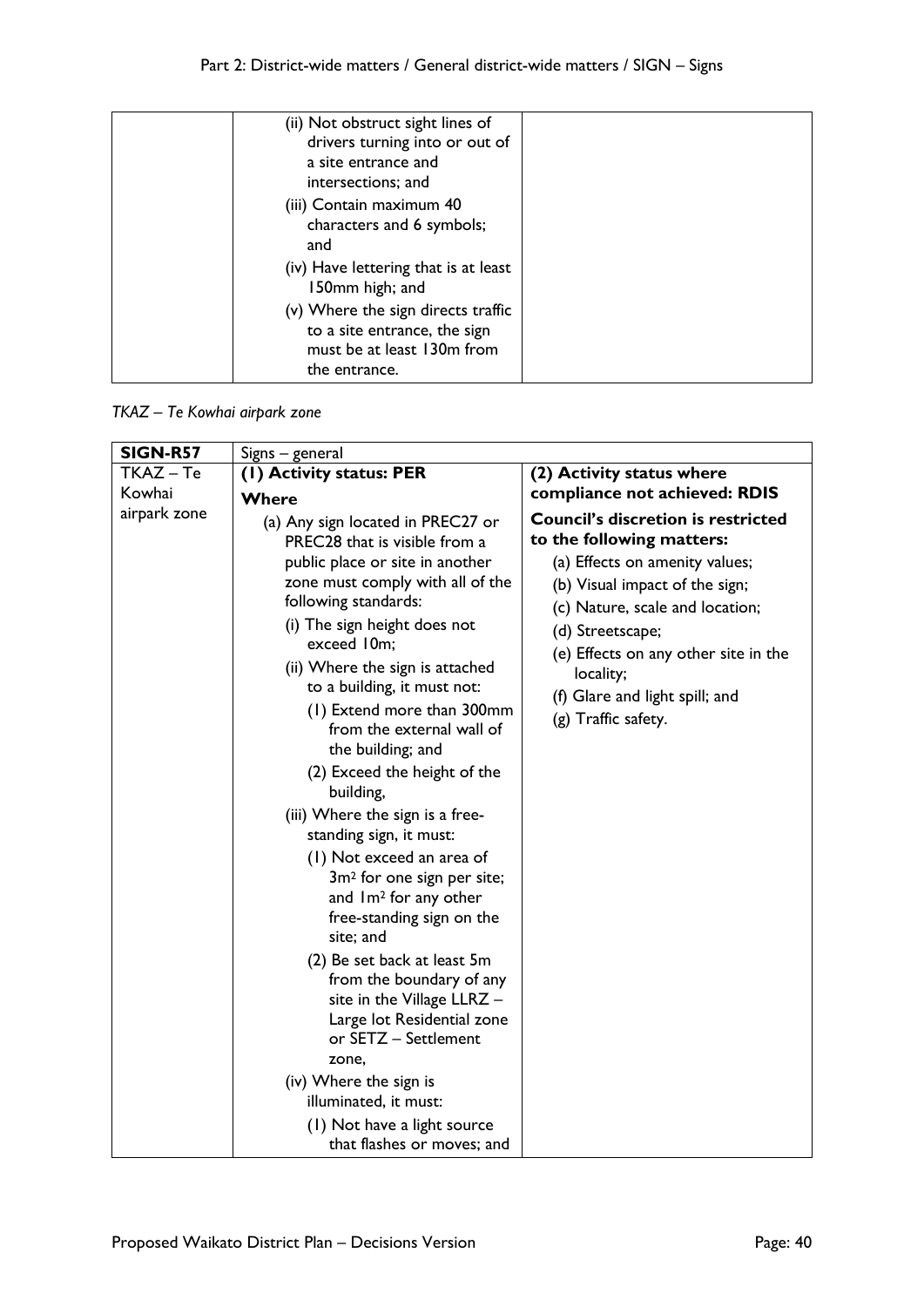|                 | (2) Not contain moving parts<br>or reflective materials;          |                                                                   |
|-----------------|-------------------------------------------------------------------|-------------------------------------------------------------------|
|                 | and                                                               |                                                                   |
|                 | (3) Be directed to ensure it                                      |                                                                   |
|                 | does not spill light beyond                                       |                                                                   |
|                 | the site.                                                         |                                                                   |
| <b>SIGN-R58</b> | Signs - general                                                   |                                                                   |
| TKAZ-Te         | (I) Activity status: PER                                          | (2) Activity status where                                         |
| Kowhai          | <b>Where:</b>                                                     | compliance not achieved: RDIS                                     |
| airpark zone    | (a) Any sign located in PREC29 or                                 | <b>Council's discretion is restricted</b>                         |
|                 | PREC30 that is visible from a                                     | to the following matters:                                         |
|                 | public place or site in another<br>zone must:                     | (a) Effects on amenity values;                                    |
|                 |                                                                   | (b) Visual impact of the sign;                                    |
|                 | (i) Relate to goods or services<br>available on the site; or      | (c) Nature, scale and location;                                   |
|                 | (ii) Be a property name sign; and                                 | (d) Streetscape;                                                  |
|                 | (iii) Be the only sign on the site;                               | (e) Effects on any other site in the<br>locality;                 |
|                 | and                                                               | (f) Glare and light spill; and                                    |
|                 | (iv) Not be illuminated, flashing                                 | (g) Traffic safety.                                               |
|                 | or moving; and                                                    |                                                                   |
|                 | (v) Not exceed 0.25m <sup>2</sup> ; and                           |                                                                   |
|                 | (vi) Not exceed 2m in height.                                     |                                                                   |
| <b>SIGN-R59</b> | Signs - general                                                   |                                                                   |
| TKAZ-Te         | (I) Activity status: PER                                          | (2) Activity status where<br>compliance not achieved: RDIS        |
| Kowhai          | <b>Where:</b>                                                     |                                                                   |
|                 |                                                                   |                                                                   |
| airpark zone    | (a) In all precincts, a real estate sign                          | <b>Council's discretion is restricted</b>                         |
|                 | relating to the site on which it is                               | to the following matters:                                         |
|                 | located must comply with all of                                   | (a) Effects on amenity values;                                    |
|                 | the following standards:                                          | (b) Visual impact of the sign;                                    |
|                 | (i) There are no more than 3<br>signs per site of which:          | (c) Nature, scale and location;                                   |
|                 | (ii) There is no more than I sign                                 | (d) Streetscape;                                                  |
|                 | per agency measuring 600mm                                        | (e) Effects on any other site in the<br>locality;                 |
|                 | x 900mm;                                                          | (f) Glare and light spill; and                                    |
|                 | (iii) There is no more than I sign                                | (g) Traffic safety.                                               |
|                 | measuring 1800mm x                                                |                                                                   |
|                 | 1200mm; and                                                       |                                                                   |
|                 | (iv) There is no more than I real<br>estate header sign measuring |                                                                   |
|                 | 1800mm x 1200mm.                                                  |                                                                   |
| <b>SIGN-R60</b> | Signs - general                                                   |                                                                   |
| TKAZ – Te       | (I) Activity status: PER                                          | (2) Activity status where                                         |
| Kowhai          | <b>Where:</b>                                                     | compliance not achieved: RDIS                                     |
| airpark zone    | (a) In all precincts, a sign advertising                          | <b>Council's discretion is restricted</b>                         |
|                 | a community event or                                              | to the following matters:                                         |
|                 | temporary event must:                                             | (a) Effects on amenity values;                                    |
|                 | (i) Be on display for no more<br>than 3 months prior to the       | (b) Visual impact of the sign;<br>(c) Nature, scale and location; |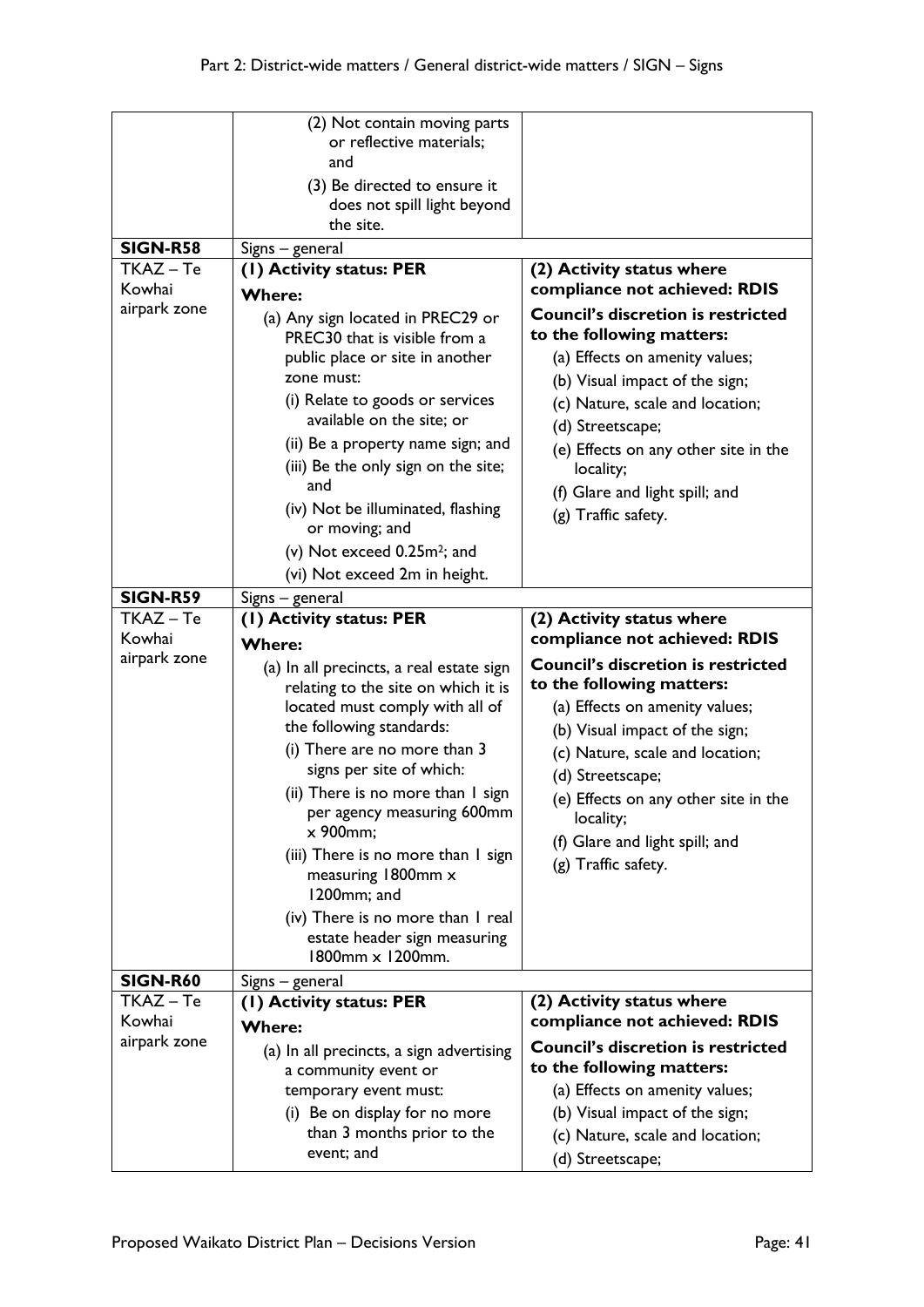| (e) Effects on any other site in the                                                                                                       |
|--------------------------------------------------------------------------------------------------------------------------------------------|
|                                                                                                                                            |
|                                                                                                                                            |
|                                                                                                                                            |
|                                                                                                                                            |
|                                                                                                                                            |
| compliance not achieved: RDIS                                                                                                              |
| <b>Council's discretion is restricted</b>                                                                                                  |
| including cumulative effects;<br>(b) Effects on the safe and efficient<br>operation of the road land<br>(c) Size and number of characters, |
| (a) Effects on amenity values,                                                                                                             |

# *TTZ – TaTa Valley zone*

| <b>SIGN-R62</b> | Signs – general                                                |                                                                        |
|-----------------|----------------------------------------------------------------|------------------------------------------------------------------------|
| $TTZ - TaTa$    | (1) Activity status: PER                                       | (2) Activity status where                                              |
| Valley zone     | <b>Where:</b>                                                  | compliance not achieved: RDIS                                          |
|                 | (a) A sign must comply with all of<br>the following standards: | <b>Council's discretion is restricted</b><br>to the following matters: |
|                 | (i) It is the only sign on the site;                           | (a) Amenity values;                                                    |
|                 | (ii) The sign is wholly contained                              | (b) Rural character of the locality;                                   |
|                 | on the site;                                                   | (c) Effects on traffic safety;                                         |
|                 | (iii) The sign does not exceed<br>$5m^2$ ;                     | (d) Effects of glare and artificial light<br>spill;                    |
|                 | (iv) The sign height does not<br>exceed 3m;                    | (e) Content, colour and location of<br>the sign;                       |
|                 | (v) If illuminated, the sign meets                             | (f) Effects on notable trees;                                          |
|                 | the lighting standards of Rule<br>LIGHT-R2,                    | (g) Effects on the heritage values of<br>any heritage item due to the  |
|                 | (vi) The sign does not contain                                 | size, location, design and                                             |
|                 | any moving parts,                                              | appearance of the sign;                                                |
|                 | fluorescent, flashing or                                       |                                                                        |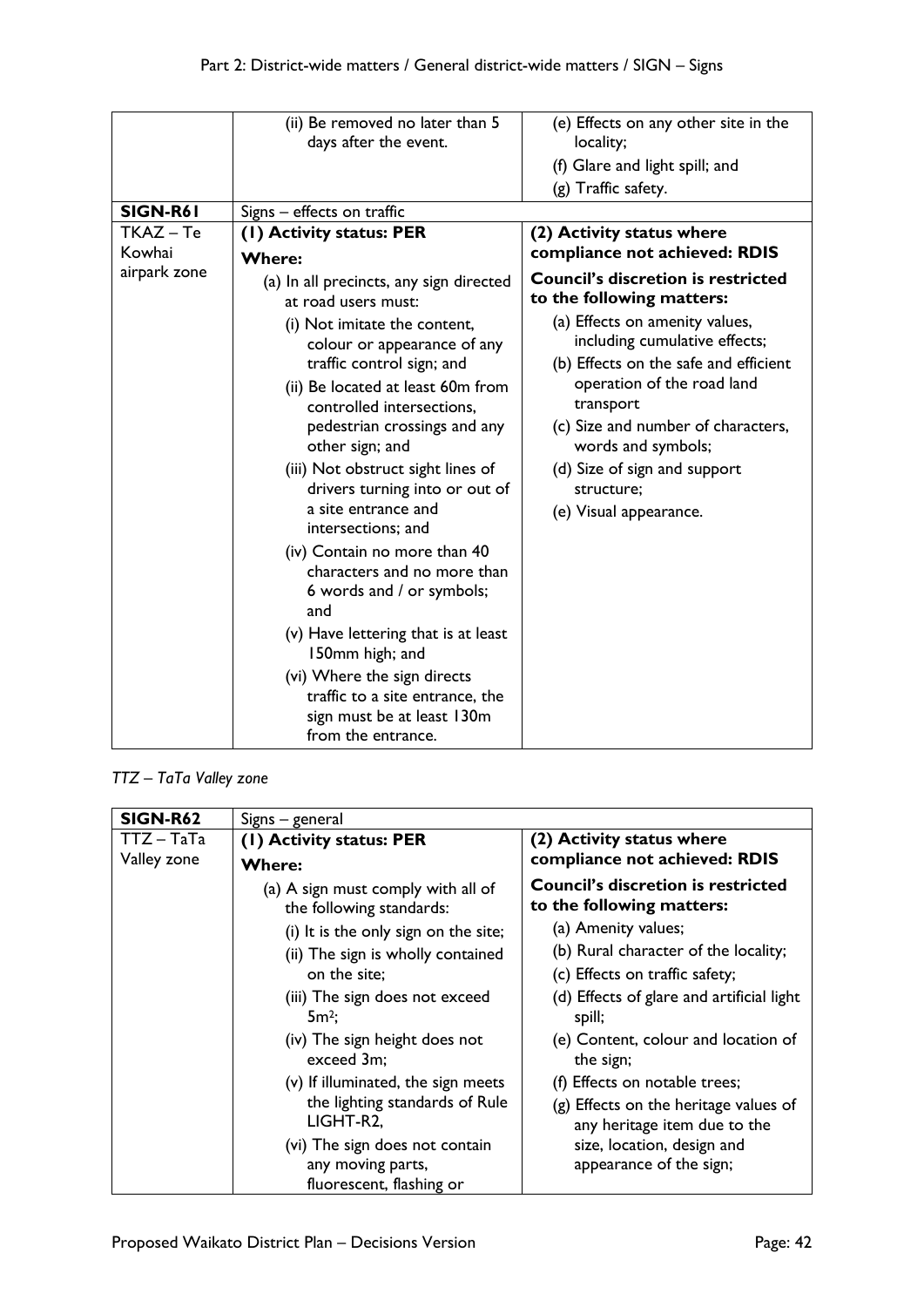|                 | revolving lights or reflective<br>materials;               | (h) Effects on cultural values of any<br>SASM - Sites and areas of |
|-----------------|------------------------------------------------------------|--------------------------------------------------------------------|
|                 | (vii) The sign is set back at least                        | significance to Maaori; and                                        |
|                 | 50m from a state highway                                   | (i) Effects on notable architectural                               |
|                 | and the Waikato Expressway;                                | features of the building.                                          |
|                 | (viii) The sign is not attached to                         |                                                                    |
|                 | a notable tree identified in                               |                                                                    |
|                 | SCHED2 - Notable trees,                                    |                                                                    |
|                 | except for the purpose of                                  |                                                                    |
|                 | identification;                                            |                                                                    |
|                 | (ix) The sign is not attached to a                         |                                                                    |
|                 | heritage item listed in                                    |                                                                    |
|                 | SCHED I - Historic heritage                                |                                                                    |
|                 | items except for the purpose                               |                                                                    |
|                 | of identification and                                      |                                                                    |
|                 | interpretation;                                            |                                                                    |
|                 | $(x)$ The sign is for the purpose<br>of identification and |                                                                    |
|                 | interpretation of a site and                               |                                                                    |
|                 | area of significance to Maaori                             |                                                                    |
|                 | listed in SCHED3 - Sites and                               |                                                                    |
|                 | areas of significance to                                   |                                                                    |
|                 | Maaori;                                                    |                                                                    |
|                 | (xi) The sign relates to:                                  |                                                                    |
|                 | (1) Goods or services                                      |                                                                    |
|                 | available on the site; or                                  |                                                                    |
|                 |                                                            |                                                                    |
|                 | (2) A property name sign.                                  |                                                                    |
| <b>SIGN-R63</b> | Signs – general                                            |                                                                    |
| $TTZ - TaTa$    | (I) Activity status: PER                                   | (2) Activity status where                                          |
| Valley zone     | <b>Where:</b>                                              | compliance not achieved: RDIS                                      |
|                 | (a) A real estate sign relating to the                     | <b>Council's discretion is restricted</b>                          |
|                 | site on which it is located must                           | to the following matters:                                          |
|                 | comply with all of the following                           | (a) Amenity values;                                                |
|                 | standards:                                                 | (b) Rural character of the locality;                               |
|                 | (i) Have no more than 3 signs                              | (c) Effects on traffic safety;                                     |
|                 | per site;                                                  | (d) Effects of glare and artificial light                          |
|                 | (ii) The sign is not illuminated;                          | spill;                                                             |
|                 | (iii) The sign does not contain                            | (e) Content, colour and location of                                |
|                 | any moving parts,                                          | the sign;                                                          |
|                 | fluorescent, flashing or                                   | (f) Effects on notable trees;                                      |
|                 | revolving lights or reflective<br>materials;               | (g) Effects on the heritage values of                              |
|                 | (iv) The sign does not exceed                              | any heritage item due to the                                       |
|                 | $3m^2$ ;                                                   | size, location, design and                                         |
|                 | (v) Any real estate sign shall be                          | appearance of the sign;                                            |
|                 | removed within 20 working                                  | (h) Effects on cultural values of any<br>SASM - Sites and areas of |
|                 | days of the sale or lease                                  | significance to Maaori; and                                        |
|                 | being settled.                                             | (b) Effects on notable architectural                               |
|                 |                                                            | features of the building.                                          |